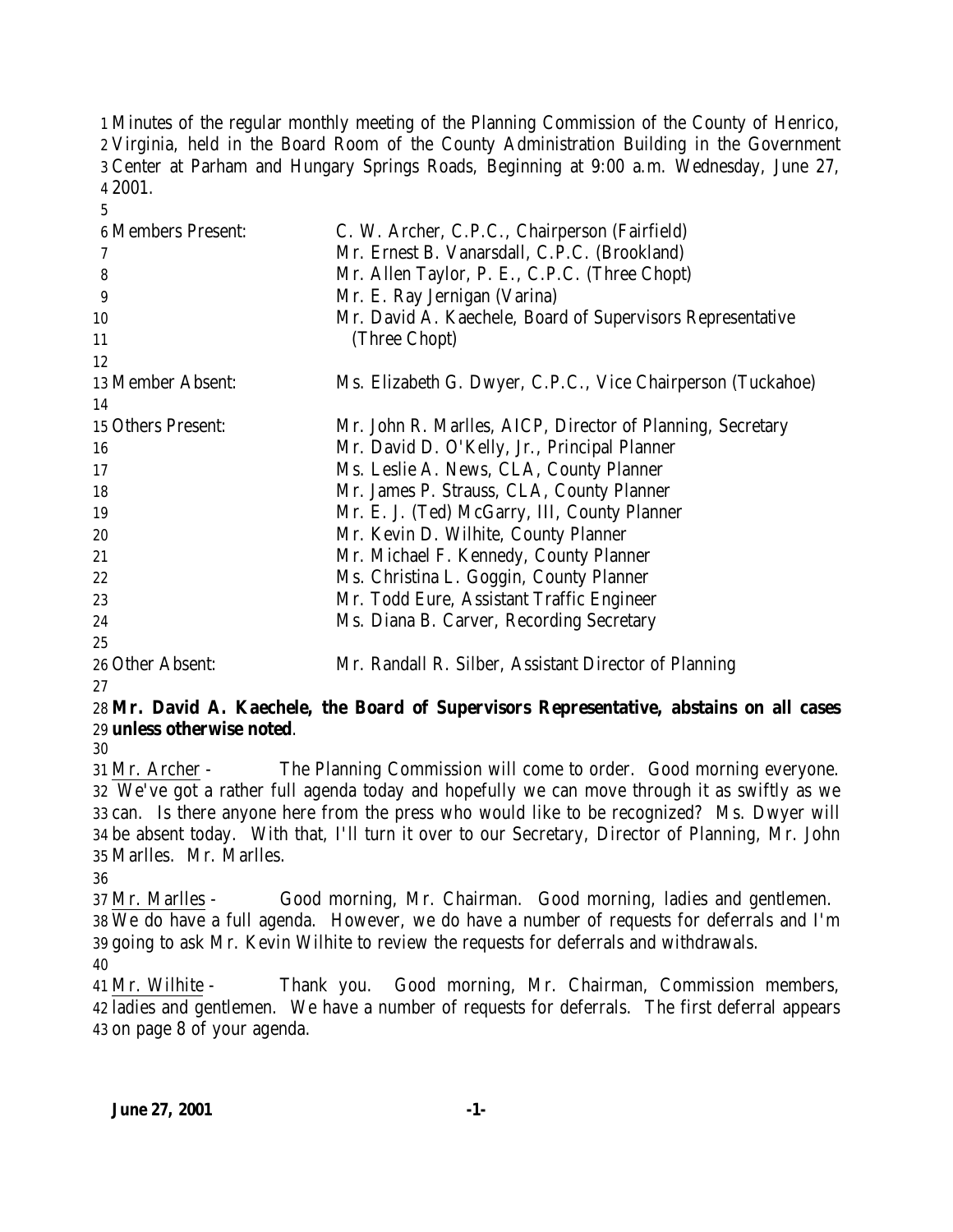#### **LANDSCAPE & LIGHTING PLAN (Deferred from the May 23, 2001, Meeting)**

LP/POD-42-00 Springfield Commons - Springfield Road **Higgins Gerstenmaier**: Request for approval of a landscape and lighting plan, as required by Chapter 24, Sections 24-106 and 24-106.2 of the Henrico County Code. The 4.29 acre site is located along the west line of Springfield Road (State Route 157) approximately 900 feet north of W. Broad Street (U.S. Route 250) on parcel 48-A-23B. The zoning is O-2C, Office District (Conditional). **(Three Chopt)**

Mr. Wilhite - The applicant request deferral to July 25, 2001.

 Mr. Archer - All right. Is there anyone present opposed to this deferment? No opposition. Mr. Taylor.

 Mr. Taylor - Mr. Chairman, I move deferment of LP/POD-42-00, Springfield Common, to July 25, 2001, at the applicant's request.

Mr. Vanarsdall - Second.

 Mr. Archer - The motion was made by Mr. Taylor and seconded by Mr. Vanarsdall. All in favor say aye…all opposed say nay. The motion carries.

 At the request of the applicant, the Planning Commission deferred LP/POD-42-00, Springfield Commons, to its July 25, 2001, meeting. 

#### **LANDSCAPE & LIGHTING PLAN (Deferred from the May 23, 2001, Meeting)**

LP/POD-93-00 Capitol Floors & Decorating **TIMMONS:** Request for approval of a landscape and lighting plan, as required by Chapter 24, Sections 24-106 and 24-106.2 of the Henrico County Code. The 3.0 acre site is located along the east side of Brookriver Drive on part of parcels 37-4-A-2B and 47-4-A-2. The zoning M-1C, Light Industrial District (Conditional) and WBSO (W. Broad Street Overlay) District. **(Three Chopt)**

Mr. Wilhite - The applicant request deferral to July 25, 2001.

 Mr. Archer - All right. Is there anyone in opposition to the deferment of LP/POD-93- 00, Capitol Floors & Decorating? No opposition. Mr. Taylor.

 Mr. Taylor - Mr. Chairman, I move deferral of LP/POD-93-00, Capitol Floors & Decorating, to July 25, 2001, at the applicant's request.

Mr. Vanarsdall - Second.

**June 27, 2001 -2-**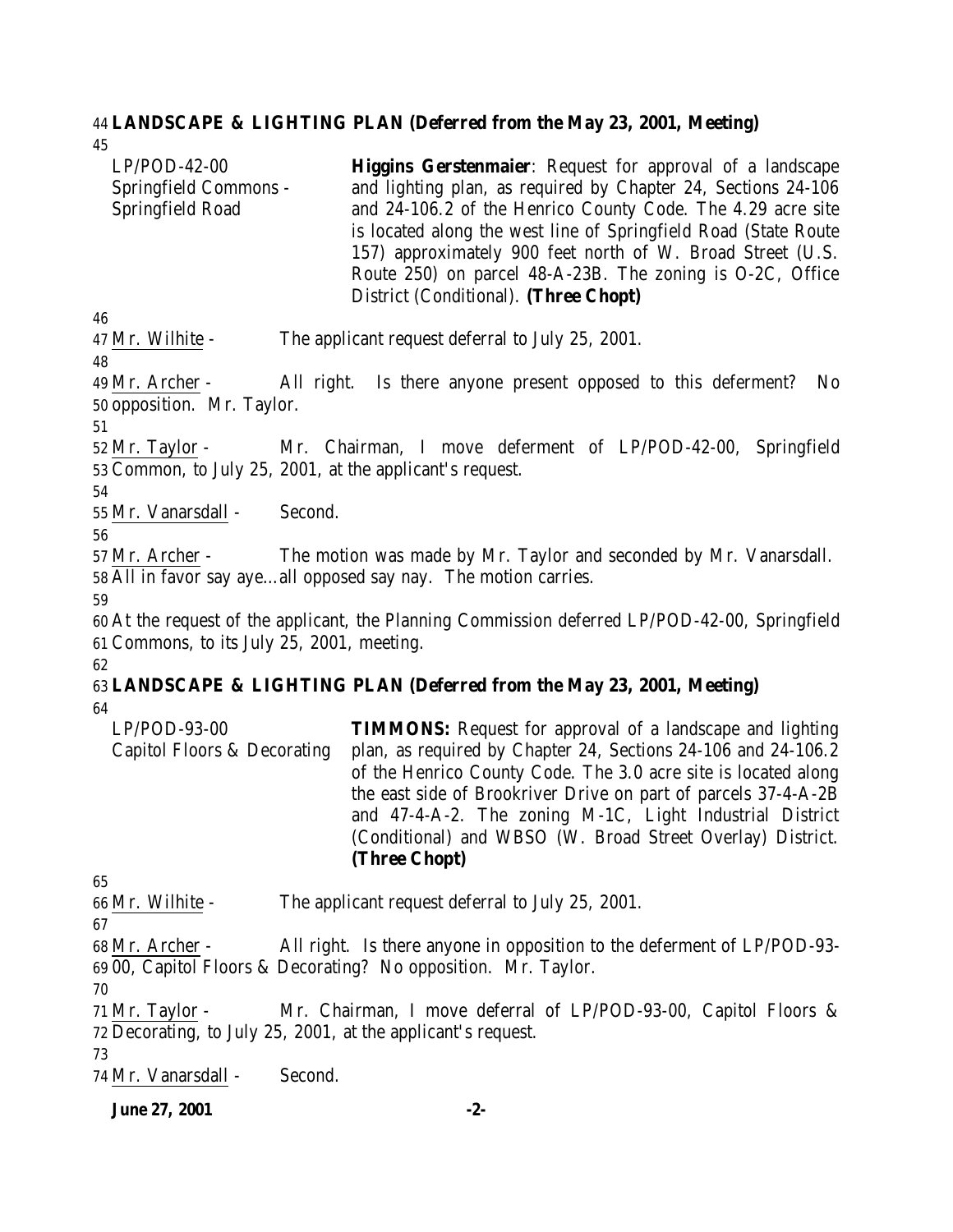Mr. Archer - The motion was made by Mr. Taylor and seconded by Mr. Vanarsdall. All in favor say aye…all opposed say nay. The motion carries.

 At the request of the applicant, the Planning Commission deferred LP/POD-93-00, Capitol Floors & Decorating, to its July 25, 2001, meeting.

## **PLAN OF DEVELOPMENT (Deferred from the May 23, 2001, Meeting)**

POD-36-01 First Union National Bank - Westgate @ Wellesley **TIMMONS for Westgate Centre L.C. and First Union National Bank:** Request for approval of a plan of development, as required by Chapter 24, Section 24-106 of the Henrico County Code to construct a one-story, 4,410 bank building with drive thru facilities. The 2.56 acre site is located at 11647 W. Broad Street (U.S. Route 250), approximately 700 feet west of Spring Run Drive on part of parcels 36-A-49A and 50. The zoning is B-1C, Business District (Conditional) and B-2C, Business District (Conditional). County water and sewer. **(Three Chopt)**

Mr. Wilhite - The applicant request deferral to July 25, 2001.

 Mr. Archer - All right. Is there anyone in opposition to this deferral? No opposition. Mr. Taylor.

 Mr. Taylor - Mr. Chairman, I move deferment of POD-36-01, First Union National Bank - Westgate @ Wellesley, to July 25, 2001, at the applicant's request.

Mr. Vanarsdall - Second.

 Mr. Archer - The motion was made by Mr. Taylor and seconded by Mr. Vanarsdall. All in favor say aye…all opposed say nay. The motion carries.

 At the request of the applicant, the Planning Commission deferred POD-36-01, First Union National Bank - Westgate @ Wellesley, to its July 25, 2001, meeting.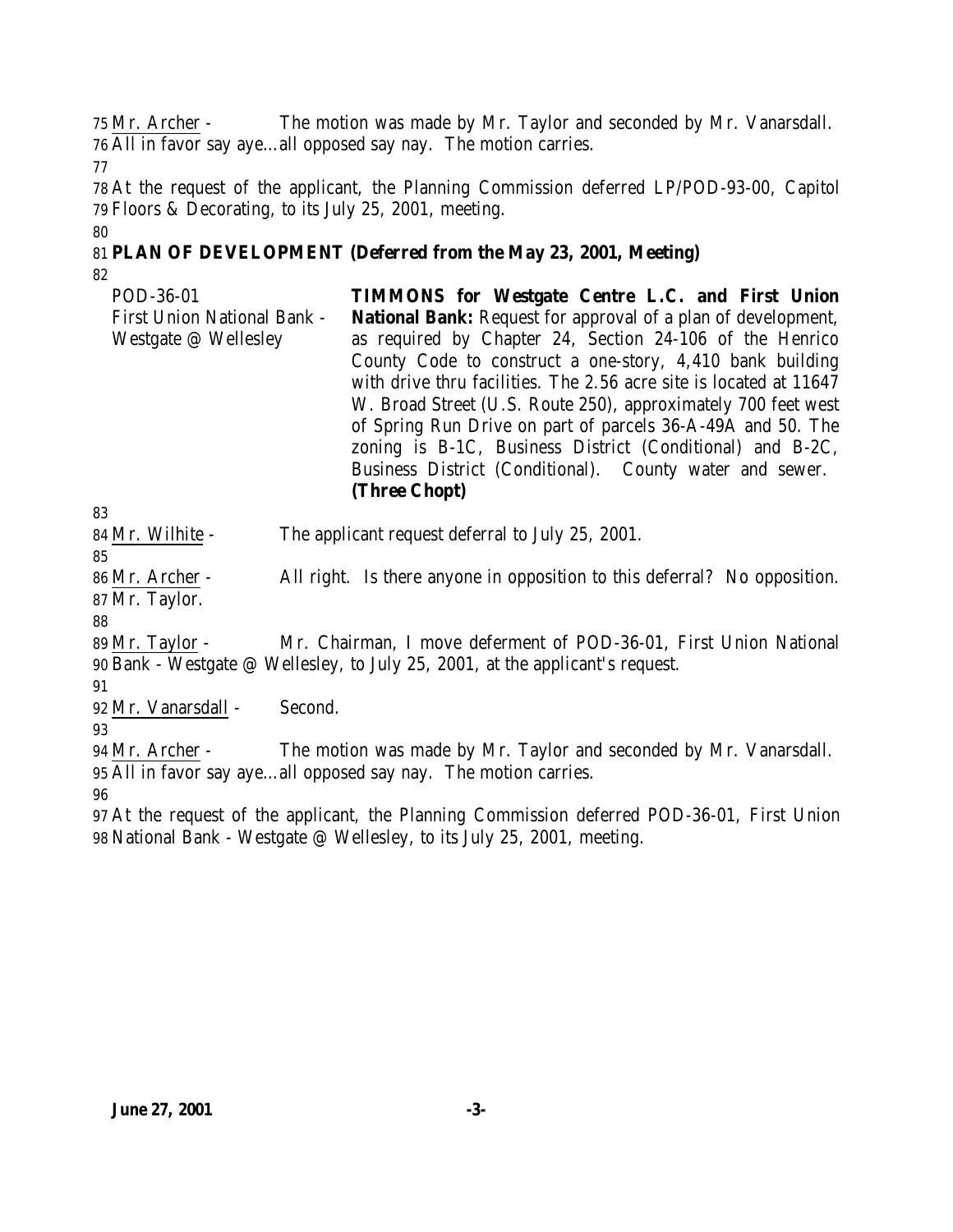#### 99 **PLAN OF DEVELOPMENT & TRANSITIONAL BUFFER DEVIATION**

| 100                            |                                                                  |
|--------------------------------|------------------------------------------------------------------|
| POD-41-01                      | <b>TIMMONS</b> and John Frost for Robert B. Ball, Sr., Edna      |
| <b>Windsor Business Park -</b> | H. Ball, Robert B. Ball, Jr., Roberta B. Rivers and              |
| West Buildings 5, 6, and 7     | Windsor Business Park, LLC: Request for approval of a            |
| (POD-3-00 Revised)             | revised plan of development and transitional buffer deviation as |
|                                | required by Chapter 24, Sections 24-106 and 24-106.2 of the      |
|                                | Henrico County Code to construct three office/warehouse          |
|                                | buildings totaling 165,797 square feet. The 16.66 acre site is   |
|                                | located on the west line of Magellan Parkway, approximately      |
|                                | 450 feet north of Parham Road on parcel 54-A-1A and part of      |
|                                | 54-A-2. The zoning is M-1C, Light Industrial District            |
|                                | (Conditional). County water and sewer. (Fairfield)               |

101

102 Mr. Wilhite - The applicant request deferral to July 25, 2001.

103

104 Mr. Archer - Is there anyone in opposition to this deferral, POD-41-01, Windsor 105 Business Park? No opposition. I move deferral of POD-41-01, Windsor Business Park, West 106 Buildings 5, 6, and 7, to the July 25, 2001 meeting, at the applicant's request.

107

108 Mr. Taylor- Second.

109

110 Mr. Archer - The motion was made by Mr. Archer and seconded by Mr. Taylor. All 111 in favor say aye…all opposed say nay. The motion carries.

112

113 At the request of the applicant, the Planning Commission deferred POD-41-01, Windsor 114 Business Park - West Buildings 5, 6, and 7 (POD-3-00 Revised), to its July 25, 2001, meeting. 115

#### 116 **PLAN OF DEVELOPMENT (Deferred from the May 23, 2001, Meeting)**

117

| POD-35-01                  | C. E. Duncan & Associates, for Gayton Baptist Church:           |
|----------------------------|-----------------------------------------------------------------|
| Gayton Baptist Church - N. | Request for approval of a revised plan of development, as       |
| <b>Gayton Road</b>         | required by Chapter 24, Section 24-106 of the Henrico County    |
| (POD-98-90 Revised)        | Code to construct a two-story, 12,000 square foot classroom     |
|                            | addition (phase 1), a one-story, 12,000 square foot sanctuary   |
|                            | with 900 seats (phase 2), and a two-story, $20,800$ square foot |
|                            | gymnasium and fellowship hall (phase 3) at an existing church.  |
|                            | The 11.75 acre site is located along the east line of Gayton    |
|                            | Road, approximately 1,200 feet south of W. Broad Street (U.S.   |
|                            | Route 250) on parcel 35-A-28A. The zoning is A-1,               |
|                            | Agricultural District. County water and sewer. (Three Chopt)    |
|                            |                                                                 |

| 118               |                                                                   |
|-------------------|-------------------------------------------------------------------|
| 119 Mr. Wilhite - | The applicant request deferral to July 25, 2001.                  |
| 120               |                                                                   |
| 121 Mr. Archer -  | Is there anyone in opposition to this deferral, POD-35-01, Gayton |

**June 27, 2001 -4-**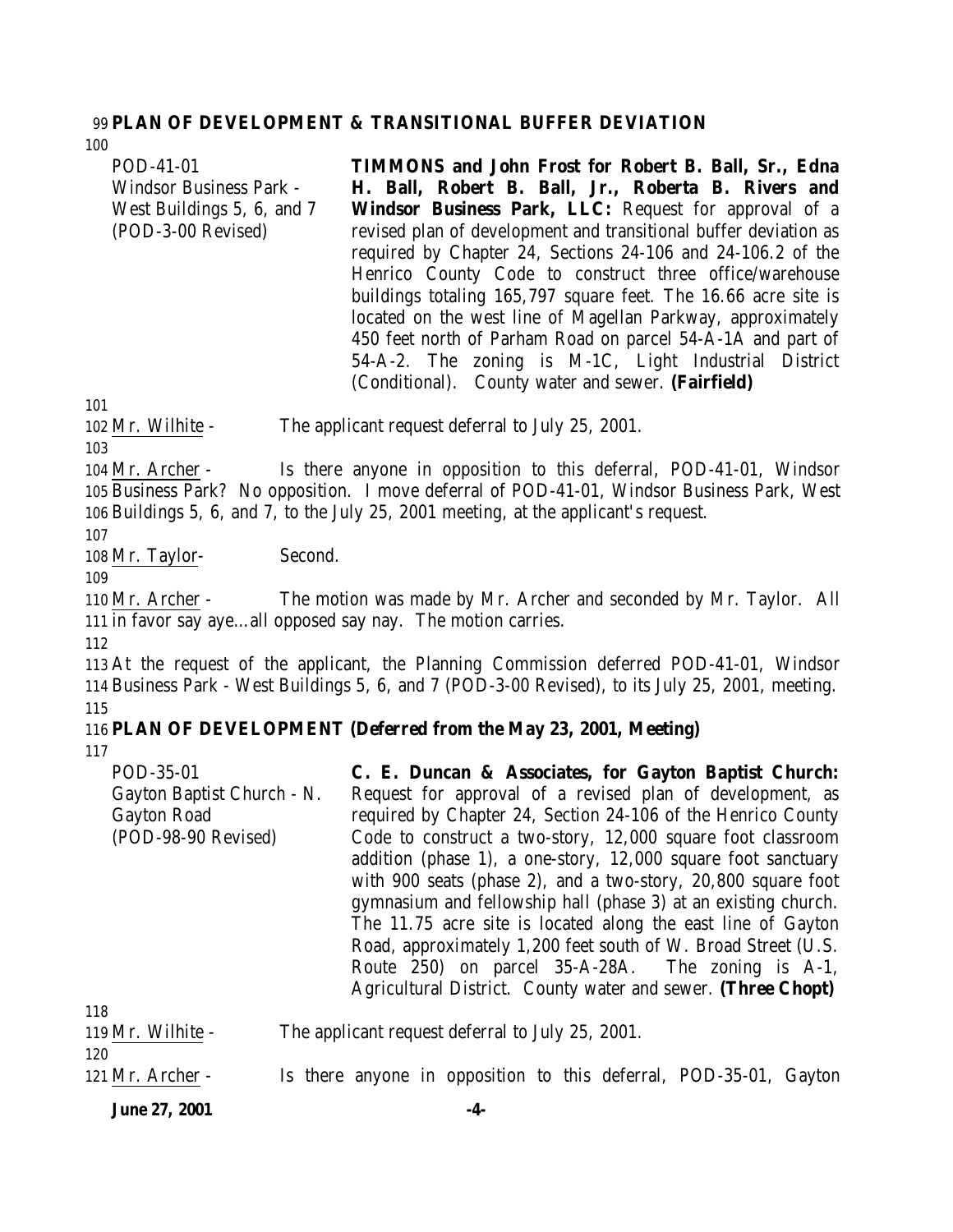Baptist Church? No opposition. Mr. Taylor. Mr. Taylor - Mr. Chairman, I move deferral of POD-35-01, Gayton Baptist Church, to the July 25, 2001, meeting, at the applicant's request. Mr. Vanarsdall - Second. Mr. Archer - The motion was made by Mr. Taylor and seconded by Mr. Vanarsdall. All in favor say aye…all opposed say nay. The motion carries. At the request of the applicant, the Planning Commission deferred POD-35-01, Gayton Baptist Church - N. Gayton Road (POD-98-90 Revised), to its July 25, 2001, meeting. **LANDSCAPE & LIGTING PLAN (Deferred from the May 23, 2001, Plan)** LP/POD-81-00 Extra Attic Mini Storage - Springfield Road **Bay Design Group:** Request for approval of a landscape and lighting plan, as required by Chapter 24, Sections 24-106 and 24-106.2 of the Henrico County Code. The 4.33 acre site is located at the northeast intersection of Springfield Road (State Route 157) and Huron Avenue on parcel 49-A-33. The zoning is M-1C, Light Industrial District (Conditional). **(Brookland)** 138 Mr. Wilhite - The applicant request deferral to July 25, 2001. Mr. Archer - Is there anyone in opposition to this deferral, LP/POD-81-00, Extra Attic Mini Storage? No opposition. Mr. Vanarsdall. Mr. Vanarsdall - I move that LP/POD-81-00, Extra Attic Mini Storage, be deferred to the July 25, 2001, meeting, at the applicant's request. Mr. Taylor - Second. Mr. Archer - The motion was made by Mr. Vanarsdall and seconded by Mr. Taylor. All in favor say aye…all opposed say nay. The motion carries. At the request of the applicant, the Planning Commission deferred LP/POD-81-00, Extra Attic Mini Storage, to its July 25, 2001, meeting. Mr. Wilhite - Mr. Chairman, we have received two more requests recently that don't appear on your list. The first one is on page 24 of your agenda.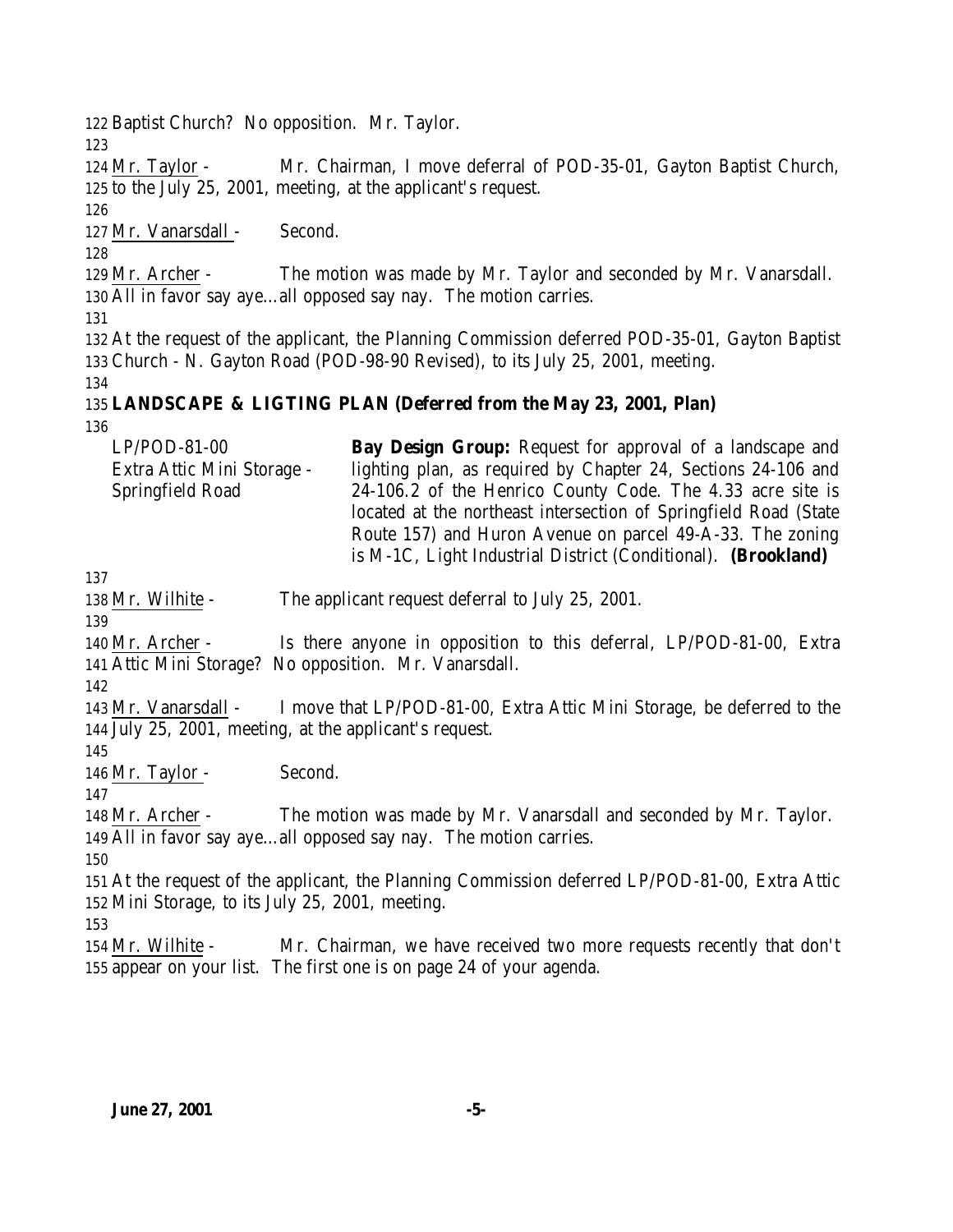# **PLAN OF DEVELOPMENT (Deferred from the May 23, 2001, Meeting)**

| 157                                                                                                            |                                                                                                                                                                                                                                                                                                                                                                                                                                                                                                                                                                                                                                                                           |
|----------------------------------------------------------------------------------------------------------------|---------------------------------------------------------------------------------------------------------------------------------------------------------------------------------------------------------------------------------------------------------------------------------------------------------------------------------------------------------------------------------------------------------------------------------------------------------------------------------------------------------------------------------------------------------------------------------------------------------------------------------------------------------------------------|
| POD-95-00<br>Superstar, Inc. Service<br>Center - 9999 Brook Road<br>(POD-3-96 Revised)                         | Foster & Miller, P. C. and Harry Pradham For Superstar,<br><b>Inc.:</b> Request for approval of a revised plan of development, as<br>required by Chapter 24, Section 24-106 of the Henrico County<br>Code to construct a one-story, two service bay addition to an<br>existing convenience store with fuel pumps. The 1.316 acre site<br>is located at 9999 Brook Road at the southeast corner of Brook<br>Road (U.S. Route 1) and J.E.B. Stuart Parkway on parcel 33-<br>A-3C. The zoning is B-3C, Business District (Conditional).<br>County water and sewer. (Fairfield)                                                                                               |
| 158<br>159 Mr. Wilhite -                                                                                       | The applicant requests deferral until September 26, 2001.                                                                                                                                                                                                                                                                                                                                                                                                                                                                                                                                                                                                                 |
| 160<br>161 Mr. Archer -                                                                                        | Mr. McGarry, how many deferrals has this POD had?                                                                                                                                                                                                                                                                                                                                                                                                                                                                                                                                                                                                                         |
| 162<br>163 Mr. McGarry -                                                                                       | He has five deferrals already and this will be number six.                                                                                                                                                                                                                                                                                                                                                                                                                                                                                                                                                                                                                |
| 164<br>165 Mr. Archer -<br>168 that I will move for deferment of<br>169<br>170 Mr. McGarry -<br>171 deferment. | We have met and talked about this case quite a bit and I don't know if<br>166 there is much more that we can do with it, but perhaps we can. I would like to advise that<br>167 when it comes up again that we will hear it one way or the other and dispose of it. So, with<br>Excuse me, Mr. Chairman, but I think there is opposition to the                                                                                                                                                                                                                                                                                                                           |
| 172<br>$173$ Mr. Archer -<br>174 opposition. Good morning, Mrs. Erskine.                                       | I'm sorry. Is there opposition to this deferment? All right. We have                                                                                                                                                                                                                                                                                                                                                                                                                                                                                                                                                                                                      |
| 175<br>176 Mrs. Erskine -<br>183 this could be heard and addressed.<br>184                                     | I am Jane Erskine, 1010 Ethelwood Road. I'm secretary of the<br>177 Neighborhood Association. We would like for this to be heard now. At the very least that<br>178 possibly some recommendations to help us work closer with Harry to alleviate some of the<br>179 problems that all of us are having. I think if we just defer it again there probably won't be<br>180 much communication until September and it could be deferred continuously. And we are not<br>181 really getting a whole lot accomplished as far as working out everybody's problem with this.<br>182 We would like it to at least be heard now so that the problems that everybody is having with |
| 185 Mr. Archer -                                                                                               | You don't think you can gain anything between now and September?                                                                                                                                                                                                                                                                                                                                                                                                                                                                                                                                                                                                          |
| 186<br>187 Mrs. Erskine -<br>188                                                                               | I don't think so.                                                                                                                                                                                                                                                                                                                                                                                                                                                                                                                                                                                                                                                         |
| 189 Unknown ? -                                                                                                | As Chris Archer mentioned, we did have a meeting. Certain things we<br>190 thought had been decided upon were consequently, later as I talked to Ted McGarry, were not<br>191 agreed to at the last minute by Mr. Pradham. He decided not to include them today so it's                                                                                                                                                                                                                                                                                                                                                                                                   |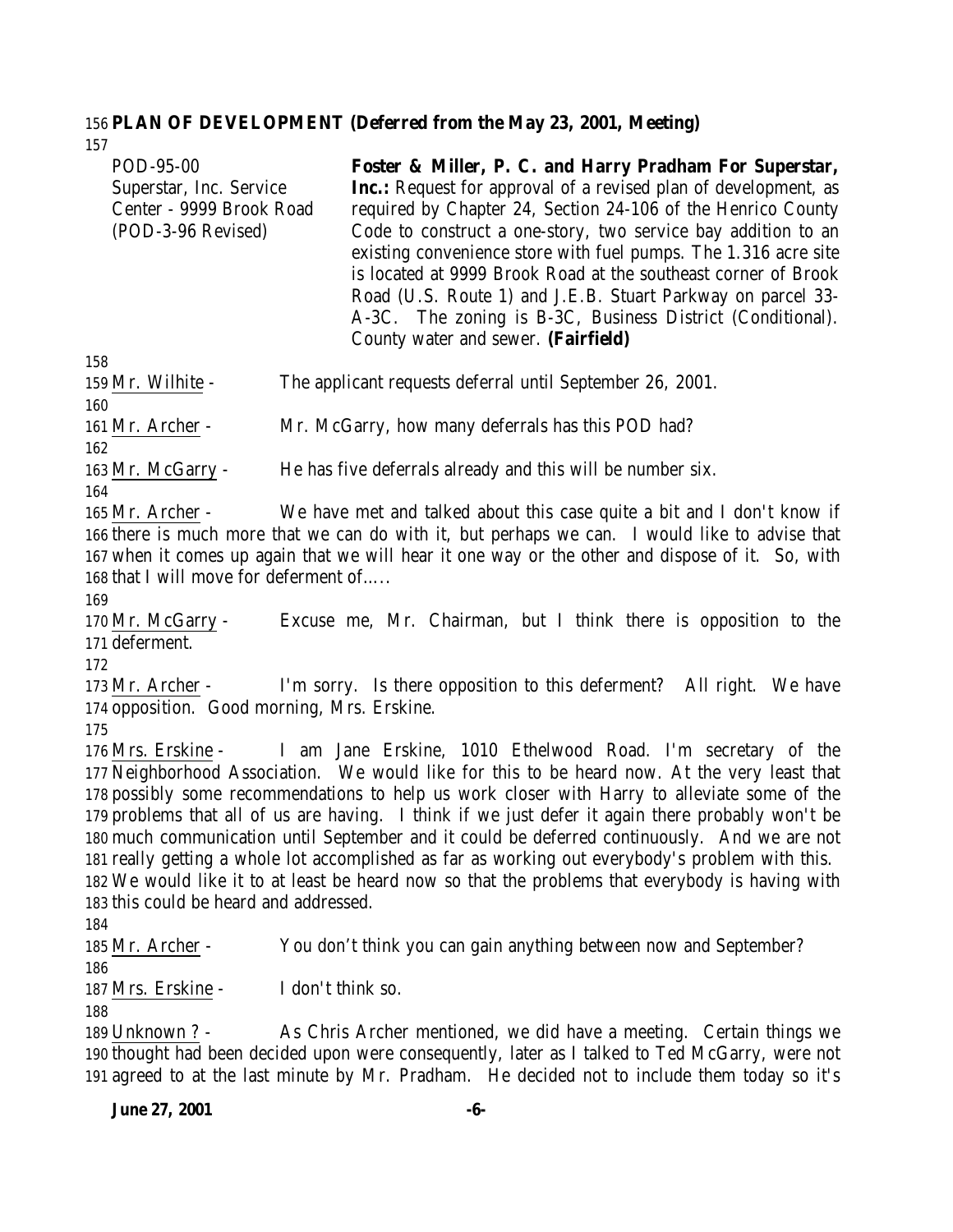kind of hard to pin him down, as far as agreements go. So, we really don't know where we are.

 Mr. Archer - I'll tell you what, if we can, let's let Mr. Pradham come down and tell us why he wants to defer and maybe we can gain some knowledge. Is he here? 

 Mr. McGarry - To my knowledge he is not here. He dropped this deferral off. 

 Mr. Mistr - Harry has been handling this pretty well himself. Foster & Miller did the plan. I understood that he had had some meetings but I don't know the results of what happen in that, but he's not here. If you would like to hear it, we can try to get in touch with him. I'll see if we can get him, but I think maybe all we can do is hear the concerns and the complaints because I don't think we can make any commitments on his behalf as to what he will or won't do or can or can't do.

 Mr. Archer - Okay. Do you think you can get in touch with him? Mr. Mistr - I'll try in just a minute, yes. Mr. Archer - All right. If you would, sir, we will move this to later in the agenda. Mr. Vanarsdall - Spud, would you identify yourself for the record. Mr. Mistr - Yes, sir. Spud Mistr with Foster & Miller. Mr. Vanarsdall - Fifty years from now we want to know who said that. 

 Mr. Archer - Okay. We will pass this by for now and if you try to contact him I would appreciate it and we will see where we are. I wouldn't want to defer this without him being able to address whatever he wants to defer it for. Okay. Now where are we?

 **THIS CASE WAS PASSED BY AND HEARD LATER DURING THE MEETING - SEE PAGE 18.**

 Mr. Wilhite - Mr. Chairman, the last request that we received, that we are aware of, appears on page 28 of your agenda, Hollybrook Townhouses.

#### **SUBDIVISION**

 Hollybrook Townhouses (Formerly Parkview Townhouses) (June 2001 Plan) **Balzer & Associates, Inc. and Skip Gelletly for Marvin F. Cole and EJD Associates, Inc.:** The 6.42 acre site is located 2,200 feet east of Mechanicsville Turnpike (U.S. Route 360) on St Clair Lane on parcel 139-A-10. The zoning is RTH, Residential Townhouse District. County water and sewer. **(Fairfield) 58 Lots**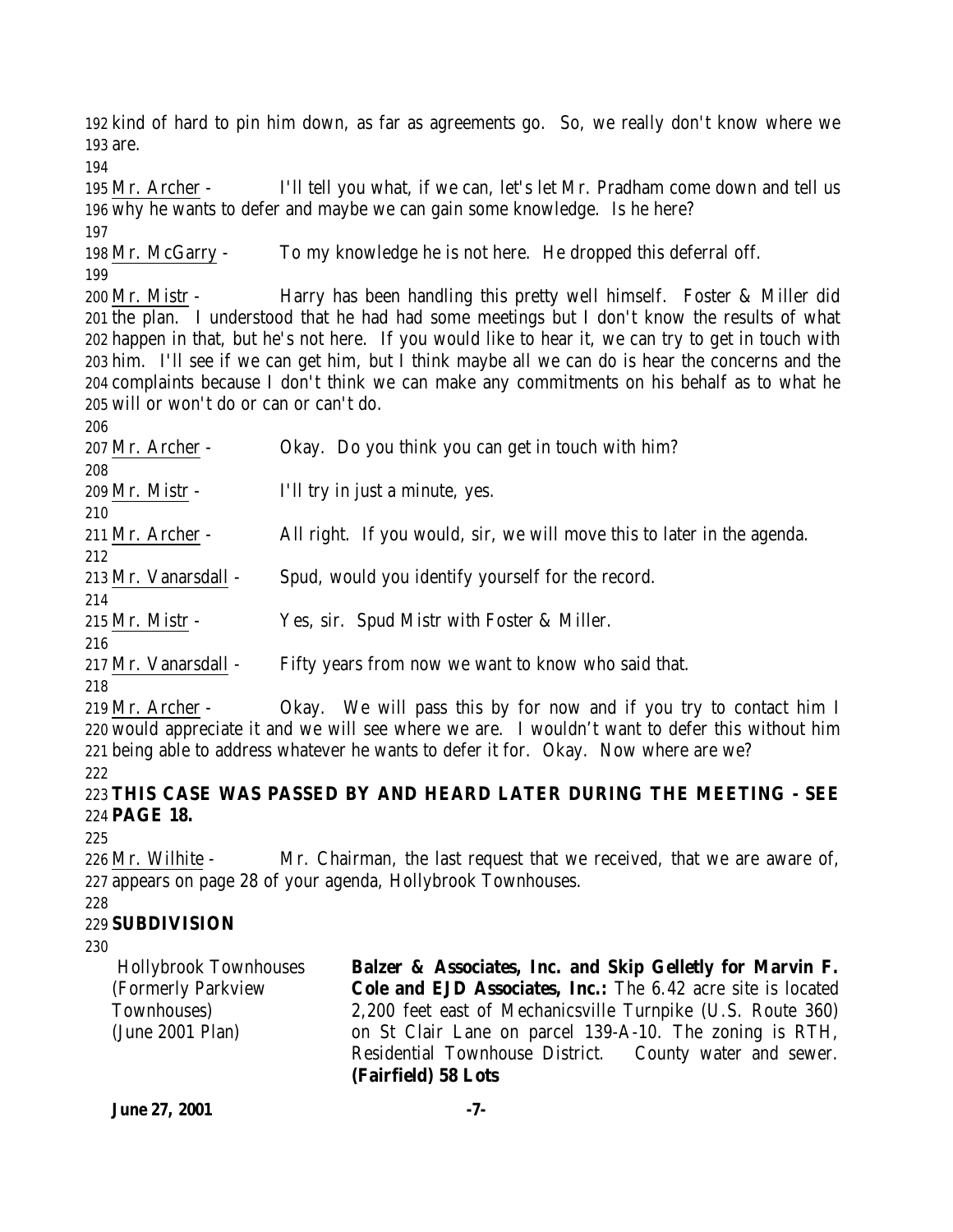Mr. Wilhite - The applicant is requesting deferral until July 25, 2001. This had appeared on the Expedited Agenda, but the applicant is requesting deferral. Mr. Archer - All right. Is there anyone here in opposition to this deferral? No opposition. Then, I will move deferral of Hollybrook Townhouses to the July 25, 2001, meeting, at the applicant's request. Mr. Jernigan - Second. Mr. Archer - The motion was made by Mr. Archer and seconded by Mr. Jernigan. All in favor say aye…all opposed say nay. The motion carries. At the request of the applicant, the Planning Commission deferred subdivision Hollybrook Townhouses) (June 2001 Plan) (Formerly Parkview Townhouses), to its July 25, 2001, meeting. 247 Mr. Vanarsdall I have one that I would like to discuss but I'll wait until we finish with the Expedited Agenda. I'll come back to this deferment, if you don't mind. Mr. Archer - That's fine. Mr. Marlles - Mr. Chairman, the next item on the agenda is our Expedited Agenda. Again, that will be presented by Mr. Wilhite. Mr. Wilhite - This first case appears on page 5. **TRANSFER OF APPROVAL** POD-51-86 **Joseph P. Marchetti, Jr. for C. B. Richard Ellis of Virginia:**

Granville Square, Phase 1 Request for approval of a transfer of approval, as required by Chapter 24, Section 24-106 of the Henrico County Code, from Earl Thompson, Inc. to Philip J. Kennedy Estate/Wachovia Bank Trustee. The 0.959 acre site is located at 11051 Three Chopt Road on parcel 57-A-57A. The zoning is B-1, Business District and B-2C, Business District (Conditional). **(Three Chopt)**

 Mr. Wilhite - On page 3 of your addendum there is a revised recommendation for this case. Staff recommends approval.

 Mr. Archer - All right. Is there anyone here in opposition to the transfer of approval request for POD-51-86, Granville Square, Phase 1? No opposition. Mr. Taylor.

 Mr. Taylor - Mr. Chairman, I move approval of POD-51-86, Granville Square, Phase 1.

**June 27, 2001 -8-**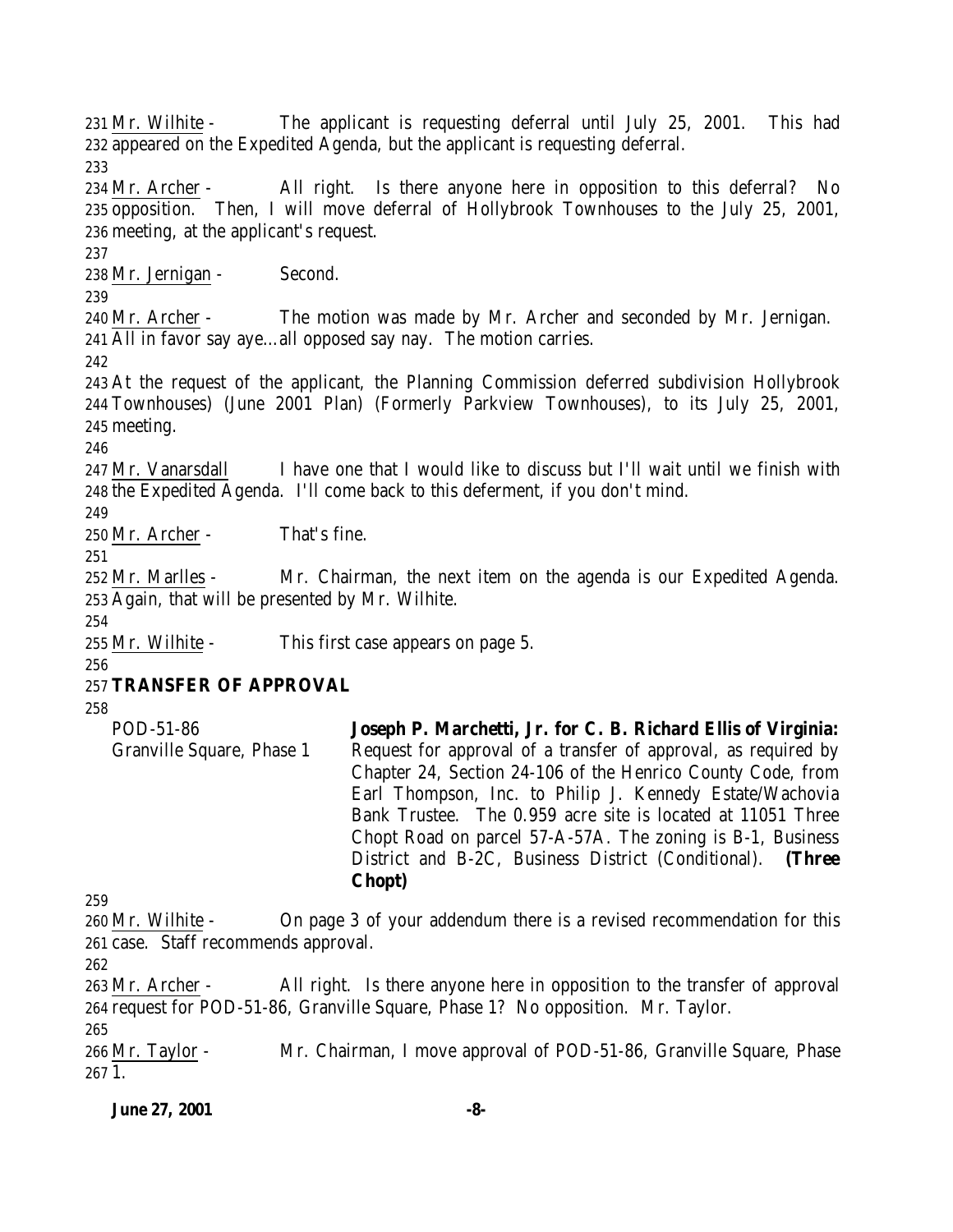Mr. Vanarsdall - Second.

 Mr. Archer - The motion was made by Mr. Taylor and seconded by Mr. Vanarsdall. All in favor say aye…all opposed say nay. The motion carries.

 The Planning Commission approved the transfer of approval request for POD-51-86, Granville Square, Phase 1, with the new owner accepting and agreeing to be responsible for continued compliance with the conditions of the original approval.

### **TRANSFER OF APPROVAL (Deferred from the May 23, 2001, Meeting)**

POD-34-73 Days Inn - 5500 Williamsburg Road **Kantilal M. Patel:** Request for approval of a transfer of approval, as required by Chapter 24, Section 24-106 of the Henrico County Code, from Day Realty of Richmond, Inc. and Cecil Associates Limited Partnership to Kantilal M. Patel. The 2.06 acre site is located at 5500 Williamsburg Road, on the northeast corner of Williamsburg Road (U.S. Route 60) and Sanburne Parkway on parcel 163-0F-B-9. The zoning is B-3, Business District and ASO (Airport Safety Overlay) District. County water and Sewer. **(Varina)**

 Mr. Archer - All right. Is there anyone here in opposition to the transfer of approval request for POD-34-73, Days Inn? No opposition. Mr. Jernigan.

 Mr. Jernigan - Mr. Chairman, I make a motion to approve POD-34-73, transfer of approval from Days Realty of Richmond, Inc. and Cecil Associates Limited Partnership to Kantilal M. Patel.

Mr. Vanarsdall - Second.

 Mr. Archer - The motion was made by Mr. Jernigan and seconded by Mr. Vanarsdall. All in favor say aye…all opposed say nay. The motion carries.

 The Planning Commission approved the transfer of approval request for POD-34-73, Days Inn - 5500 Williamsburg Road, with the new owner accepting and agreeing to be responsible for continued compliance with the conditions of the original approval.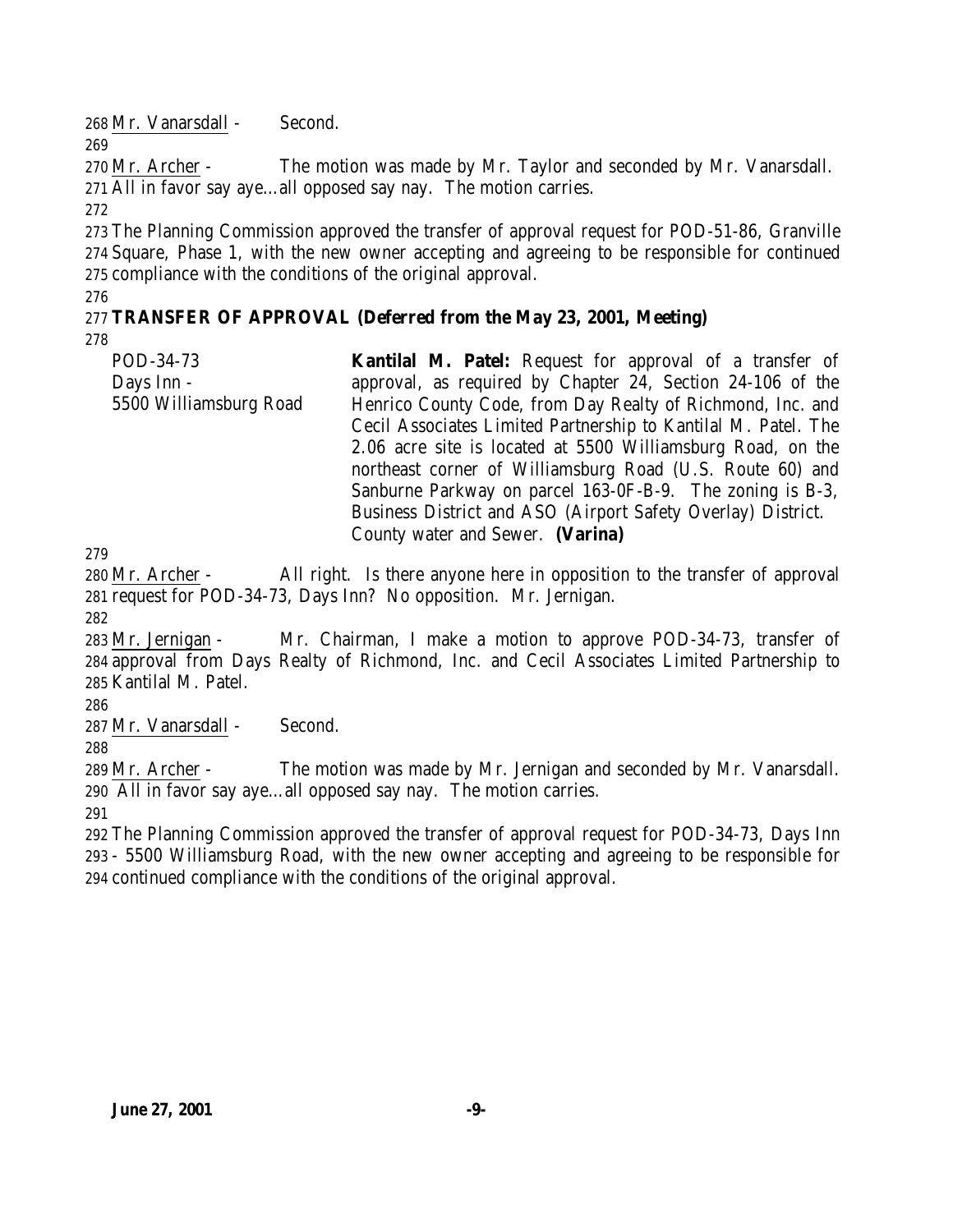#### **TRANSFER OF APPROVAL**

| POD-14-96               | Hill City Chop House @ Virginia Center Commons                     |
|-------------------------|--------------------------------------------------------------------|
| Spaghetti Warehouse @   | (Formerly Spaghetti Warehouse Restaurant): Request for             |
| Virginia Center Commons | approval of a transfer of approval, as required by Chapter 24,     |
|                         | Section 24-106 of the Henrico County Code, from North Park         |
|                         | Peripheral Associates, LP to Chickahominy Group, LLC. The          |
|                         | 1.752 acre site is located 350 feet east if the east line of Brook |
|                         | Road (U.S. Route 1) approximately 500 feet north of J.E.B.         |
|                         | Stuart Parkway on parcel 24-A-7L. The zoning is B-3C,              |

 Mr. Archer - All right. Is there anyone here in opposition to this transfer of approval POD-14-96, Spaghetti Warehouse? No opposition. I move approval of POD-14-96, Spaghetti Warehouse @ Virginia Center Commons.

Business District. **(Fairfield)**

Mr. Jernigan - Second.

 Mr. Archer - The motion was made by Mr. Archer and seconded by Mr. Jernigan. All in favor say aye…all opposed say nay. The motion carries.

 The Planning Commission approved the transfer of approval request for POD-14-96, Spaghetti Warehouse @ Virginia Center Commons, with the new owner accepting and agreeing to be responsible for continued compliance with the conditions of the original approval. 

## **SUBDIVISION (Deferred from the May 23, 2001, Meeting)**

Keaton Estates (May 2001 Plan) **Foster & Miller, P. C. for James E. Keaton:** The 1.246 acre site is located on the northeast corner of Birch Brook Road and Wistar Road on parcel 71-5-C-6 and part of 71-A-28. The zoning is R-2, One-Family Residence District. County water and sewer **(Brookland) 3 Lots**

 Mr. Archer - All right. Is there anyone in opposition to Keaton Estates (May 2001 Plan)? No opposition. Mr. Vanarsdall.

 Mr. Vanarsdall - I move that Keaton Estates (May 2001 Plan) be approved on the expedited agenda with the annotations on the plan and the standard conditions for subdivisions served by public utilities and also additional conditions Nos. 12, 13, and 14.

Mr. Taylor - Second.

 Mr. Archer - The motion was made by Mr. Vanarsdall and seconded by Mr. Taylor. All in favor say aye…all opposed say nay. The motion carries.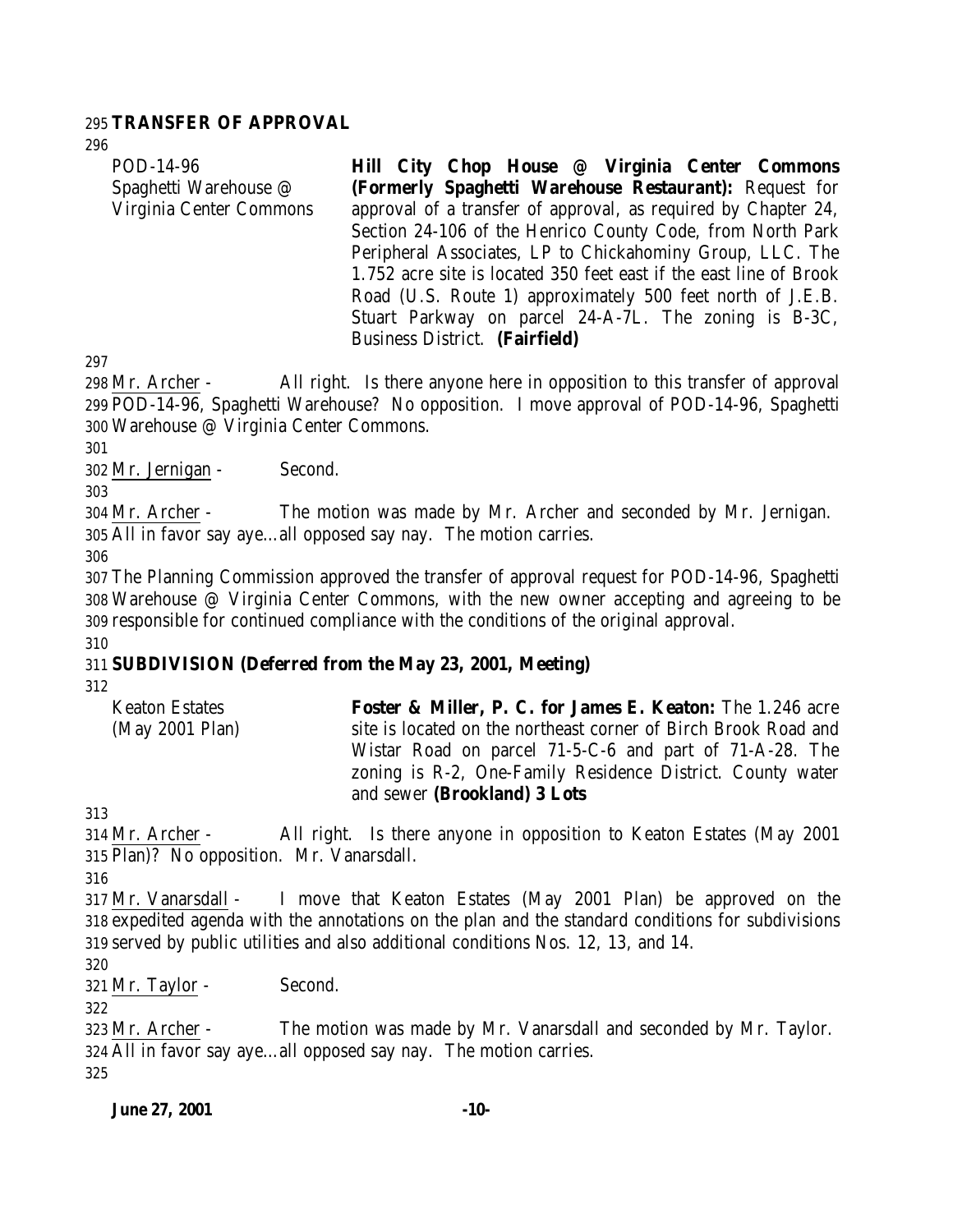326 The Planning Commission granted conditional approval to subdivision Keaton Estates (May 327 2001 Plan) subject to the standard conditions for subdivisions served by public utilities attached 328 to these minutes, the annotations on the plan and the following additional conditions.

329

330 12. Each lot shall contain at least 18,000 square feet.

331 13. The plan must provide at least the 100 foot minimum lot width required and as regulated 332 by Chapter 24, of the Henrico County Code.

333 14. Portions of parcel "B-2" will be dedicated to provide ultimate 60' right-of-way (30' from 334 centerline) along Wistar Road and 8' utility and drainage easements along the west and 335 north property line, prior to plat recordation.

336

#### 337 **TRANSFER OF APPROVAL**

338

POD-10-97 Texaco Eagle Markets - Staples Mill Road **Foster & Miller for Motiva Enterprises:** Request for approval of a transfer of approval, as required by Chapter 24, Section 24-106 of the Henrico County Code, from Davis Investments LLC to Motiva Enterprises. The 1.6 acre site is located on the northeast corner of Staples Mill Road and Aspen Avenue on parcel 82-11-D-22. The zoning is B-2C, Business District (Conditional). **(Brookland)**

339

340 Mr. Archer - Is there anyone in opposition to this transfer of approval request for 341 POD-10-97, Texaco Eagle Markets? No opposition. Mr. Vanarsdall.

342

343 Mr. Vanarsdall - I move POD-10-97, Texaco Eagle Market, transfer of approval, be 344 approved on the expedited agenda.

345

346 Mr. Taylor - Second.

347

348 Mr. Archer - The motion was made by Mr. Vanarsdall and seconded by Mr. Taylor. 349 All in favor say aye…all opposed say nay. The motion carries.

350

351 The Planning Commission approved the transfer of approval request for POD-10-97, Texaco 352 Eagle Markets - Staples Mill Road, with the new owner accepting and agreeing to be 353 responsible for continued compliance with the conditions of the original approval.

#### 354 355 **SUBDIVISION**

356

Grove Park, Section B (June 2001 Plan) (A Dedication of an Extension of School Avenue, north of Aspen)

**Foster & Miller, P.C. for Staples Mill South Associates and Motiva Enterprises, LLC:** The 0.137 acre site is located on the northern terminus of School Avenue 117 feet north of the intersection of School and Aspen Avenues on part of parcel 82- A-41. The zoning is M-1, Light Industrial District and B-2C, Business District (Conditional). County water and sewer. **(Brookland) 0 Lot**

357

**June 27, 2001 -11-**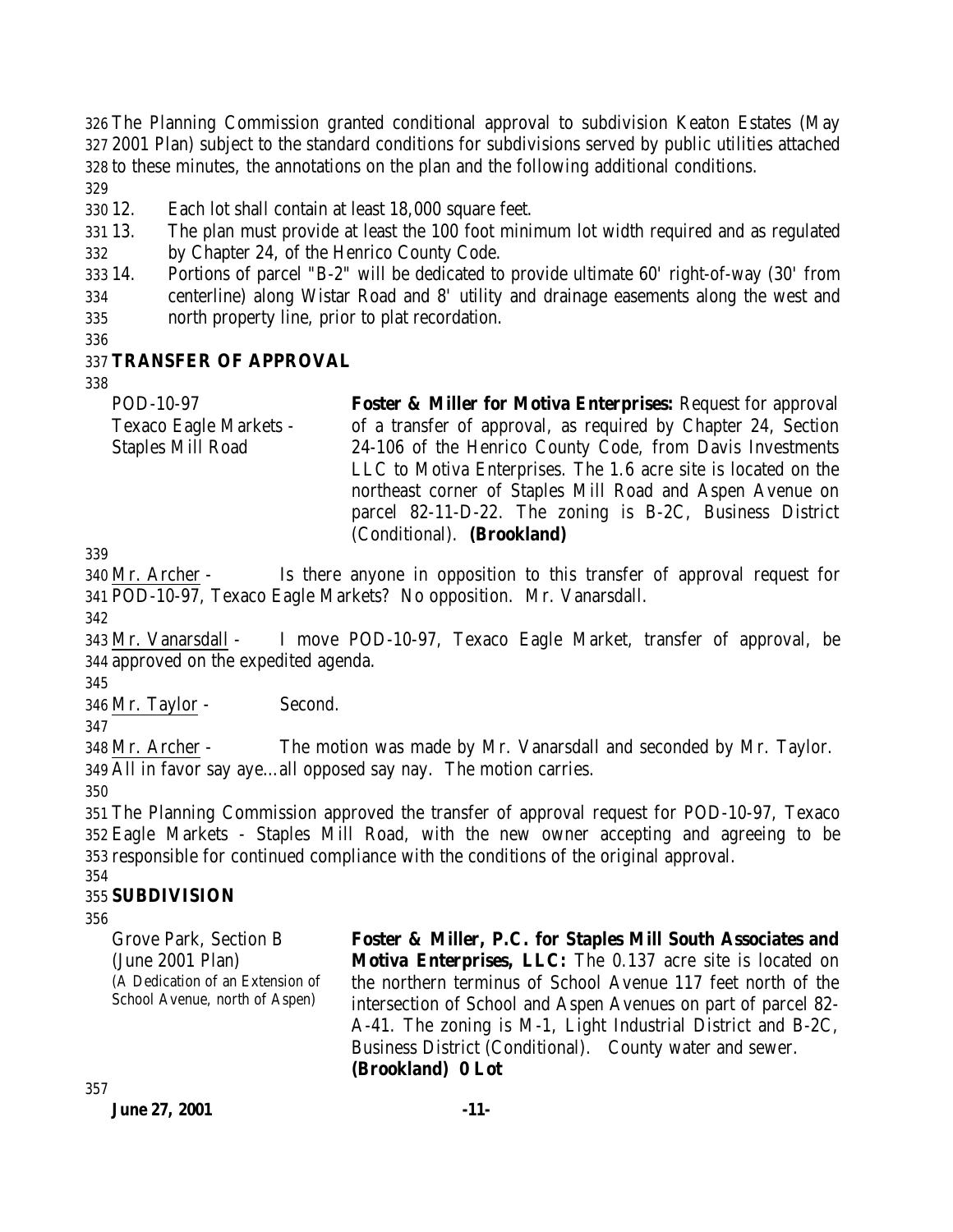Mr. Wilhite - There is a revised recommendation for approval on your addendum for this case.

 Mr. Archer - Is there anyone here in opposition to Grove Park, Section B? No opposition. Mr. Vanarsdall.

 Mr. Vanarsdall - I move Grove Park, Section B (June 2001 Plan) be approved on the expedited agenda, at staff's request with the annotations on the plan and the standard conditions for developments of this type.

Mr. Taylor - Second.

 Mr. Archer - The motion was made by Mr. Vanarsdall and seconded by Mr. Taylor. All in favor say aye…all opposed say nay. The motion carries.

 The Planning Commission granted conditional approval to Grove Park, Section B (June 2001 Plan) (A Dedication of an Extension of School Avenue, north of Aspen) subject to the standard conditions attached to these minutes for subdivisions served by public utilities and the annotations on the plan.

## **PLAN OF DEVELOPMENT**

POD-40-01 Showbest Fixture Corporation - Sarellen Road (POD-15-97 Revised) **Engineering Design Associates for Alliant Foodservice, Inc. and Showbest Fixture Corporation:** Request for approval of a plan of development as required by Chapter 24, Section 24-106 of the Henrico County Code to construct a one-story, 22,260 square foot addition to an existing manufacturing facility. The 5.67 acre site is located on the northeast corner of Sarellen Road and Klockner Drive on parcel 172-3-D-3. The zoning is M-1, Light Industrial District. County water and sewer. **(Varina)**

 Mr. Wilhite - There is a revised recommendation of approval on page 5 of your addendum.

 Mr. Archer - Is there anyone here in opposition to POD-40-41, Showbest Fixture Corporation? No opposition. Mr. Jernigan.

 Mr. Jernigan - Mr. Chairman, I make motion to approve POD-40-41, Showbest Fixture Corporation, on the expedited agenda, and subject to the standard conditions for developments of this type with additional conditions Nos. 23 through 26.

Mr. Vanarsdall - Second.

 Mr. Archer - The motion was made by Mr. Jernigan and seconded by Mr. Vanarsdall. All in favor say aye…all opposed say nay. The motion carries.

**June 27, 2001 -12-**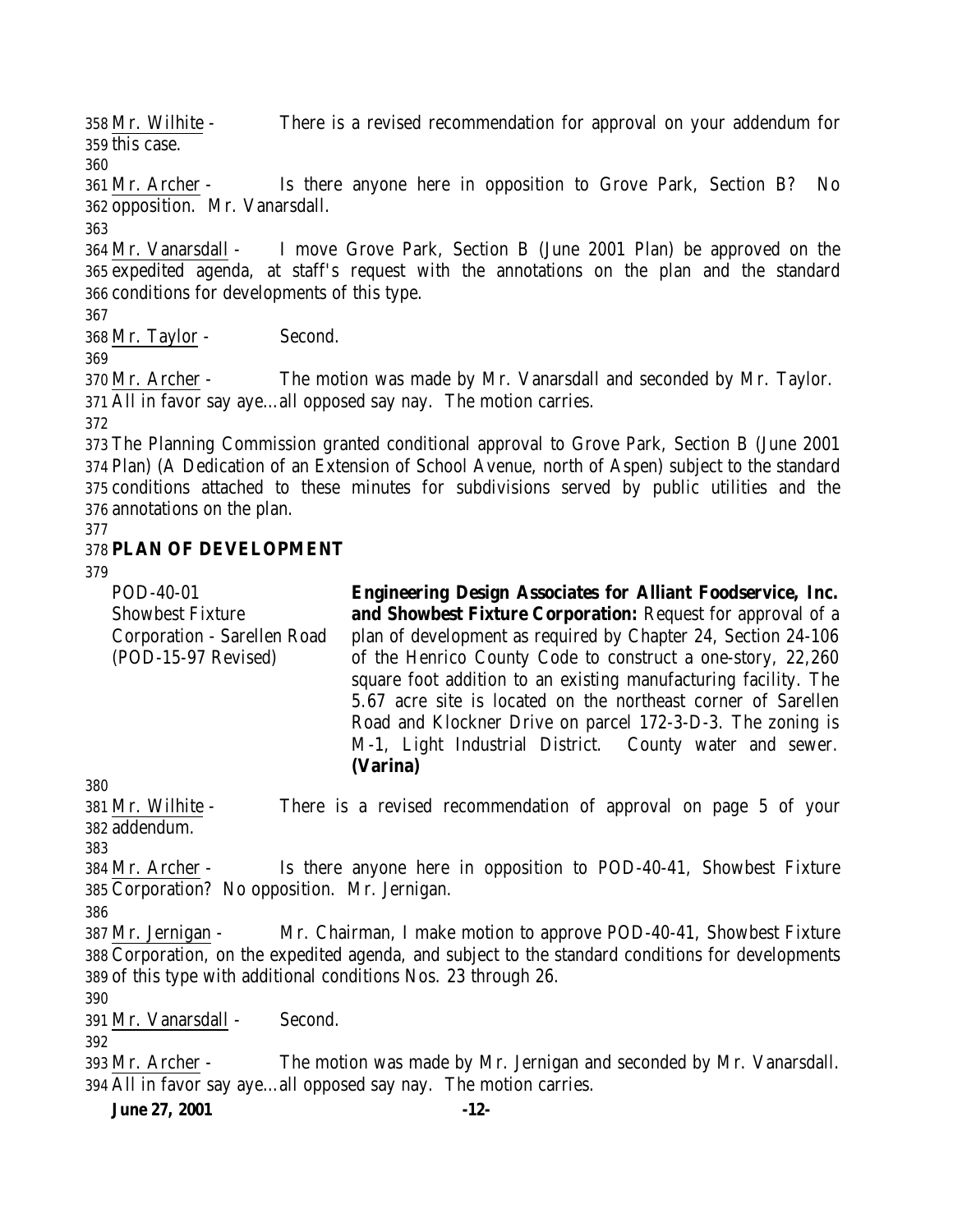The Planning Commission approved POD-40-41, Showbest Fixture Corporation (POD-15-97 Revised) subject to the standard conditions for developments of this type attached to these minutes, the annotations on the plans and the following additional conditions: 

 23. The easements for drainage and utilities as shown on approved plans shall be granted to the County in a form acceptable to the County Attorney prior to any occupancy permits being issued. The easement plats and any other required information shall be submitted to the County Real Property Agent at least sixty (60) days prior to requesting occupancy permits.

 24. The developer shall provide fire hydrants as required by the Department of Public Utilities and Division of Fire.

 25. Deviations from County standards for pavement, curb or curb and gutter design shall be approved by the County Engineer prior to final approval of the construction plans by the Department of Public Works.

 26. Insurance Services Office (ISO) calculations must be included with the plans and approved by the Department of Public Utilities prior to the issuance of a building permit.

### **PLAN OF DEVELOPMENT**

POD-43-01 Lewis Road Office/Warehouse **Balzer & Associates, Inc. for Aragon Group:** Request for approval of a plan of development, as required by Chapter 24, Section 24-106 of the Henrico County Code to construct a onestory, 9,400 square foot, office/warehouse building. The 8.1 acre site is located along the west line of Lewis Road, approximately 750 feet south of Williamsburg Road on parcel 173-A-4. The zoning is M-1, Light Industrial District. County water and sewer. **(Varina)**

 Mr. Wilhite - There is a revised recommendation for approval on page 6 of your addendum for this case.

 Mr. Archer - Is there anyone in the audience in opposition to POD-43-01, Lewis Road Office/Warehouse? No opposition. Mr. Jernigan.

 Mr. Jernigan - Mr. Chairman, I make a motion to approved POD-43-01, Lewis Road Office Warehouse, subject to the standard conditions for developments of this type, with the following additional conditions Nos. 23 through 27.

Mr. Vanarsdall - Second.

 Mr. Archer - The motion was made by Mr. Jernigan and seconded by Mr. Vanarsdall. All in favor of the motion say aye…all opposed say nay. The motion carries.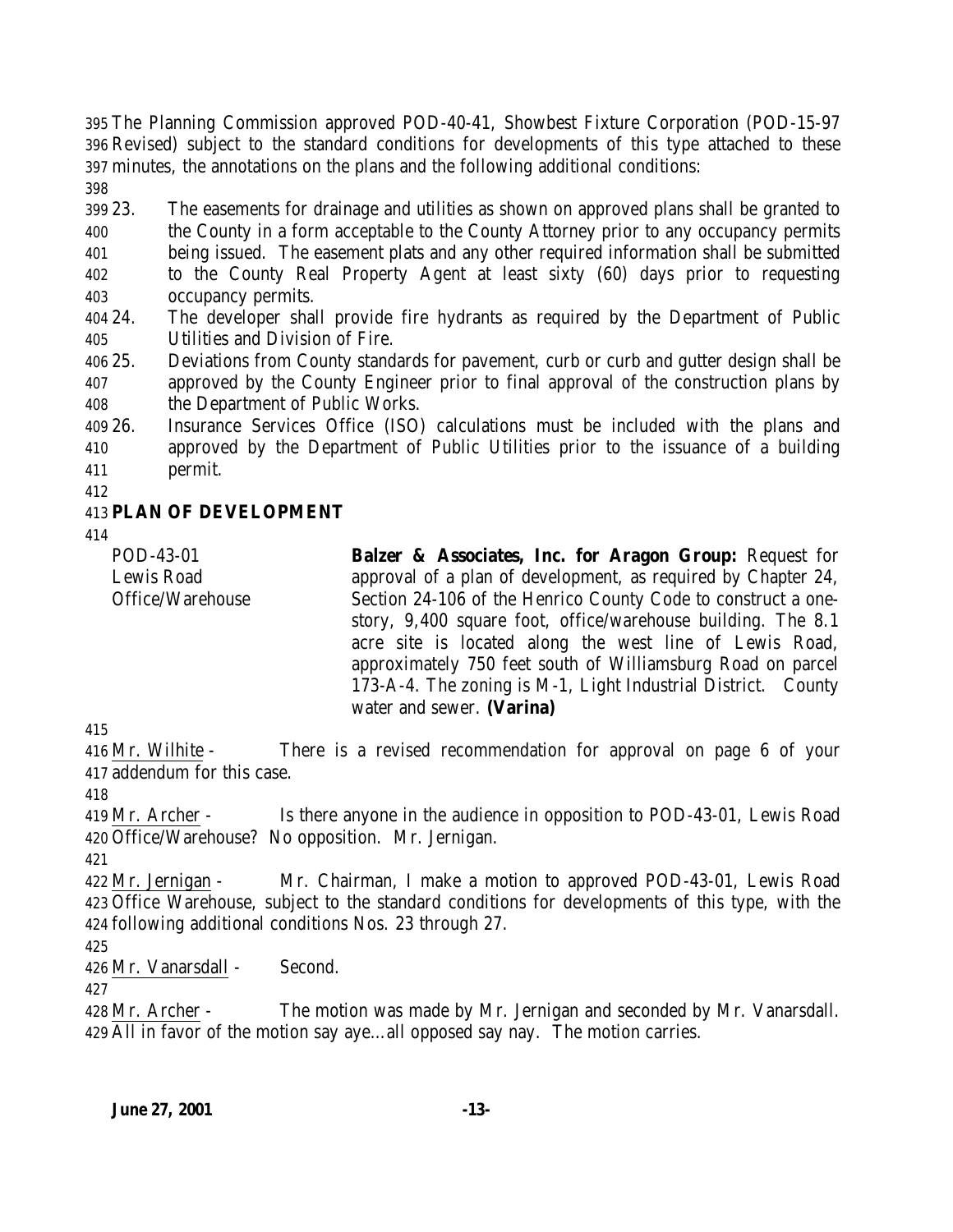The Planning Commission approved POD-43-01, Lewis Road Office/Warehouse, subject to the standard conditions attached to these minutes for developments of this type, the annotations on the plans and the following additional conditions:

 23. The easements for drainage and utilities as shown on approved plans shall be granted to the County in a form acceptable to the County Attorney prior to any occupancy permits being issued. The easement plats and any other required information shall be submitted to the County Real Property Agent at least sixty (60) days prior to requesting occupancy permits.

 24. The developer shall provide fire hydrants as required by the Department of Public Utilities and Division of Fire.

 25. The certification of building permits, occupancy permits and change of occupancy permits for individual units shall be based on the number of parking spaces required for the proposed uses and the amount of parking available according to approved plans.

 26. Deviations from County standards for pavement, curb or curb and gutter design shall be approved by the County Engineer prior to final approval of the construction plans by the Department of Public Works.

 27. Insurance Services Office (ISO) calculations must be included with the plans and approved by the Department of Public Utilities prior to the issuance of a building permit.

## **SUBDIVISION**

Scandia Lake (June 2001 Plan) **E. D. Lewis & Associates and Henry Wickham for Kenny Wilborne Realty & Construction Company:** The 2.24 acre site is located at the intersection of Scandia Road and Somerton Place adjacent to 5286 Scandia Road on parcel 200-A-5E. The zoning is A-1, Agricultural District. County water and septic tank/drainfield. **(Varina) 2 Lots**

 Mr. Archer - Is there anyone here in opposition to Scandia Lake (June 2001 Plan)? No opposition. Mr. Jernigan.

 Mr. Jernigan - Mr. Chairman, I make motion to approve lot split 200-A-5E, Scandia Lake subdivision, subject to the annotations on the plan and the standard conditions for subdivision served by public water and on site disposal sewage system.

Mr. Vanarsdall - Second.

 Mr. Archer - The motion was made by Mr. Jernigan and seconded by Mr. Vanarsdall. All in favor say aye…all opposed say nay. The motion carries.

 The Planning Commission granted conditional approval to Scandia Lake (June 2001 Plan) subject to the standard conditions for subdivision served by public water and septic tank/drainfield and the annotations on the plans.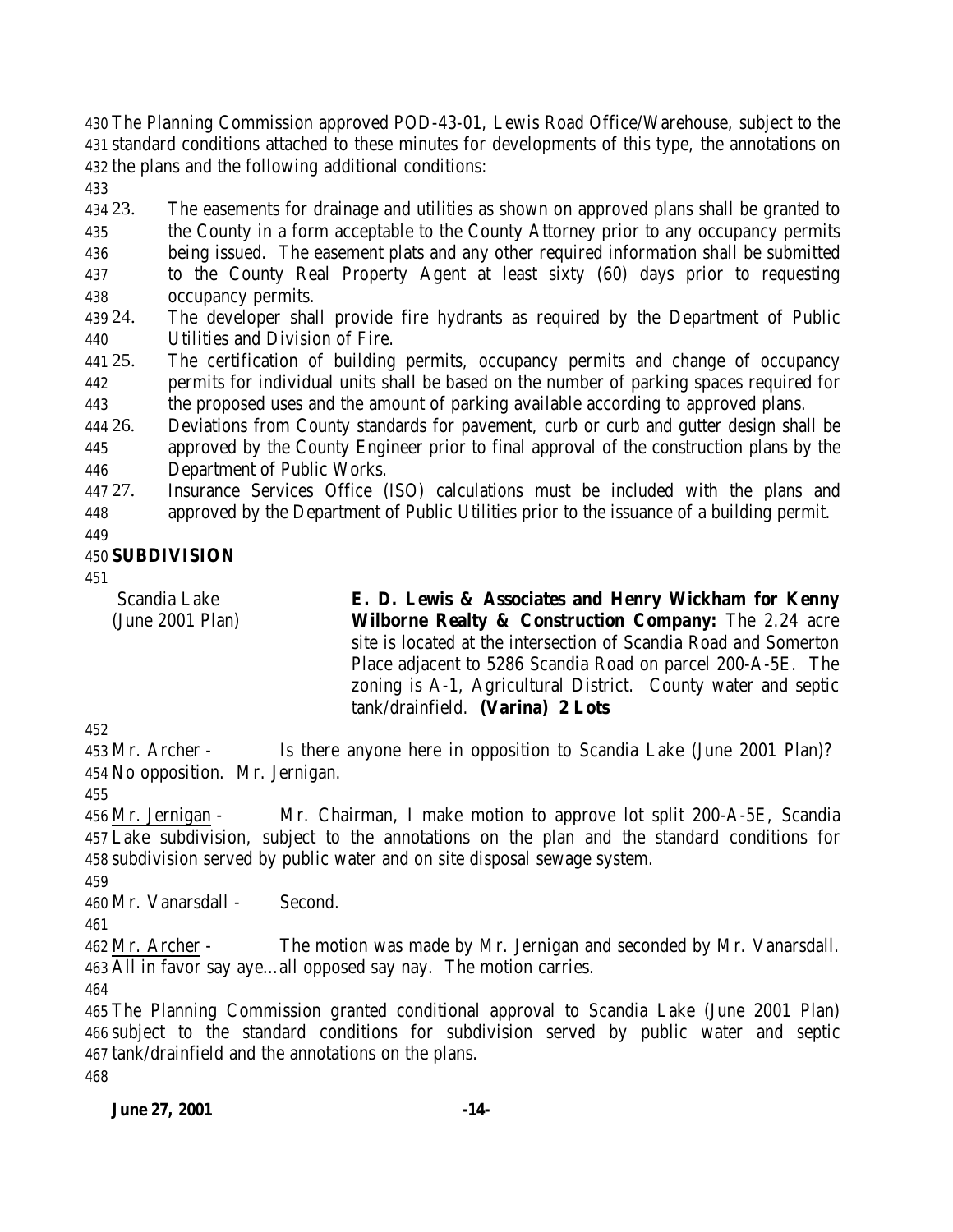#### **PLAN OF DEVELOPMENT**

POD-39-01 The Wright Buildings - W. Broad Street (Formerly Virginia Paper Company) **Mozingo & Associates and John Tighe for 8066 W. Broad St. Property Inc.:** Request for approval of a plan of development as required by Chapter 24, Section 24-106 of the Henrico County Code to construct a two-story, 4,608 square foot office building. The 1.121 acre site is located on the south line of W. Broad Street (U.S. Route 250), 91.50 feet west of the west line of Gaskins Road on parcel 48-4-B-1. The zoning is M-1C, Light Industrial District (Conditional) and C-1C, Conservation District (Conditional). County water and sewer.

**(Three Chopt)**

 Mr. Wilhite - There is a revised recommendation for approval on page 6 of your addendum, and it is also recommended that No. 27, dealing with the sidewalk along W. Broad Street, be deleted. There was also a revised plan already included in your packet for this case. 

 Mr. Archer - Is there anyone in the audience in opposition to POD-39-01, The Wright Buildings? No opposition. Mr. Taylor.

 Mr. Taylor - Mr. Chairman, I'll move POD-39-01 be approved on the expedited agenda subject to the standard conditions for developments of this type, with the following additional conditions Nos. 23 through 36, the annotations on the plans and deleting condition No. 27.

Mr. Vanarsdall - Second.

 Mr. Archer - The motion was made by Mr. Taylor and seconded by Mr. Vanarsdall. All in favor of the motion say aye…all opposed say nay. The motion carries.

 The Planning Commission approved POD-39-01, The Wright Buildings (Formerly Virginia Paper Company), subject to the standard conditions attached to these minutes for developments of this type, the annotations on the plans and the following additional conditions:

 23. The easements for drainage and utilities as shown on approved plans shall be granted to the County in a form acceptable to the County Attorney prior to any occupancy permits being issued. The easement plats and any other required information shall be submitted to the County Real Property Agent at least sixty (60) days prior to requesting occupancy permits.

 24. The limits and elevations of the 100-year frequency flood shall be conspicuously noted on the plan "Limits of 100 Year Floodplain." In addition, the delineated 100-year floodplain must be labeled "Variable Width Drainage and Utility Easement." The easement shall be granted to the County prior to the issuance of any occupancy permits. 25. The entrances and drainage facilities on W. Broad Street (U. S. Route 250) shall be

approved by the Virginia Department of Transportation and the County.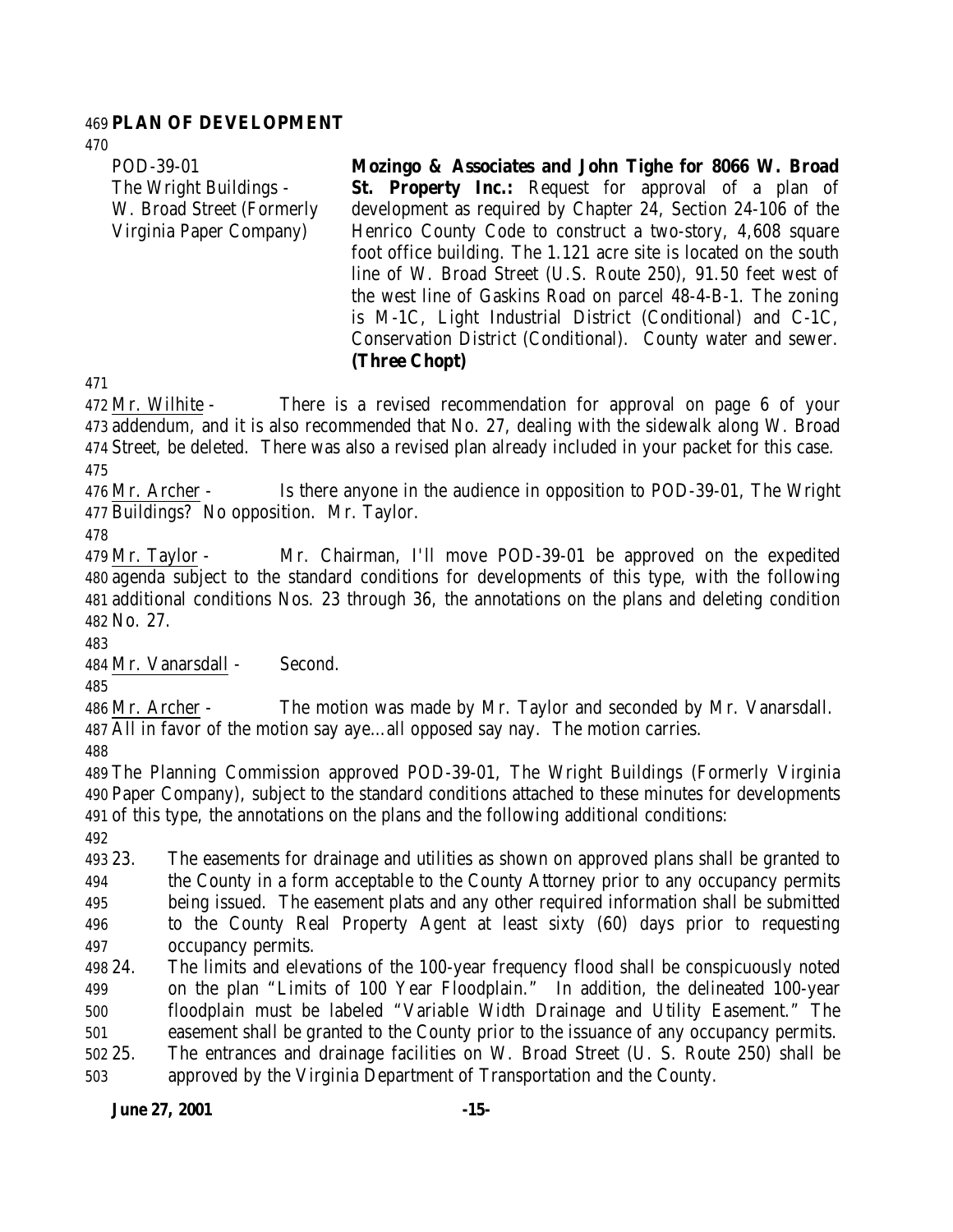26. The developer shall provide fire hydrants as required by the Department of Public Utilities and Division of Fire.

27. Outside storage shall not be permitted.

 28. The proffers approved as a part of zoning case **C-7C-81** shall be incorporated in this approval.

 29. Before the final plan is approved, the developer shall submit to the Department of Public Works and the Planning Office a report prepared by a qualified professional engineer specifying the proposed treatment of mine shafts and scars.

 30. The certification of building permits, occupancy permits and change of occupancy permits for individual units shall be based on the number of parking spaces required for the proposed uses and the amount of parking available according to approved plans.

 31. Any necessary off-site drainage and/or water and sewer easements must be obtained in a form acceptable to the County Attorney prior to final approval of the construction plans.

 32. Deviations from County standards for pavement, curb or curb and gutter design shall be approved by the County Engineer prior to final approval of the construction plans by the Department of Public Works.

 33. Storm water retention, based on the 50-10 concept, shall be incorporated into the drainage plans.

- 34. Insurance Services Office (ISO) calculations must be included with the plans and approved by the Department of Public Utilities prior to the issuance of a building permit.
- 35. Approval of the construction plans by the Department of Public Works does not establish the curb and gutter elevations along the Henrico County maintained right-of-way. The elevations will be set by Henrico County.
- 

 Mr. Vanarsdall - Mr. Chairman, I have a request, more or less for Mr. Marlles. When I was Chairman I asked, whether it was rezoning or this meeting, to fax me the expedited agenda, the addendum and the deferrals. Then halfway through my regime I figured that everybody else would like that. For some reason I haven't been able to get that without calling. So, Mr. Marlles, would you set it up where all of us will automatically, probably around 4:30 p.m. the evening before the day of the meeting. Or, with rezoning we had it set up the day before. We have so much paper work, we almost have to get here a half an hour early to figure out what we are doing and it really helps.

 Mr. Marlles - Mr. Vanarsdall, I think we can send that information out. Of course, as you know, we get requests for deferrals right up practically to the morning of the meeting. But we will send you the most up-to-date information that we have.

Mr. Vanarsdall - Thank you.

Mr. Archer - Thank you for bringing that to everybody's attention, Mr. Vanarsdall.

 Mr. Taylor - It was handy to get that last night. I did get it but it was a frantic effort to get it all together because my fax machine ran out of paper.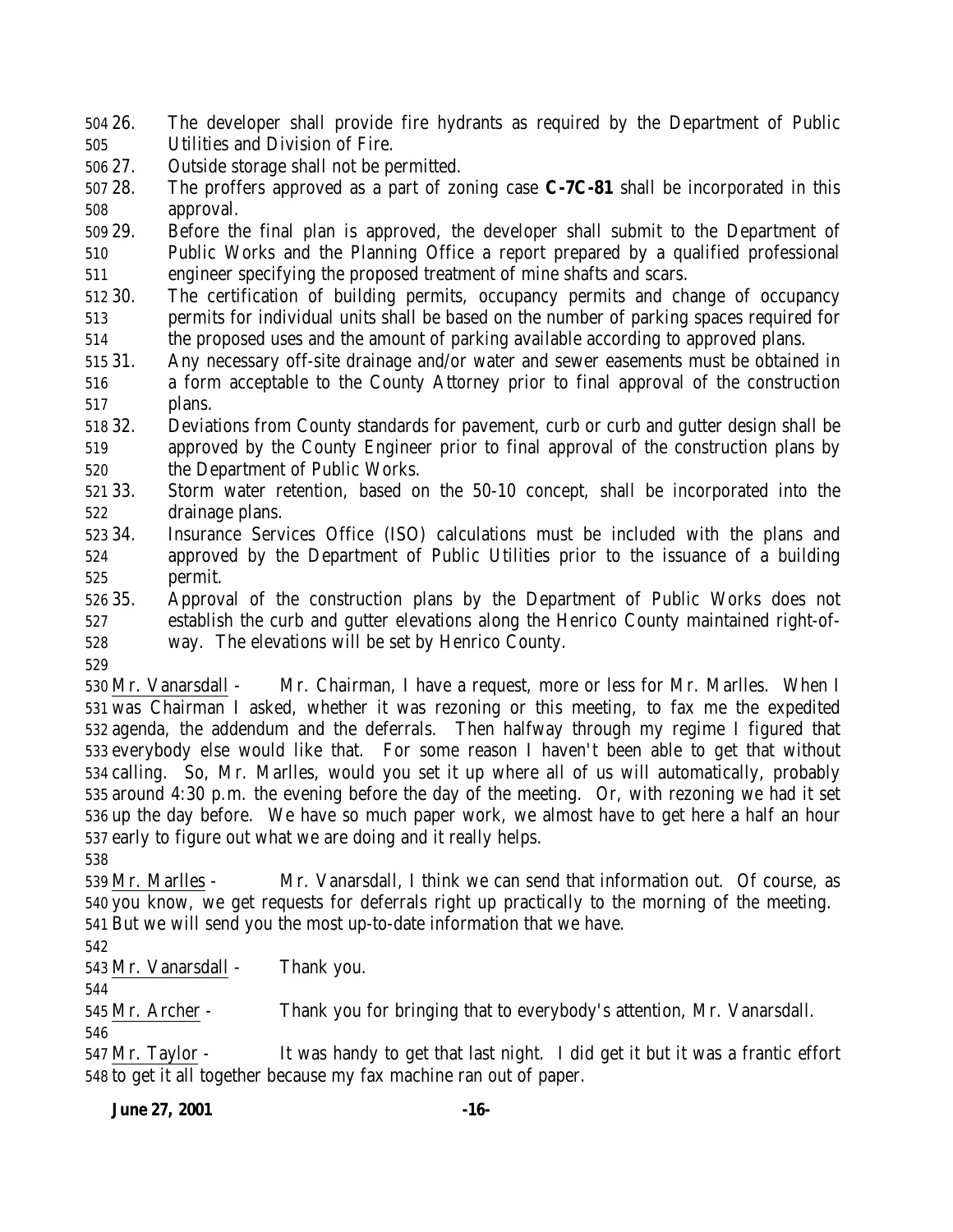Mr. Archer - All right, Mr. Secretary, where are we sir? Mr. Vanarsdall - Mr. Chairman, before we go on I would like to do this one. Turn to page 31 in your agenda, POD-55-01, Ingenco. Is Mr. Hurte in the audience? Mr. Kennedy - Mr. Hurte has left and he is willing to accept a deferral at the Commission's request. **PLAN OF DEVELOPMENT** POD-55-01 Ingenco (POD-116-86 Revised) **Draper Aden Associates for Rowin Plant Properties LLC and Ingenco:** Request for approval of a revised plan of development, as required by Chapter 24, Section 24-106 of the Henrico County Code to construct a one-story, 11,250 square foot generating plant and a tank farm with 5, 50,000 gallon fuel oil tanks and 2, 22,000 gallon fuel oil tanks with maximum height of 40 feet. The 5.70 acre site is located at the intersection of Tomlin and Dabney Road on parcel 116-A-5. The zoning is M-2, General Industrial District. **(Brookland)** Mr. Vanarsdall - I'll have to throw this speech away. I had a speech a whole page long. Thank you very much. You have really made my job a lot easier. All right. Mr. Chairman, I move that POD-55-01, Ingenco, be deferred to July 25, 2001, at the applicant's request. Mr. Kennedy - He didn't say at the applicant's request, he said he would accept your deferral. Mr. Vanarsdall - That's good enough for me. At the applicant's request. Mr. Taylor - Second. Mr. Vanarsdall - If we send him \$100.00 bill, if he don't want to pay it he can send it back. I don't like freebies because as I told Mr. Taylor the last time it comes off of our bonus. Mr. Archer - Was that July 25? 576 Mr. Vanarsdall - Yes, the  $25<sup>th</sup>$ . Mr. Taylor - I'll second that, Mr. Chairman. Mr. Archer - The motion was made by Mr. Vanarsdall and seconded by Mr. Taylor. All in favor of the motion say aye…all opposed say nay. The motion carries. Mr. Vanarsdall - Mr. Kennedy, thank you for following and tracking this. Not just the deferment but the other thing.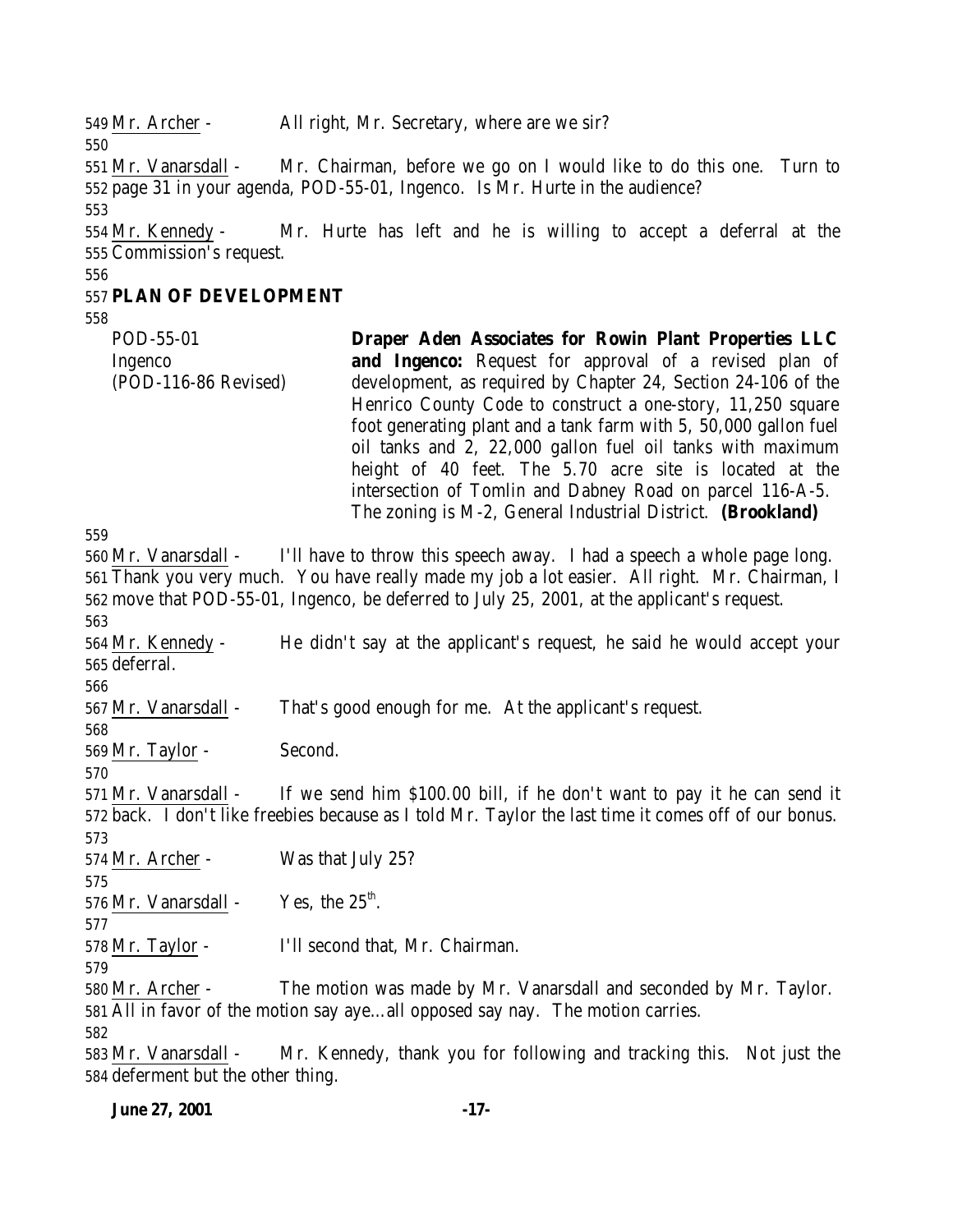## **(SEE PAGE 45 FOR THE REVISED MOTION)**

 At the request of the applicant, the Planning Commission deferred POD-55-01, Ingenco (POD-116-86 Revised) to the July 25, 2001, meeting.

Mr. Archer - It appears you have something to say. Go right ahead.

#### 

## **CONTINUED FROM PAGE 7**

Mr. McGarry - Yes. I have an update on POD-95-00, Superstar.

#### **PLAN OF DEVELOPMENT (Deferred from the May 23, 2001, Meeting)**

POD-95-00 Superstar, Inc. Service Center - 9999 Brook Road (POD-3-96 Revised) **Foster & Miller, P. C. and Harry Pradham For Superstar, Inc.:** Request for approval of a revised plan of development, as required by Chapter 24, Section 24-106 of the Henrico County Code to construct a one-story, two service bay addition to an existing convenience store with fuel pumps. The 1.316 acre site is located at 9999 Brook Road at the southeast corner of Brook Road (U.S. Route 1) and J.E.B. Stuart Parkway on parcel 33- A-3C. The zoning is B-3C, Business District (Conditional). County water and sewer. **(Fairfield)**

 Mr. McGarry - Mr. Pradham has asked for the deferral. He's not able to meet with us this morning. And the opposition has withdrawn its opposition to the deferral and will accept a September meeting with him.

Mr. Vanarsdall - The opposition has withdrawn the opposition.

Mr. McGarry - Yes, to the deferral.

 Mr. Taylor - Mr. McGarry, has there been any statements by the applicant that he will meet at some certain time with the people that are in the neighborhood? It seems like this one here, everybody was waiting for somebody else to have a meeting and there was no meeting so there was really no forward motion. Can we assure that the next time there will be active interest to get a meeting together and that we will get some resolution between the applicant and the affected neighbors?

Mr. McGarry - Mr. Archer and I have met….

 Mr. Archer - We can pretty much assure that there will be a meeting. Whether or not we resolve anything or not I'm not sure, but there will definitely be a meeting. Mr. McGarry and I may not attend that meeting. I don't know if we helped being at the last one or not, but apparently Mr. Pradham has something that he wants to offer the neighborhood in terms of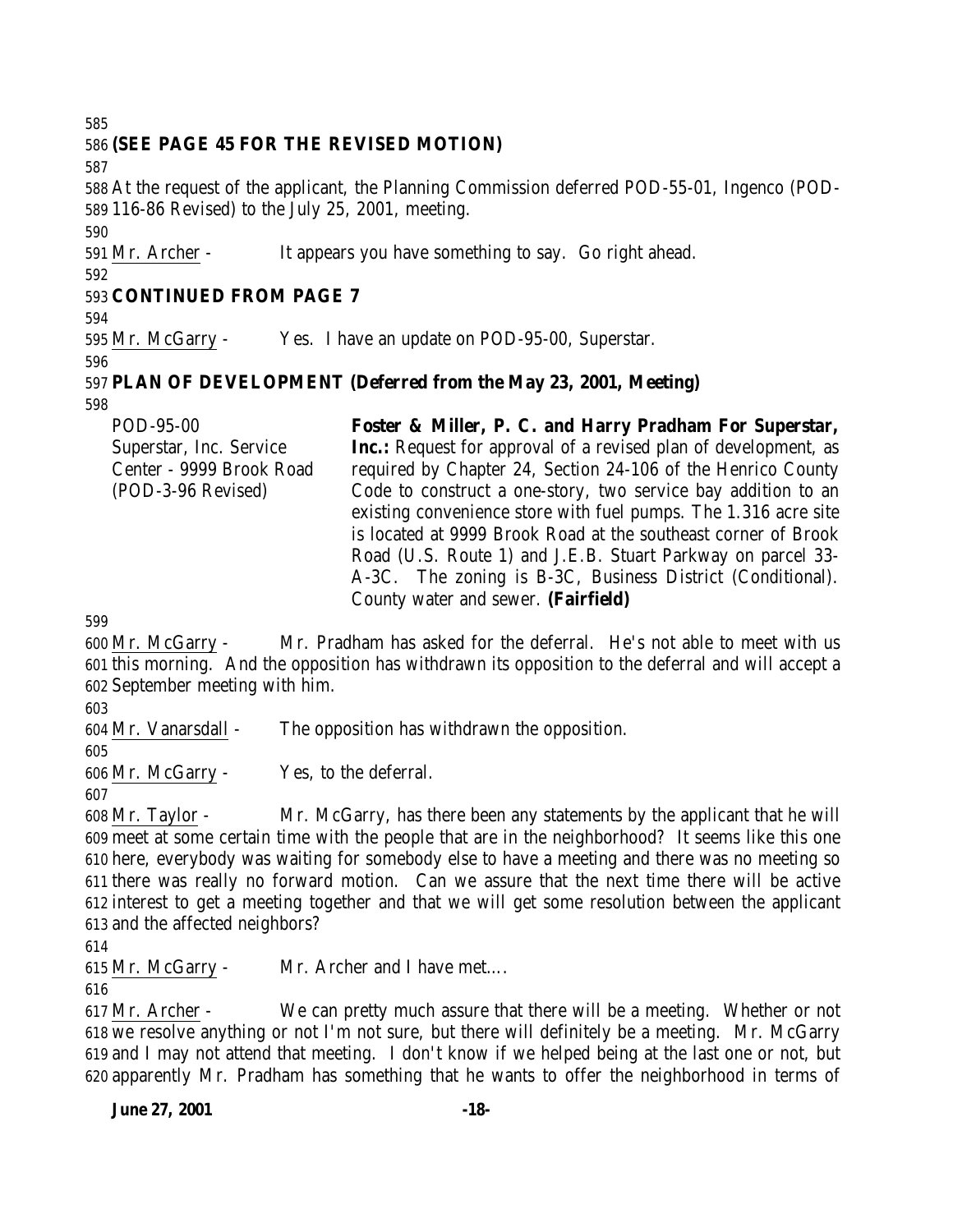reconciliation. But in any event, that was the September 26 or 25 meeting? 622 Mr. McGarry - The September 25 meeting. 624 Mr. Archer - Then I will move deferment of POD-95-00, Superstar, Inc. to the September 25, 2001, meeting at the applicant's request. 627 Mr. Vanarsdall - The motion was made by Mr. Archer and seconded by Mr. Vanarsdall. All in favor say aye…all opposed say nay. The motion carries. 630 At the request of the applicant, the Planning Commission deferred POD-95-00, Superstar, Inc. Service Center, to the September 25, 2001, meeting. 633 Mr. Archer - Okay, where are we and how did we get here? 635 Mr. Marlles - Mr. Chairman, the next item on the agenda is, and we are back to page

637 1, is the requests for subdivision extensions of conditional approval. These are for 638 informational purposes only for the Commission and they will be briefly reviewed by Mr. 639 Wilhite.

640

#### 641 **SUBDIVISION EXTENSIONS OF CONDITIONAL APPROVAL**

642

#### 643 **(FOR INFORMATIONAL PURPOSE ONLY)**

644

| <b>Subdivision</b>                                             | <b>Magisterial</b><br><b>District</b> | Original No.<br>of Lots | <b>Remaining</b><br>Lots | <b>Previous</b><br><b>Extensions</b> | Year(s)<br><b>Extended</b>     |
|----------------------------------------------------------------|---------------------------------------|-------------------------|--------------------------|--------------------------------------|--------------------------------|
| <b>Bell Tower</b><br>(June 2000 Plan)                          | <b>Three Chopt</b>                    | 38                      | 10                       | $\bf{0}$                             | 1 Year<br>06/26/02             |
| <b>Berkeley</b><br>(June 1999 Plan)                            | <b>Three Chopt</b>                    | 137                     | 44                       | 1                                    | <b>3 Years</b><br>06/23/04     |
| <b>Harvest Crest</b><br>(January 2000 Plan)                    | <b>Fairfield</b>                      | 47                      | 47                       | 1                                    | 1 Year<br>06/26/02             |
| <b>Reconsideration</b><br><b>Hunton Estates</b>                | <b>Brookland</b>                      | 165                     | <b>115</b>               | 1                                    | <b>3 Years</b>                 |
| (June 1999 Plan)<br><b>Hunton Park Town-</b><br>houses         | <b>Brookland</b>                      | 245                     | 166                      | $\bf{0}$                             | 06/23/04<br>1 Year<br>06/26/02 |
| (May 2000 Plan)<br><b>Westerre Parkway</b>                     | <b>Three Chopt</b>                    | $\bf{0}$                | $\bf{0}$                 | 1                                    | 1 Year                         |
| (June 1999 Plan)                                               |                                       |                         |                          |                                      | 06/26/02                       |
| <b>Wyndham Forest,</b><br><b>Section 7</b><br>(June 1999 Plan) | <b>Three Chopt</b>                    | 51                      | 6                        | 1                                    | <b>3 Years</b><br>06/23/04     |

645 Mr. Wilhite - Mr. Chairman, the only thing I would add at this point, unless there are

**June 27, 2001 -19-**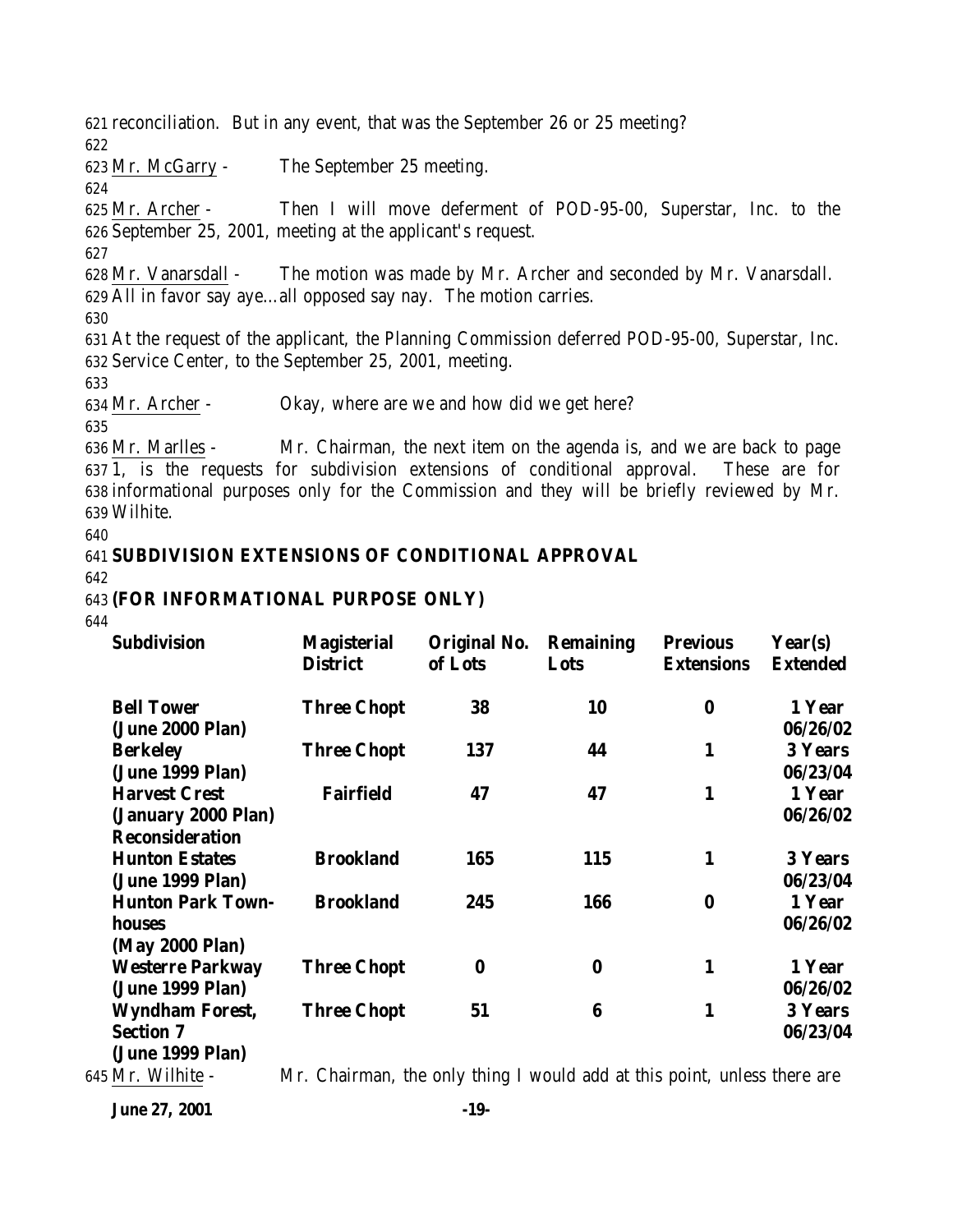any questions, is that Wyndham Forest, Section 7, we may be in a position to grant final approval of the remaining lots today. Therefore it would not be any need to extend the subdivision.

 Mr. Archer - All right. Are there any comments by the Commission? Okay. We need to take any action on that, Mr. Secretary?

 Mr. Marlles - No, sir. That information is for informational purposes only. Mr. Archer - All right, next.

 Mr. Marlles - Mr. Chairman, the next item on your agenda is not actually on your agenda. There was a request for an alternative fence height that was included in your packet. That location is at 415 Westham Parkway. Mr. Jernigan, in the absence of Mrs. Dwyer, is going to handle this and I believe Mr. Strauss is going to brief us on that request. Mr. Strauss.

## **LATE ADDITION TO AGENDA**

## **ALTERNATIVE FENCE HEIGHT PLAN**

**#415 Westham Parkway (Lot 36, Section L) Richard Bergstrom**: Request for approval of an alternative fence height, as required by Chapter 24, Section 24-95.(l.)(7)b of the Henrico County Code. The .4 acre site is located at the southwest corner of Westham Parkway and Beechwood Drive on parcel 113-9-8-36. The zoning is R-1, One-Family Residence District. **(Tuckahoe)**

 Mr. Strauss - Thank you, Mr. Secretary. The owner of the residence, Mr. Bergstrom, is requesting Planning Commission approval of a five-foot, six-inch-high fence that is proposed in the front yard of this lot. The house is located at the intersection of Westham Parkway and Beechwood Drive. The fence is shown in this photograph (pointing to photo on screen) in what is to be considered the front yard for this lot. The staff has reviewed this request for the traffic engineer and can recommend approval in accordance for the recommendations for this case, which were handed out this morning in your addendum. And those conditions are: The owner shall provide additional landscaping in the form of low evergreen shrubs at the base of the fence, facing Beechwood Drive. And that's the view you see here in this photograph. Secondly, the owner shall acquire any necessary permits for the construction of the fence. And that, in conclusion, is staff's recommendations and I can answer any questions and Mr. Bergstrom is here as well.

| 683<br>684 Mr. Taylor - | Mr. Strauss, as I look at this, I'm I looking at the same corner in the |
|-------------------------|-------------------------------------------------------------------------|
| 682 Mr. Jernigan -      | Is there any opposition?                                                |
| 680 Mr. Archer -<br>681 | Are there questions from the Commission?                                |
| 679                     |                                                                         |

**June 27, 2001 -20-**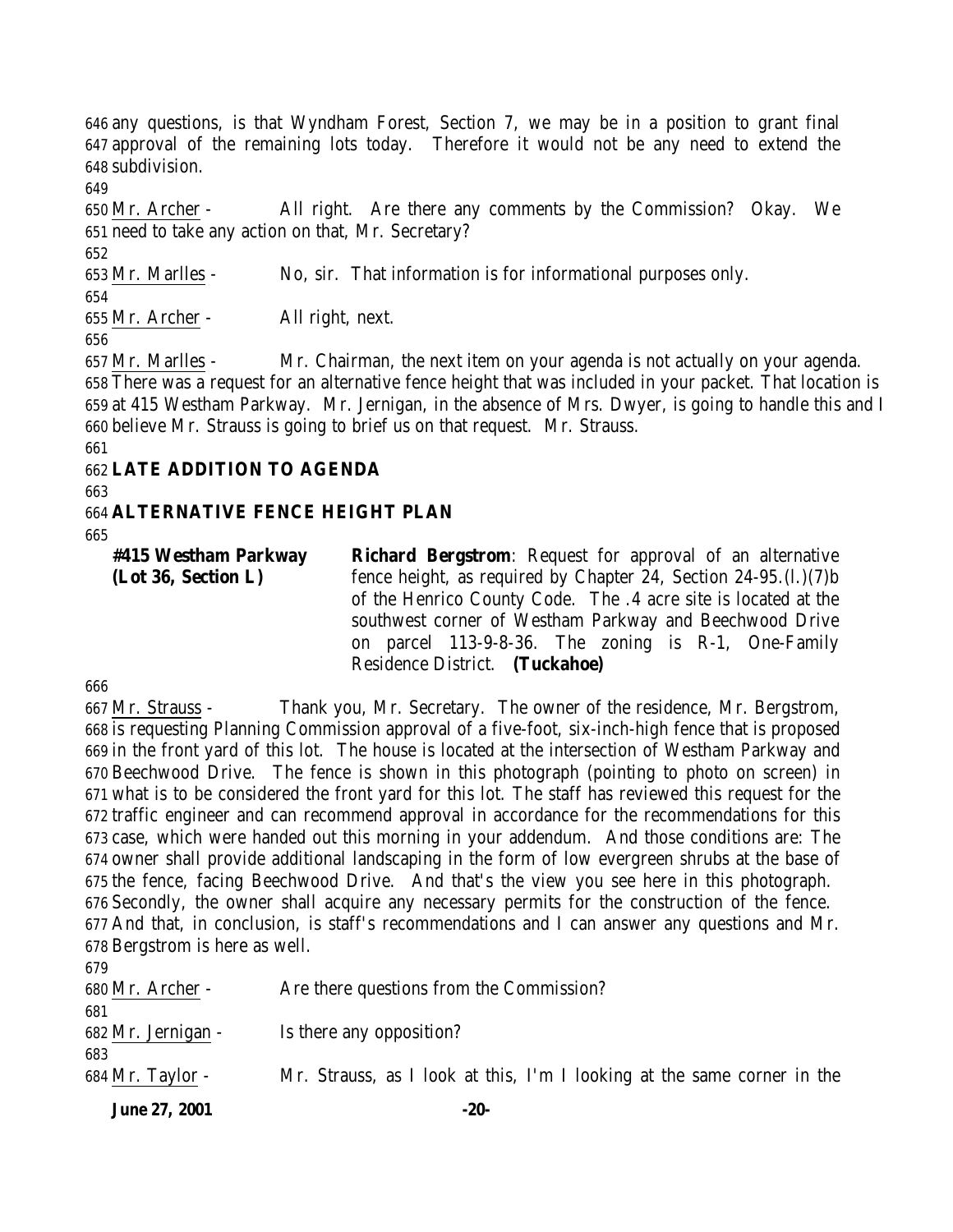photograph that shows a split rail fence? And then I understand that he wants to put up a…. Mr. Strauss - This indeed is the fence which he started. This is the fence that he is asking of the alternative fence height approval for. Mr. Taylor - This is what it is going to like, in elevation? Mr. Strauss - Yes. We do have the benefit of seeing it. Mr. Taylor - And that's going to go over to the other side, over there (referring to photo)? Mr. Strauss - And this is the street, Beechwood Drive. 699 Mr. Taylor - And what he is doing, after putting in that fence, he's going to put shrubbery in front of it, evergreen shrubs at the edge. Mr. Strauss - In this area, right here (referring to photo on the screen) to soften the effect of the width of the fence. 705 Mr. Taylor - And that fence is on his backyard. Mr. Strauss - This is the front yard, according today's definition. But, the fence does run across the side and the back. So, being in the front yard requires Commission approval being higher that three foot, six inches. Mr. Taylor - Now, as it starts to go back, it looks like it is a solid board fence. Mr. Strauss - This is a gate. But there will be the same technique put across the post in this area (referring to photo) in this area. Mr. Taylor - So, it will all be shrubs. Mr. Strauss - Well, there will be shrubs in this area. And the lot, actually, is quite nicely landscaped. I imagine they will do a pretty nice job. Here is a picture of the front of the house. This view is Westham Parkway (referring to photo). Mr. Jernigan - In reality, it is his backyard, even though it's on a corner. Mr. Strauss - From a practical standpoint. Mr. Jernigan - Yes, sir. 728 Mr. Taylor - And the purpose of the fence is simply decorating.... Mr. Strauss - Privacy for his children and his dog, as I understand it, but if you want

**June 27, 2001 -21-**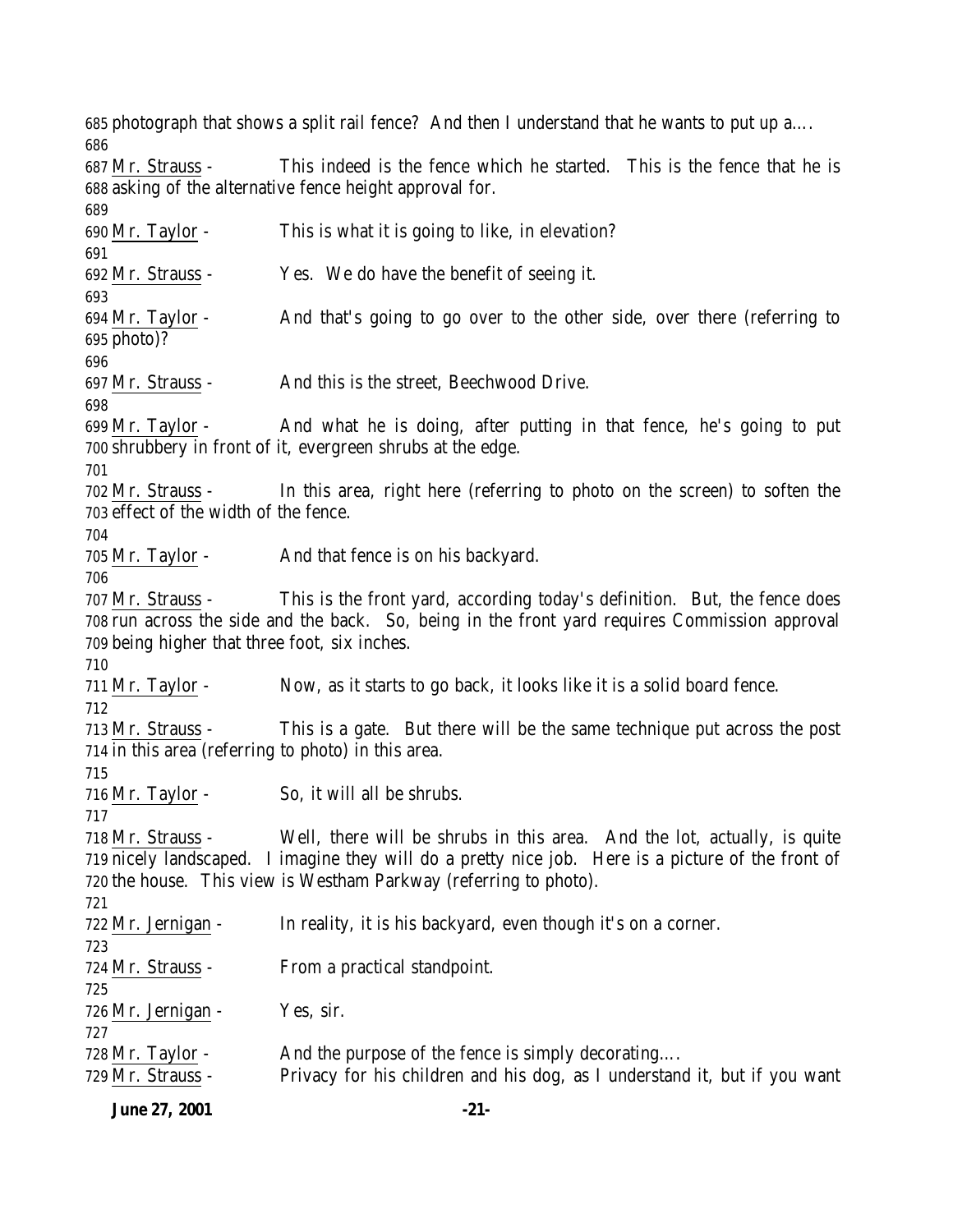he can elaborate on that further.

Mr. Vanarsdall - There's no opposition to the case is it?

 Mr. Archer - Mr. Jernigan asked that, and I neglected to ask. Is there opposition? There is none, not present anyway. Are there any more questions? All right, Mr. Jernigan.

 Mr. Jernigan - Well, if there are no problems, then I'll recommend approval of the alternative fence height for 415 Westham Parkway.

Mr. Vanarsdall - Second.

 Mr. Archer - The motion was made by Mr. Jernigan and seconded by Mr. Vanarsdall. All in favor say aye…all opposed say nay. The motion carries.

 The Planning Commission approved the alternative fence height plan for 415 Westham Parkway, (Lot 36, Section L) subject to the standard conditions for fence height plans and the following additional conditions:

 1. The owner shall provide additional landscaping in the form of low evergreen shrubs at the base of the fence, facing Beechwood Drive.

2. The owner shall acquire any necessary permits for the construction of the fence.

## **BROOKLAND:**

## **Deferred from the June 14, 2001 Meeting:**

 **C-23C-01 J. W. Keith for F. Cristiano Attems:** Request to conditionally rezone from B- 2C Business District (Conditional) to O-2C Office District (Conditional), Parcel 70-10-1-1, containing 9.097 acres, located on the north line of Shrader Road approximately 520 feet north of Fountain Avenue. An office development is proposed. The Land Use Plan recommends Office.

 Mr. Archer - All right. Is there anyone present in opposition to this zoning case, C-23C-01? No opposition. Mr. Householder.

 Mr. Householder - Thank you, Mr. Chairman. The subject request would rezone 9.097 acres to O-2C for an office development. The property is currently zoned B-2C and it's located along Shrader Road. Here you have surrounding zoning to the rear that is R-3, which is the Woodlawn Subdivision, and we have nine lots that abuts this property, B-3C, across Shrader and B-2C across the property on Shrader Road. The subject property was rezoned from O-2 to B-2C in 1996 for a 46,000 square foot shopping center. This case at the time was carefully debated because it was in intensification of the land use. And the impact that it could have on the Woodlawn Farm subdivision was looked at very closely. Proffers approved with that case eliminated several objectionable uses and other elements that would ensure quality development on the site. The most significant aspect of the proffers in that case, was the proffer for an eight-foot-high, two-sided split face block wall that would be constructed along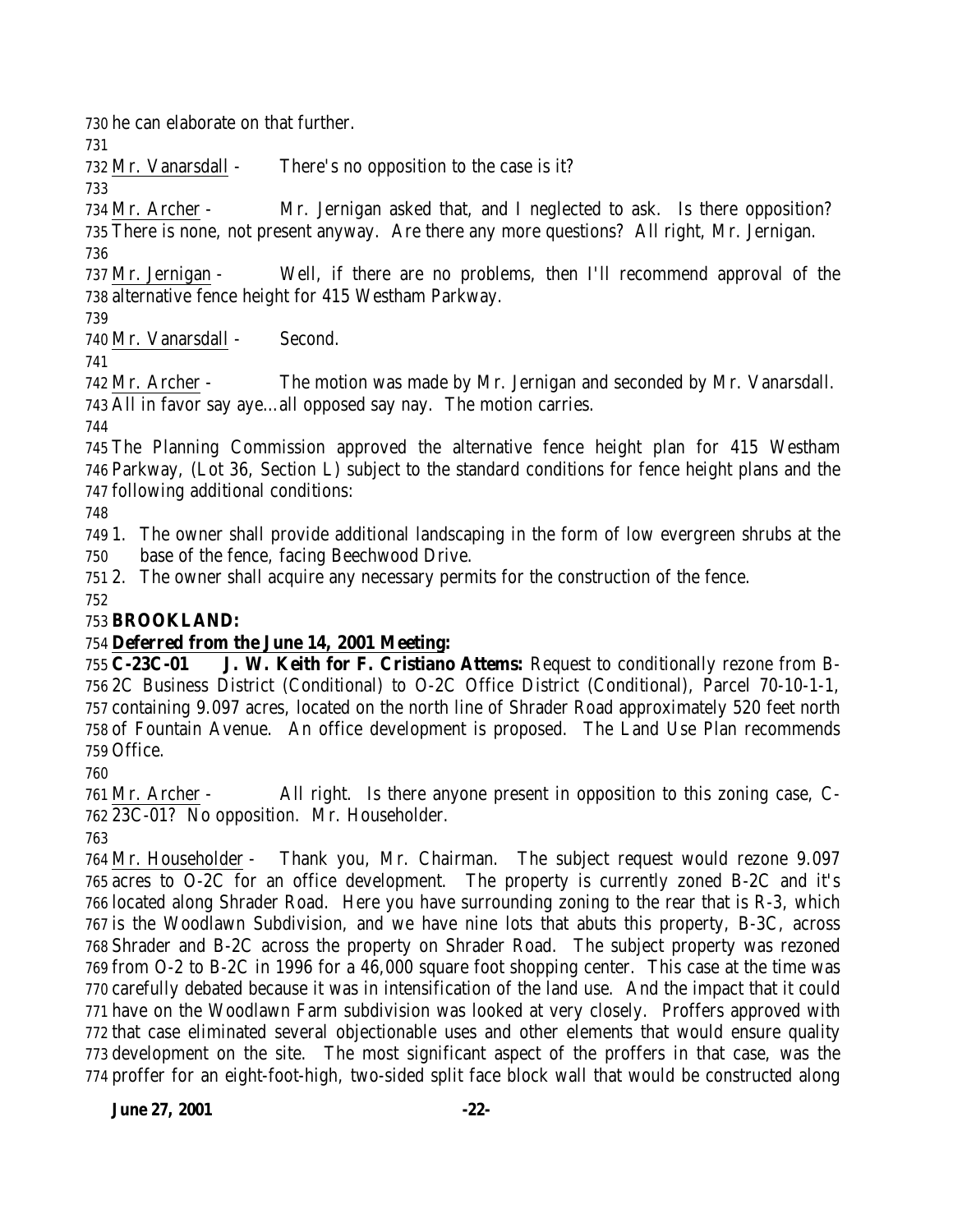the entire length of the property bordering these nine lots. In addition to this eight-foot wall, the 25-foot buffer was proffered to remain heavily wooded. The applicant in this case has indicated that they plan to develop the middle third of this property for a medial office use. They indicated that this will be developed in phases, and I have a site plan on the screen that show the phases. The first building would be this building here (referring to rendering on the screen). In the future they plan to expand into this area. They also have provided a color elevation that shows how the building may look. The remaining portions of the property do not have any purpose users at this time. The applicant has submitted proffers that address the overall quality of the development. They include a 15-foot landscape strip along Shrader Road. They have limited the hours of refuse collection and trash pick up. They have a proffer for lighting that would minimize glare in a residential scale, coordinated architectural appearance, with quality materials, reduced the signage and they have limited the O-2 uses on the site. These proffers are similar to what was proffered with the case C-33C-96. The major difference is a 20-foot buffer strip is proffered instead of the 25-foot buffer strip. And, instead of a split face two-sided wall, they proffer to construct a precast modular masonry wall, which is a new product, that I have sample of that I can show you. I have a picture here and then this (passing out sample of material). This thing is really heavy. I don't know if you can get a feel for it… You can pass it around.

 There was a lot of debate on what would be best to protect the neighborhood in this case. And the two-sided split face wall was extremely expensive and it was difficult to construct and since it was a down zoning in this case from B-2 to O-2, maybe a different material could be used. The applicant found this material and staff sees it to be acceptable. And they have proffered to build the wall out of this material and that's what was handed out to you today. These proffers were submitted past the deadline because of debates over what the material would be, up until Monday. So, the time limit would have to BE waived. Overall, this request is consistent with the office designation for the property and staff feels the proposed use is an appropriate transition between intense commercial uses along Broad Street and the Woodlawn Farm subdivision. Staff recommends approval of this case and I will be happy to answer any questions you may have.

Mr. Archer - Mr. Householder, have we seen that material before?

 Mr. Householder - We have not seen it in the County, to my knowledge. Based on limited research, what the applicant has told me, there is an example of it in the City, I think at the Virginia Housing Development Authority, in that area. So that was part of the difficulties.

 We couldn't actually go out and take a look at an existing product. The applicant provided us a sample on Thursday. Some other aspects of this sample, from what I've learned is that it wouldn't disturb as much land to put it in because it is thinner. And it wouldn't require footing but they have proffered to provide footing.

 Mr. Archer - I was getting ready to ask with the weight of that thing it almost need a footing on it, it could sink.

Mr. Householder - They proffered to include footing even though it might need be necessary

**June 27, 2001 -23-**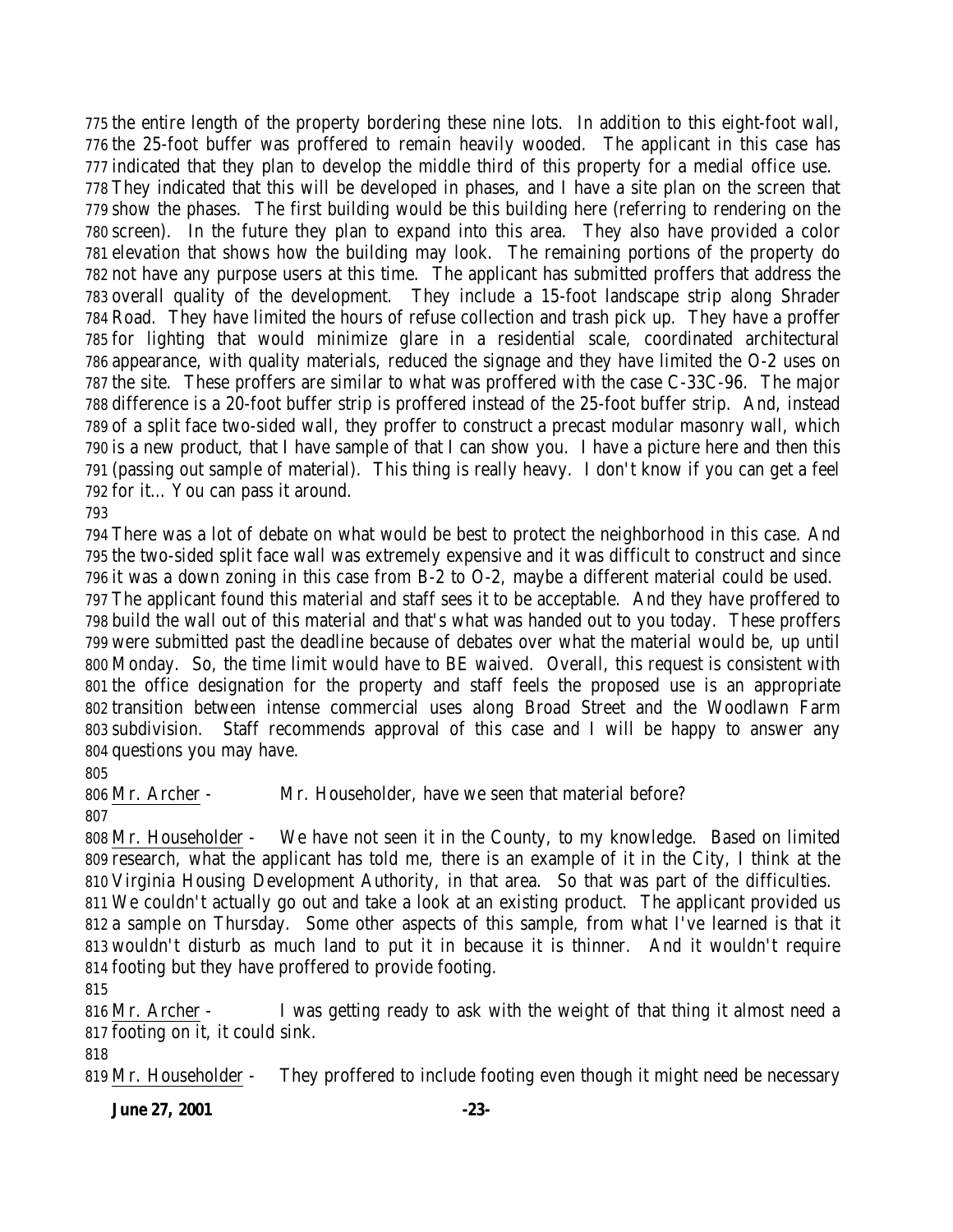**June 27, 2001 -24-** for the construction. Mr. Vanarsdall - Mr. Chairman and Commission members, under No. 2, "more landscaping" it has in there, in the last sentence of paragraph (a); The wall shall set on concrete footings of a design….. and shall be approved by the County Building Official. So, it's not like a pig in a bag. Did you ever find out how much the panel weighs? Mr. Householder - Eighty-five pounds per rail. Mr. Vanarsdall - The reason I asked you that question Mr. Keith told me before that the…. Let me explain this. The poster is 12 x 12 inches and it's concrete set in the ground. It's five feet apart and he told me it weighs 85 pounds. Mr. Jack Keith - Per rail. Each rail is one-foot high. Mr. Vanarsdall - The point I'm making is when I picked that thing up, I said, good Lord, it must weigh more than 85 pounds. 838 Mr. Keith - Each rail, which is one-foot high, weighs 85 pounds and it takes eight rails. So, you are looking at 680 pounds per five-foot section of just the weight of the rails. And it is post in beam construction. And, needless to say, it's engineered in five-foot increments. It's like a door. You've got post on either side of your door and you've got a beam across the top that's carrying the weight and it's engineered to carry the weight as the structure above it or you will rip a window out because it broke and replace the window and the building doesn't fall down, because, again, it's post in beam. The two posts, and you've got a beam across the top carrying the weight of the building and it's engineered by the length of the span. Mr. Vanarsdall - Are you selling them, Jack? 850 Mr. Keith - I wish I were, I think I would make some money. Mr. Vanarsdall - Did you identify yourself? Mr. Keith - My name is Jack Keith. I am an attorney representing the owner/applicant. 857 Mr. Taylor - Mr. Keith, on the top of that there is a.... Mr. Keith - There is an engineered cap that fits into the top of it. Mr. Jernigan - When these posts go in, in other words, they are slotted and these rails lay in that slot. Mr. Keith - That is correct. And needless to say, the post will go, so I'm told three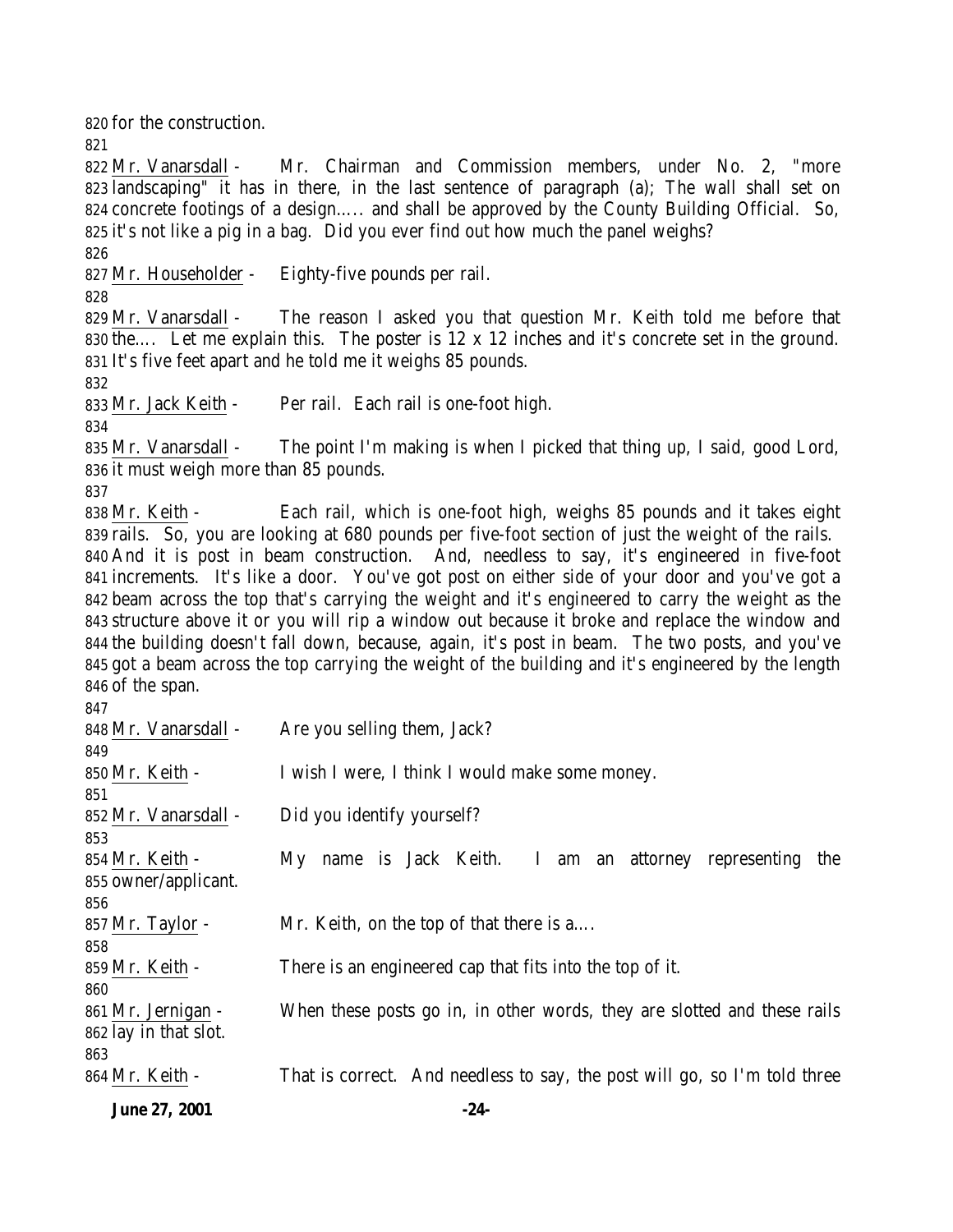feet into the ground. Here, again, the golden mean, roughly one-third of the height is in the ground for stability and structure. The hole is 12 inches wide, filled with concrete. The concrete takes 4000 PSI after 26 days. From all I can tell, you couldn't ask for anything better. Mr. Vanarsdall - In between the posts, it does not come with footing, and Mr. Keith agreed to put footing all the way. Mr. Keith - No, no. They go into the post holes. The footings are engineered, like you door and like your windows, to take the span and they are five-foot spans. The beam is engineered to take the weight above it and so is the column. Mr. Taylor - The lowest beam, then, rest directly on earth, no footing. 879 Mr. Keith - It does not rest on the earth, it rest on the pilings. Mr. Archer - Oh, that will stop it from sinking. Now I understand. 883 Mr. Taylor - And the color is molded in, there is no painting? 885 Mr. Keith - No. The color is premixed and blended as it is poured. 887 Mr. Vanarsdall - And you can get other colors. 889 Mr. Keith - And you can get all kinds of colors. Mr. Taylor - Nice product. Mr. Vanarsdall - If you feel more comfortable, you can get a color that looks like a wood fence like up and down Ridgefield Parkway. 896 Mr. Kaechele - Are the concrete posts colored to match the fence? Mr. Keith - Yes, and they are reinforced with steel and so is the wall. Basically, what you have got is a steel fence incased in concrete. Mr. Kaechele - It looks like a continuous masonry fence, although the fence portion is suspended rather than…. Mr. Keith - Correct. Mr. Archer - All right. Are there any further questions of Mr. Keith? Mr. Keith - I would request that the Commission waive the deadline for filing the proffers and accept the proffers and recommend to the Board the down zoning of this property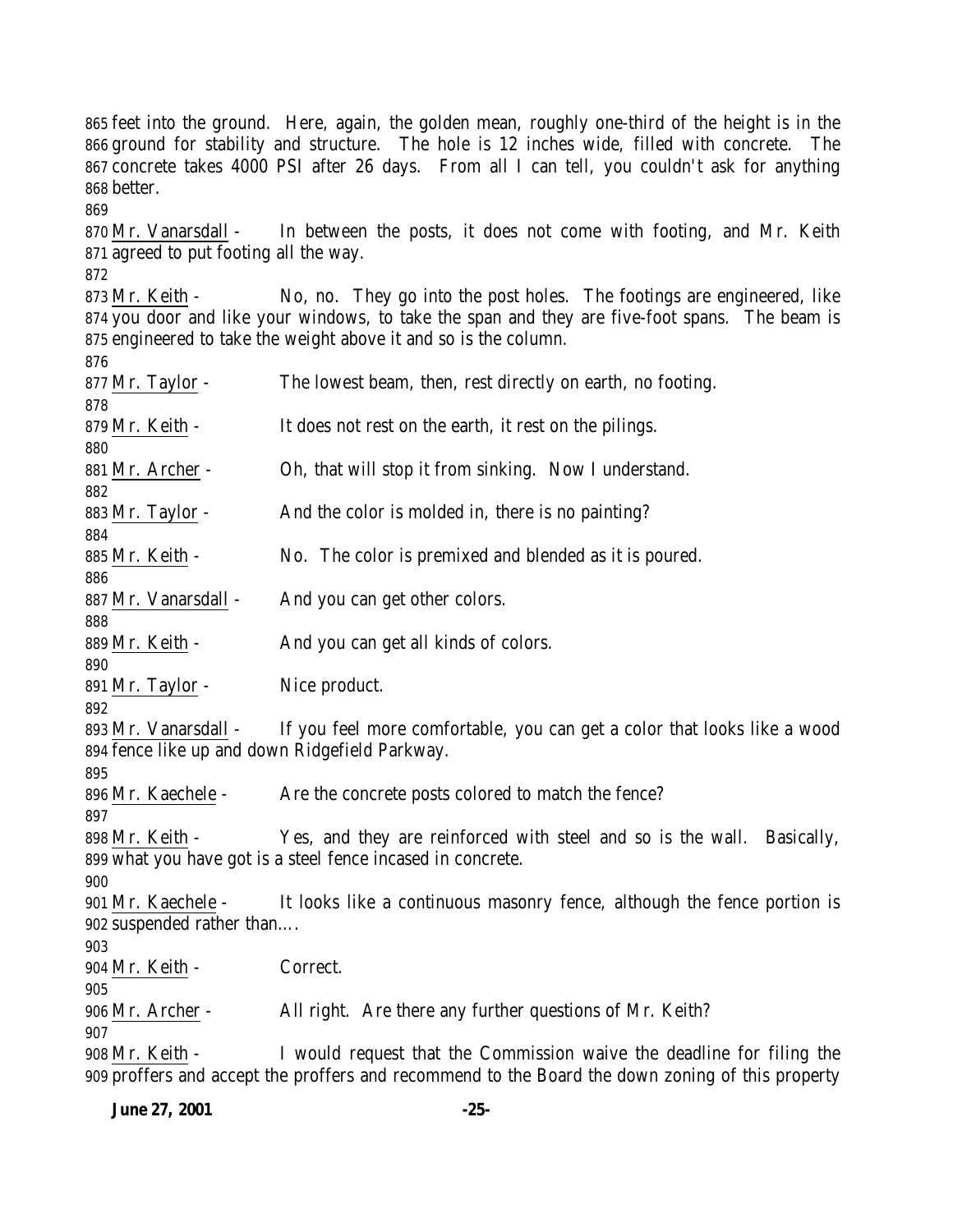from B-2C to O-2C. Thank you.

Mr. Archer - Thank you, sir. All right, Mr. Vanarsdall.

 Mr. Vanarsdall - I want to add to that, the reason he would like to waive the proffers is because Mr. Marion, who is sitting beside Mr. Keith, is the attorney for the people who want to use the property. And he is on a tight schedule. So he and Lee Householder and Mr. Keith worked it all out. And I would like to waive the proffers on this case, C-23C-01.

Mr. Jernigan - Second.

 Mr. Archer - The motion was made by Mr. Vanarsdall and seconded by Mr. Jernigan to waive the time limit. All in favor say aye…all opposed say nay. The motion carries. 

 Mr. Vanarsdall - Let me elaborate on the wall a little bit before I make my motion. In the last 10 to 15 years or less in the banking business, they went to this type of for vaults. Now, most people think that a vault is a safe. A vault is a walk-in vault, a vault is when two or more persons can pass freely, that's a vault, that's why when you go in a bank you see a vault.

 A safe is something else, it's under the counter and things like that. Well, always in history, a vault was 12 inches thick and had a lot of rebar in it. Then, if you had a class II it was 18 inches thick. The industry came out with six inches of concrete for one and eight inches for the other and the banking industry said that they didn't think it would hold up and they found out that it would. So, this wall is about the same thing. It's thinner but it does the same job and it's made of a different kind of concrete. The good news is that they don't have to tear down the world to install it. That's why fences are so popular because you can put up a fence without disturbing a lot of landscaping, but you can't with a wall. The other good news is that this is going to be a wall behind the neighborhood instead of a wooden fence where the boards fall off through the years and then we can't find Mr. Keith to get them put back up. This is a good case. They agreed to put the wall across the back of the entire nine acres right now, and they only have the middle three acres spoken for now, but they think have some else on the other three acres and I suspect it will turn out exactly like they predicted it. And the Land Use Plan is in favor of this, that's another thing. So, it's probably a better use then we could get. And I want to thank Mr. Marion and Mr. Keith for their patience in getting this all together. I want to thank Lee Householder for everything he did on it. He got the proffers together yesterday afternoon. With that, I recommend approval to the Board of Supervisors, C-23C-01. 

 Mr. Taylor - Second. 

 Mr. Archer - The motion was made by Mr. Vanarsdall and seconded by Mr. Taylor. All in favor say aye…all opposed say nay. The motion carries.

 **REASON:** Acting on a motion by Mr. Vanarsdall, and seconded by Mr. Taylor, the Planning Commission voted 4-0, (Mrs. Dwyer was absent) (one abstention) to recommend that the Board of Supervisors **grant** the request because it conforms to the recommendations of the Land Use Plan; and the office use is compatible with surrounding development.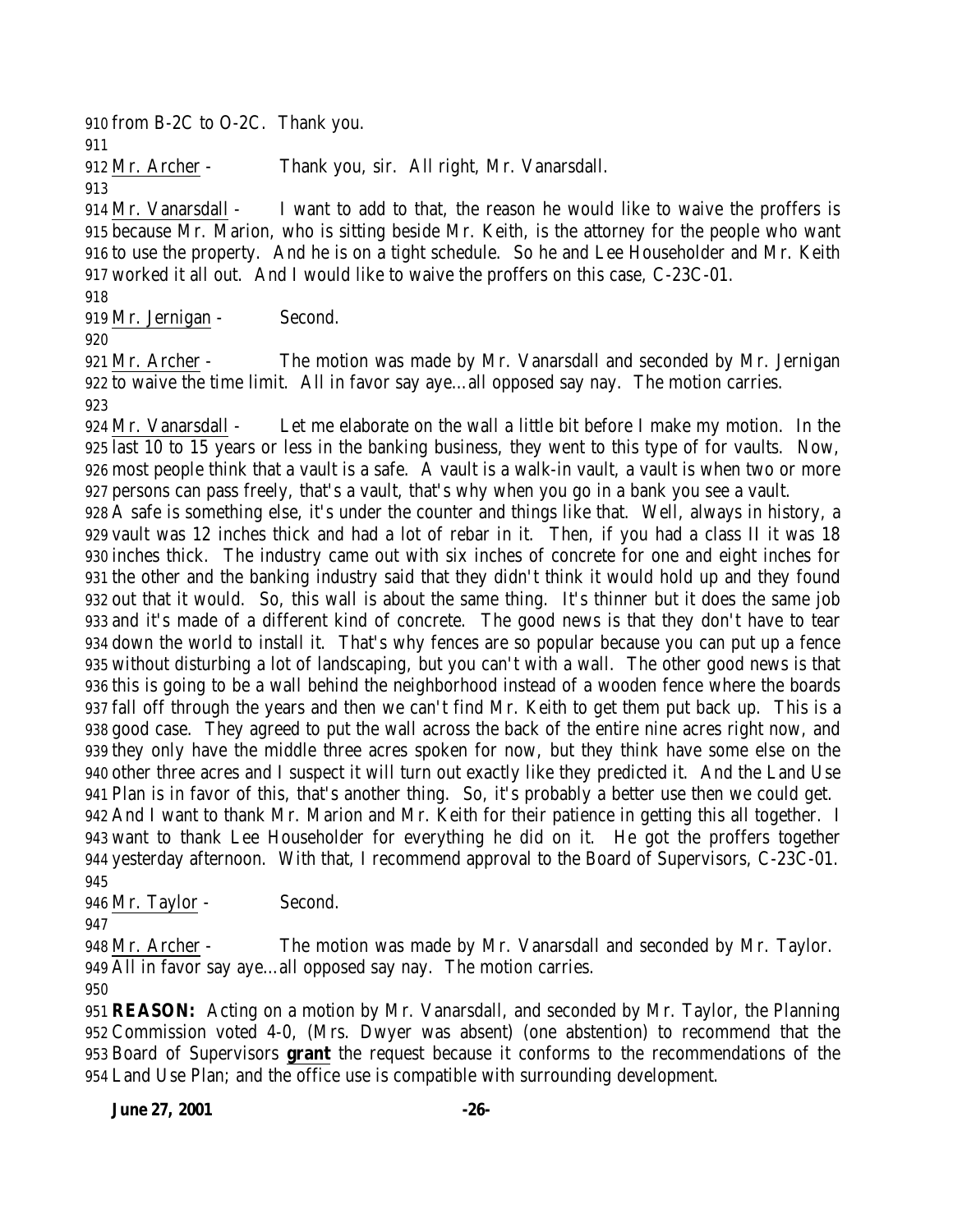#### **PLAN OF DEVELOPMENT RECONSIDERATION (Deferred from the May 23, 2001, Meeting)**

POD-111-77 Swann Oil Company - Fuel Oil Storage Terminal - New Market Road

**IMTT-Richmond:** Request for a reconsideration of a previously approved plan of development, as required by Chapter 24, Section 24-106 of the Henrico County Code to approve a change in condition No. 18 (POD-111-77) to allow a change in paint color of above ground storage tanks. The 5.8 acre site is located on the southeast corner of Osborne Turnpike (State Route 5) and Bickerstaff Road on parcel 170-A-9. The zoning is M-3, Heavy Industrial District. County water and sewer. **(Varina)**

 Mr. Archer - Is there anyone here opposed to this plan of development reconsideration? No opposition. Mr. Strauss.

 Mr. Strauss - Thank you, Mr. Chairman. The owner of the above ground storage tanks wishes to repaint the existing tanks. This project is located at Bickerstaff Road and Route 1, Osborne Turnpike. The applicant is requesting Planning Commission approval as the conditions of the original POD required that the tanks be painted to blend with the scenery. I believe No. 18 is an error and it should be No. 19. The applicant has worked extensively with the Varina Beatification Committee and the County staff and after much discussion a paint color has been determined. In addition, the landscaping technique, which is mutually agreeable to both the committee and the staff has also been discussed. The proposed color is "tank white." As you can see from the photographs, the existing color is kind of a mint green and that dates back to 1977. The insulation on the tank is in need of replacement and the applicant would like to use this tank-white color, which is an off white and staff is agreeable to that. We think that it would blend in with the scenery quite nicely because it would blend in with the sky and background color. This morning staff is recommending approval, based on the addendum we've handed out, and after some additional discussion this morning we would like to propose a change to condition No. 1 to read " The owner shall submit a landscape plan for staff review and approval within 60 days after Commission approval of this reconsideration of the POD." In addition, the last sentence of No. 1: "Installation will take place by October 30, 2001." You will note also that we have a condition No. 2: "The owner shall coordinate with the Virginia Department of Transportation and submit the proposed landscape plan for review and approval by VDOT." That is because the planting will be in right-of-way as determined by the resident engineer yesterday. And with that, I'll be happy to answer any questions you may have and Mr. Mike Spence is here as well this morning. 

Mr. Jernigan - What's the numbers of the conditions, Jim?

 Mr. Strauss - In the addendum, page 2, condition No. 1 and condition No. 2. And that would be in addition to the standard conditions for landscape plans. These will be the first two conditions and condition No. 1 would be revised per my statement this morning.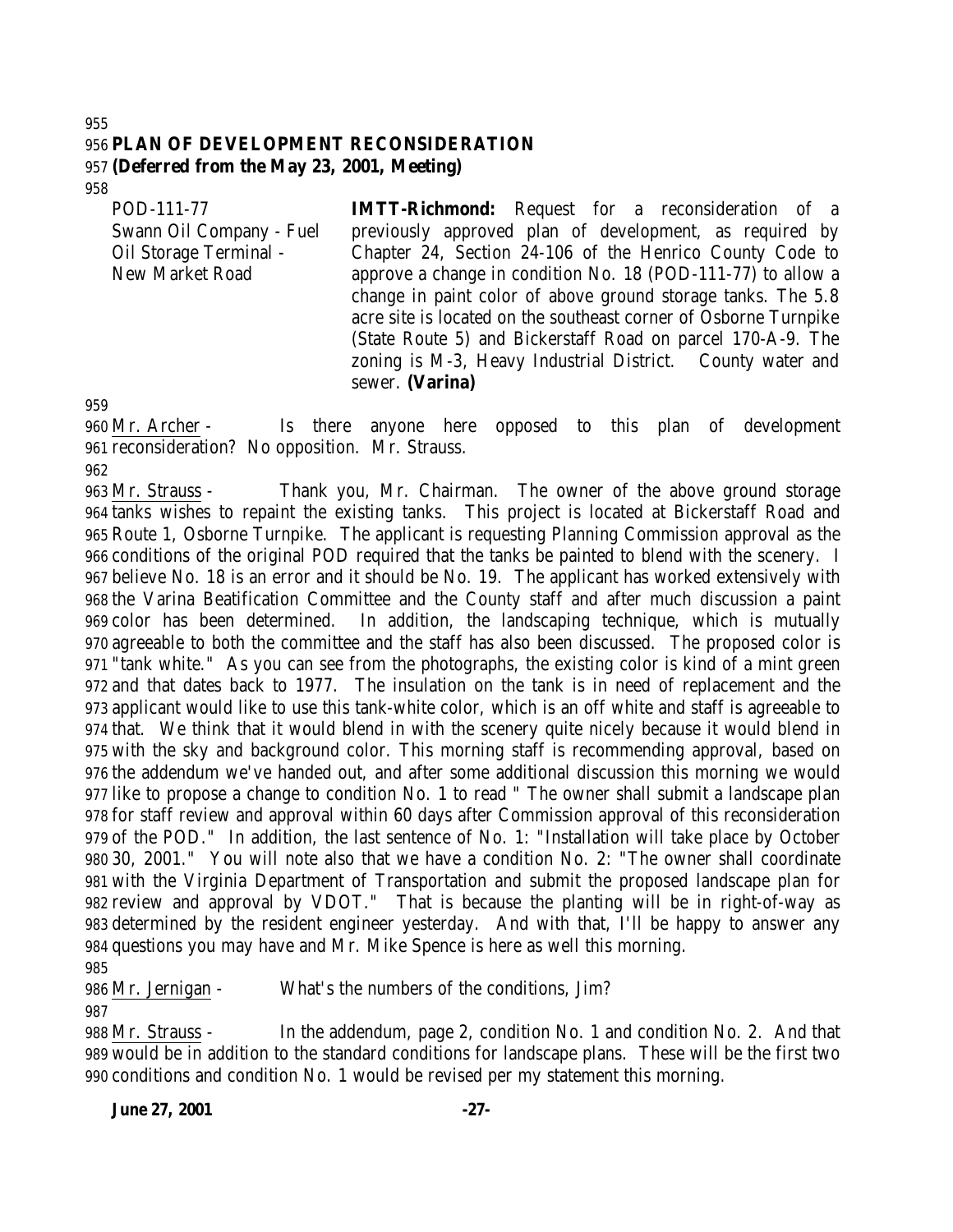| 991                                                                                                 |                                                                                                 |  |  |
|-----------------------------------------------------------------------------------------------------|-------------------------------------------------------------------------------------------------|--|--|
| 992 Mr. Vanarsdall -                                                                                | How high is that tank, 40 feet?                                                                 |  |  |
| 993                                                                                                 |                                                                                                 |  |  |
| 994 Mr. Strauss -                                                                                   | Oh, gosh, I don't have that information with me at hand.                                        |  |  |
| 995                                                                                                 |                                                                                                 |  |  |
| 996 Mr. Spence -                                                                                    | Forty-eight.                                                                                    |  |  |
| 997                                                                                                 |                                                                                                 |  |  |
| 998 Mr. Strauss -                                                                                   | It's 48, according to Mr. Spence.                                                               |  |  |
| 999                                                                                                 |                                                                                                 |  |  |
| 1000 Mr. Vanarsdall -                                                                               | I see it's in the M-3 zone, Mr. Marlles.                                                        |  |  |
| 1001                                                                                                |                                                                                                 |  |  |
| 1002 Mr. Strauss -                                                                                  | Right.                                                                                          |  |  |
| 1003                                                                                                |                                                                                                 |  |  |
| 1004 Mr. Marlles -                                                                                  | Noted.                                                                                          |  |  |
| 1005                                                                                                |                                                                                                 |  |  |
| 1006 Mr. Jernigan -                                                                                 | And we are all right on, like you said, October 30, that they will have                         |  |  |
| 1007 the plants in 60 days, but because of weather.                                                 |                                                                                                 |  |  |
| 1008                                                                                                |                                                                                                 |  |  |
| 1009 Mr. Strauss -                                                                                  | We would like to avoid the heat of summer and plant this fall.                                  |  |  |
| 1010                                                                                                |                                                                                                 |  |  |
| 1011 Mr. Jernigan -                                                                                 | You don't need the irrigation systems.                                                          |  |  |
| 1012                                                                                                |                                                                                                 |  |  |
| 1013 Mr. Archer -                                                                                   | Mr. Jernigan, would you like to get the applicant on the record for                             |  |  |
| 1014 anything?                                                                                      |                                                                                                 |  |  |
| 1015                                                                                                |                                                                                                 |  |  |
| 1016 Mr. Jernigan -                                                                                 | We've discussed this and I think he is all right with everything.                               |  |  |
| 1017                                                                                                |                                                                                                 |  |  |
| 1018 Mr. Archer -                                                                                   | All right. We are ready for a motion.                                                           |  |  |
| 1019                                                                                                |                                                                                                 |  |  |
|                                                                                                     | All right, Mr. Chairman, with that, I'll make a motion to approve POD-                          |  |  |
| 1020 Mr. Jernigan -                                                                                 |                                                                                                 |  |  |
|                                                                                                     | 1021 111-77, Swann Oil Company, subject to the change in condition No. 19, the paint job or the |  |  |
|                                                                                                     | 1022 color of the paint, excuse me. And on the addendum Nos. 1 and 2, that the ivy that we are  |  |  |
|                                                                                                     | 1023 going to use will be installed by October 30, 2001.                                        |  |  |
| 1024                                                                                                |                                                                                                 |  |  |
| 1025 Mr. Vanarsdall -                                                                               | Second.                                                                                         |  |  |
| 1026                                                                                                |                                                                                                 |  |  |
| 1027 Mr. Kaechele -                                                                                 | One and two as amended, right.                                                                  |  |  |
| 1028                                                                                                |                                                                                                 |  |  |
| 1029 Mr. Jernigan -                                                                                 | One and two as amended.                                                                         |  |  |
| 1030                                                                                                |                                                                                                 |  |  |
| 1031 Mr. Archer -                                                                                   | The motion was made by Mr. Jernigan and seconded by Mr. Vanarsdall.                             |  |  |
|                                                                                                     | 1032 All in favor of the motion say ayeall opposed say nay. The motion is granted.              |  |  |
| 1033                                                                                                |                                                                                                 |  |  |
|                                                                                                     | 1034 The Planning Commission approved the reconsideration for POD-111-77, Swann Oil Company     |  |  |
| 1035 - Fuel Oil Storage Terminal, subject to the standard conditions for developments of this type, |                                                                                                 |  |  |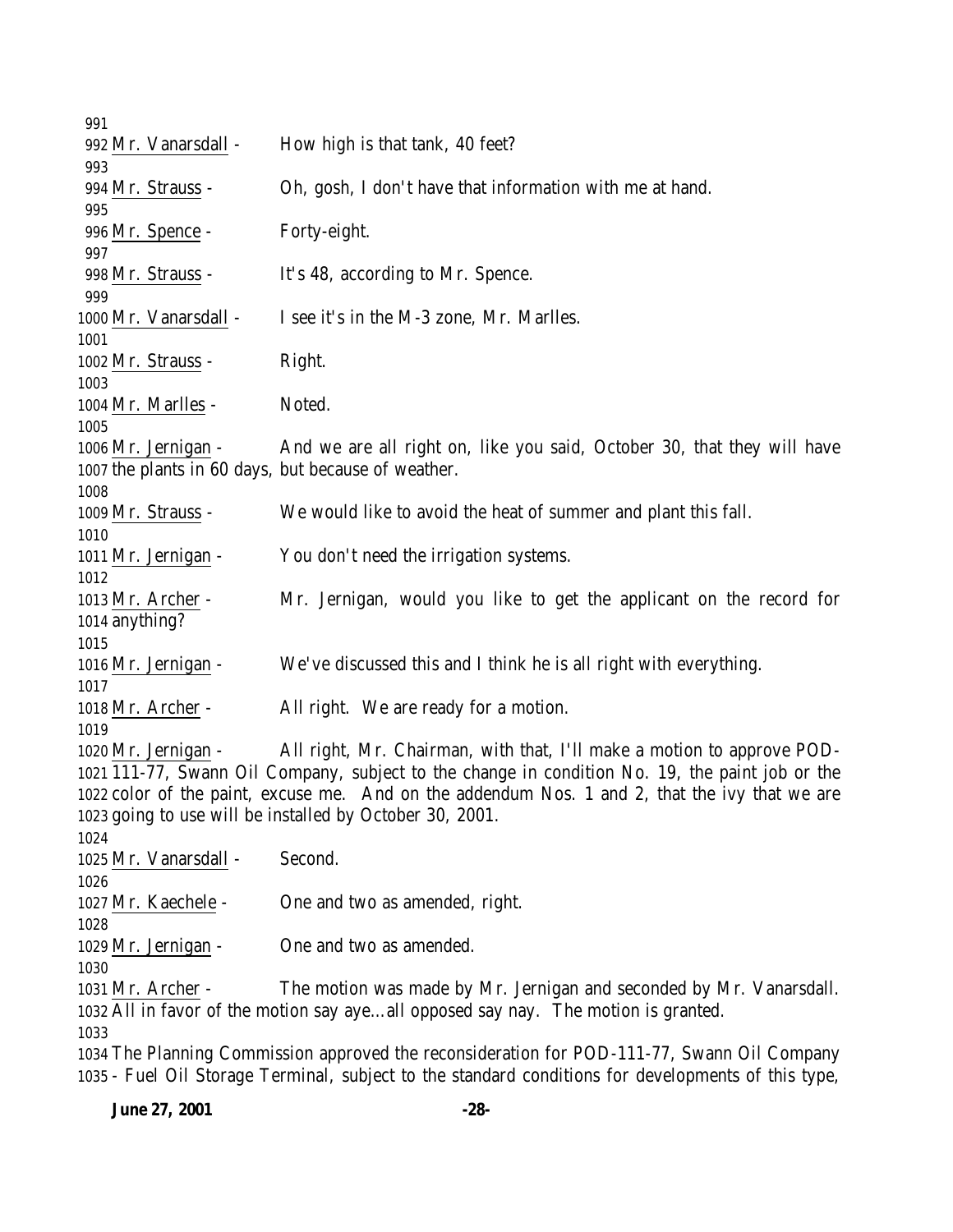the original added conditions, amending No. 19 and the following additional amended added conditions:

 1. The owner shall submit a landscape plan for staff review and approval within 60 days after the Planning Commission approval of this reconsideration of the plan of development. The landscape plan shall indicate the quantity, size, and planting location for all material necessary to provide a landscaped buffer along the existing fence line of Osborne Turnpike (State Route 5). The buffer shall consist of evergreen trees such as Leyland Cypresses, in combination with ivy or evergreen climbing vines, which will be planted along the base of the chain link fence. Installation will take place by October 30, 2001.

 2. The owner shall coordinate with the Virginia Department of Transportation and submit the proposed landscape plan for review and approval by VDOT.

 1. The owner shall submit a landscape plan for staff review and approval. The landscape plan shall indicate the quantity, size, and planting location for all material necessary to provide a landscaped buffer along the existing fence line of Osborne Turnpike (State Route 5). The buffer shall consist of evergreen trees such as Leyland Cypresses, in combination with ivy or evergreen climbing vines, which will be planted along the base of the chain link fence. Installation will take place upon completion of the repainting of the first tank.

## **TRANSFER OF APPROVAL**

POD-7-76

Revised)

Huntington Village Apartments (Formerly Westminister Commons Apartments) (POD-38-73 and POD-40-74 **Morton G. Thalhimer, Inc. for SLSM, LLC:** Request for approval of a transfer of approval, as required by Chapter 24, Section 24-106 of the Henrico County Code, from Westminister Commons Association to SLSM, LLC, Inc. The 21.83 acre site is located at the northeast corner of U.S. Route 301 and Crenshaw Road Extended on parcel 84-A-25. The zoning is R-5, One-Family Residence District and R-6, General Residence District. **(Fairfield)**

 Mr. Archer - Is there anyone present opposed to this transfer of approval, POD-7-76, Huntington Village Apartments? No opposition. Ms. Goggin.

 Ms. Goggin - Good morning, Planning Commission members, Mr. Secretary, Mr. Chairperson. This plan of development is 24 years old and the new owners have come in and they want to make some changes. They are very excited, the County is very excited. Unfortunately, because of the age of the plan of development there are some deficiencies on the site. Mr. Marlles has been working with the new owners. A plan should be submitted today. I talked to the engineer and the submitted plan should address the deficiencies and issues that staff has with the site. Therefore, at this time staff feels that this transfer of approval isn't ready to go forward even though there's nothing outstanding on it. Staff is recommending deferral until next month.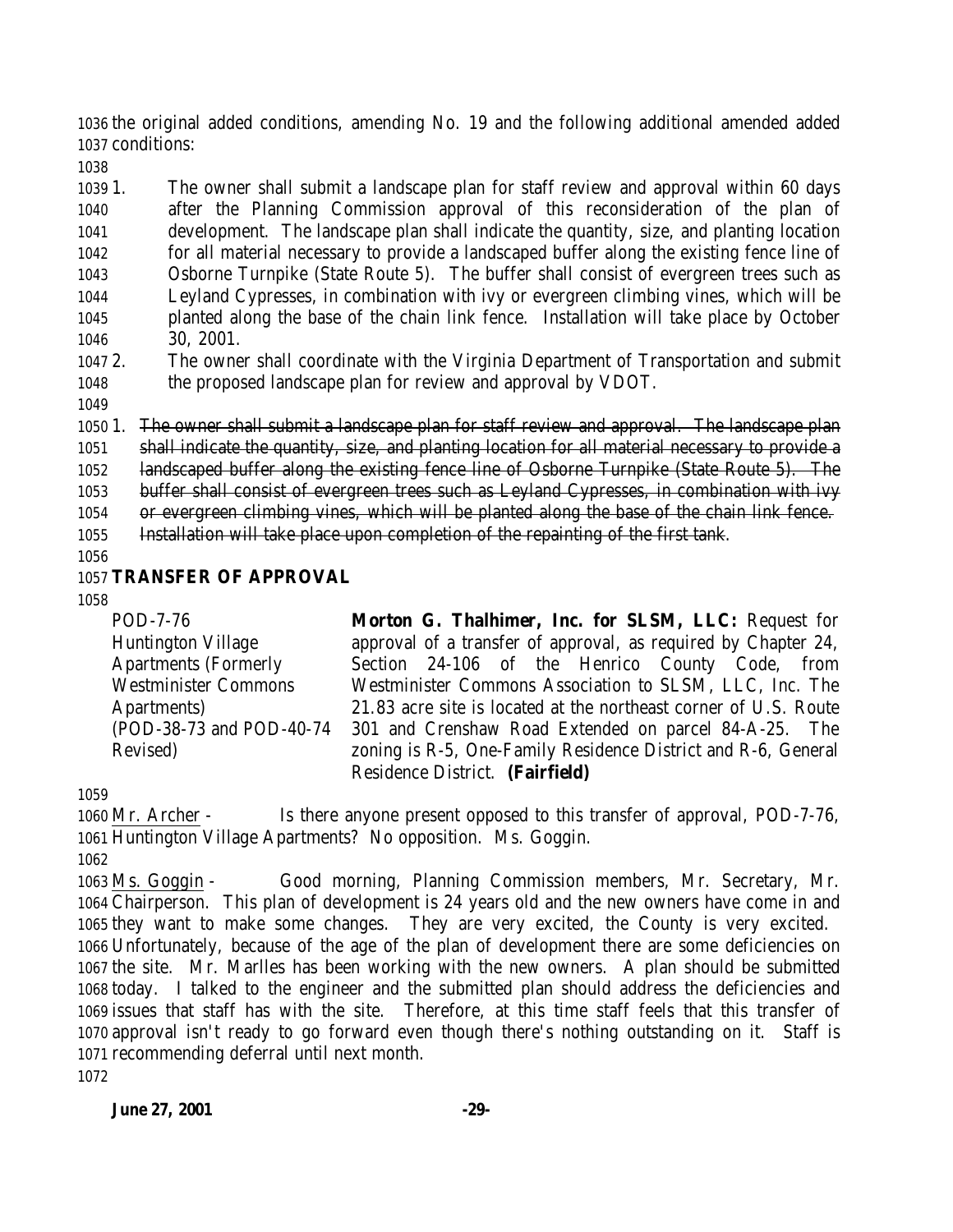Mr. Archer - Can you just briefly summarize what some of the deficiencies might be? 

 Ms. Goggin - Yes, sir. There were a number of trees that seemed to have never quite made into the parking islands. There were some light poles that were not installed, and when I went out there the new owners are out there picking up and improving the site. Every time I go out there they are rehabbing the apartments interior and exterior. They are doing a good job. We just need to get them into compliance with what was promised back in 1976. 

 Mr. Marlles - Mr. Chairman, this is not unusual with some of some of these older apartment complexes. When there is a transfer of ownership, staff does obviously work very closely with the new ownership to bring the site into conformance with the originally approved plans. Often the new owners when they purchase these sites aren't aware that they are required to do that. So, sometimes it comes as a surprise, but in this case the management and ownership has been very cooperative and we think by next month that this will be in good shape and we will be able to recommend approval of the transfer of approval request.

Mr. Archer - Good. So, you are making a recommendation in favor.

 Ms. Goggin - Well, I was going to say deferral for this month until we get the plan in to see what it addresses and make sure everything is taking care of that is missing. We just think that it is premature to ask the applicant for a bond because it would be a large amount. Mr. Taylor - It would be deferred to the July meeting. 

1097 Ms. Goggin - To the July 25 meeting.

 Mr. Archer - Okay. Are there any other questions by the Commission? Then, with that I'll move…. Are we doing this at the applicant's request?

 Ms. Goggin - No. Actually, it is at staff's request because we just feel that it is not quite ready. 

Mr. Archer - Well, as long as they are being cooperative.

 Ms. Goggin - Yes, they are.

 Mr. Archer - I move deferral to the July 25, 2001, meeting at the request of the Commission.

Mr. Taylor - Second.

 Mr. Archer - The motion was made by Mr. Archer and seconded by Mr. Vanarsdall. All in favor say aye…all opposed say nay. The motion carries.

The Planning Commission deferred the transfer of approval request for POD-7-76, Huntington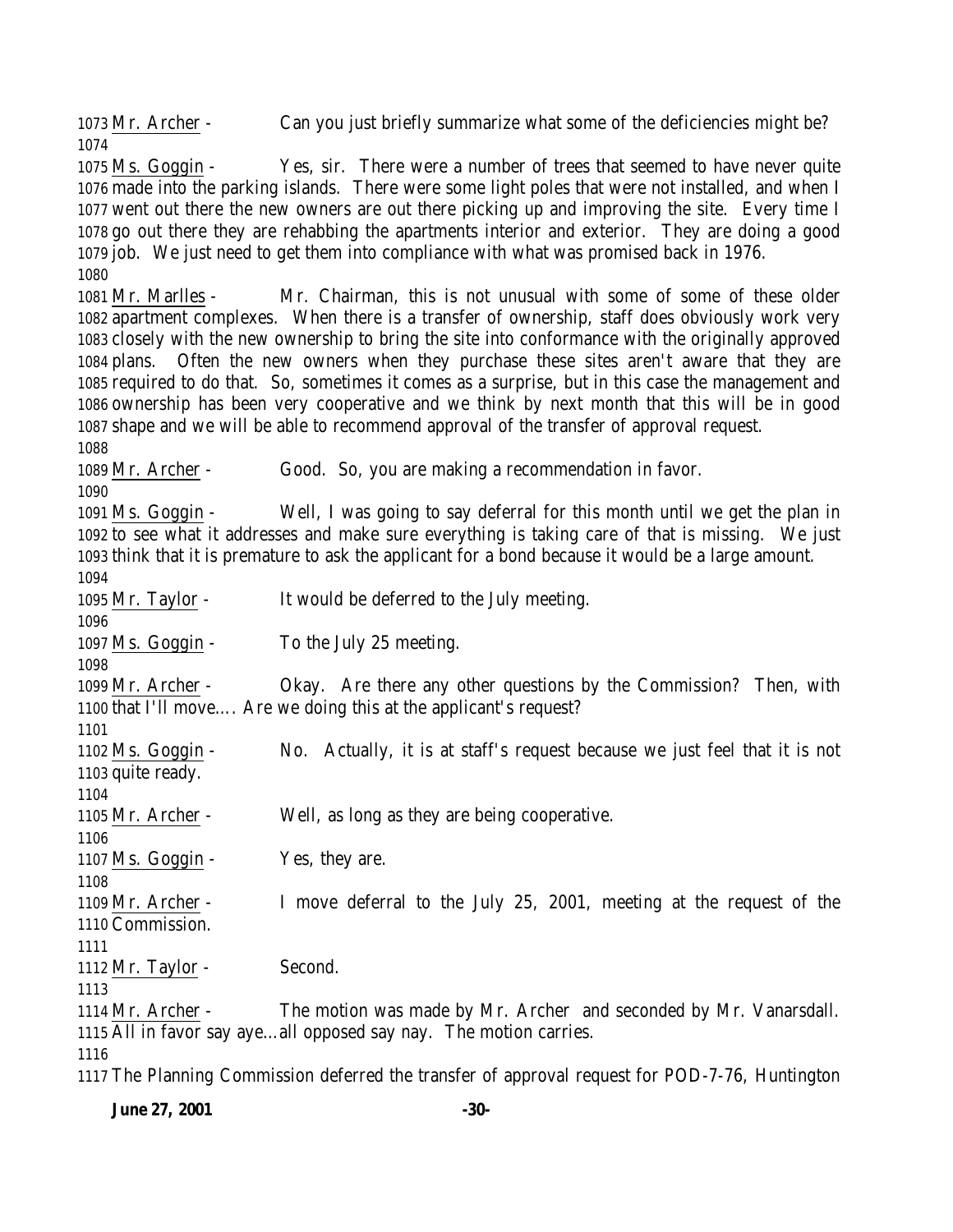Village Apartments (Formerly Westminister Commons Apartments) (POD-38-73 and POD-40- 74 Revised) to its July 25, 2001, meeting.

### **PLAN OF DEVELOPMENT**

| POD-46-01                 | Vanase Hangen Brustlin, Inc. (VHB) for Virginia Center          |
|---------------------------|-----------------------------------------------------------------|
| Commerce Bank at          | Ventures, LLC and EDC: Request for approval of a plan of        |
| Virginia Center Station - | development, as required by Chapter 24, Section 24-106 of the   |
| <b>Brook Road</b>         | Henrico County Code for a master plan and construction of a     |
|                           | first phase bank, consisting of a two-story, 3,750 square foot  |
|                           | building infrastructure improvements and internal roadways.     |
|                           | The 11.2 acre site is located on the northeast corner of the    |
|                           | intersection of Brook Road (U.S. Route 1) and Virginia Center   |
|                           | Parkway on parcels 33-A-53, 54, 56, 56A and 57. The zoning      |
|                           | is M-1C, Light Industrial District (Conditional) and M-1, Light |
|                           | Industrial District. County water and sewer. (Fairfield)        |

 Mr. Archer - All right. Is there anyone in opposition to POD-46-01, Commerce Bank at Virginia Center Station? No opposition. Mr. McGarry.

 Mr. McGarry - Good morning, Mr. Chairman. You are being handed out a revised site plan for this project. It was received this morning, so you will have to waive the time limits in your motion. The revised site plan does address all of staff's concerns regarding the BMP design, access points internal and external. So, staff can recommend approval of the plan subject to the standard conditions plus Nos. 23 through 31 and Nos. 32 and 33 on the addendum. I'll be happy to answer any questions.

 Mr. Archer - Are there any questions for Mr. McGarry by Commission members? Mr. Taylor - Mr. McGarry, we have the specific block design here. Mr. McGarry - You have a site plan, you also have the master plan. 1140 Mr. Taylor - Are we approving the master plan? Mr. McGarry - Not officially. This is the development of many portions of this site. We asked for a revised master plan because it has changed since the rezoning case. Mr. Taylor - In fact, I noticed that on this particular plat the center parcel, facing Route 1, the orientation of the bank building is different from the orientation on the master plan. Is that material? 1149 Mr. McGarry - Not really.

 Mr. Taylor - Just the fact that we have got the master plan and that they are generally in conformance with the master plan and this is just schematic that it serves to explain the use

**June 27, 2001 -31-**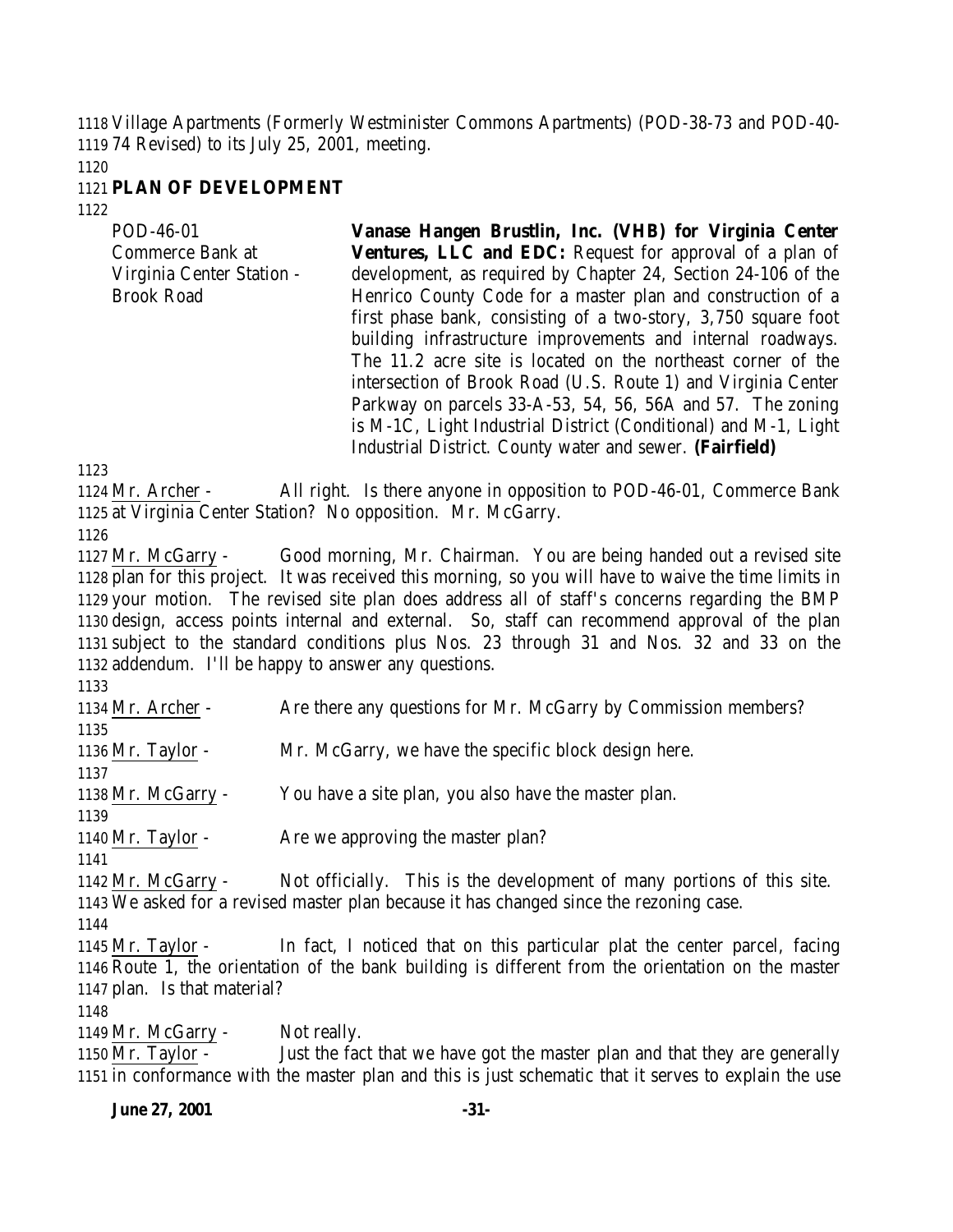in the context of the whole site interpreting the specific plan.

Mr. McGarry - Correct.

 Mr. Taylor - But, basically, the orientation of the building will be in accordance with the plan that we have today.

Mr. McGarry - That's correct.

Mr. Taylor - Thank you.

 Mr. Archer - Mr. McGarry, in relation to the companion case that's coming up next, does this all fit in pretty well?

 Mr. McGarry - Yes, sir. This case was the key of the dominoes, and we are now able to recommend approval. So, the companion case that is next on your agenda can also get approval.

 Mr. Archer - Okay. Are there any other questions? Well, then, with that, I'll first move to waive the time limits on the new site plan that was presented this morning.

Mr. Vanarsdall - Second.

 Mr. Archer - The motion was made by Mr. Archer and seconded by Mr. Vanarsdall. All in favor say aye…all opposed say nay. The motion carries.

 The Planning Commission approved to waive the time limits on POD-46-01, Commerce Bank at Virginia Station.

 Mr. Archer - And with that, I'll move approval of POD-46-01 revised plan, subject to the standard conditions and additional conditions Nos. 23 through 31 and Nos. 32 and 33 as added on the addendum we received this morning.

Mr. Vanarsdall - Second.

 Mr. Archer - The motion was made by Mr. Archer and seconded by Mr. Vanarsdall. All in favor say aye…all opposed say nay. The motion carries.

 The Planning Commission approved POD-46-01, Commerce Bank at Virginia Station, subject to the standard conditions attached to these minutes for developments of this type, the annotations on the plans and the following additional conditions:

 23. The developer shall provide fire hydrants as required by the Department of Public Utilities and Division of Fire.

24. Any necessary off-site drainage and/or water and sewer easements must be obtained in

**June 27, 2001 -32-**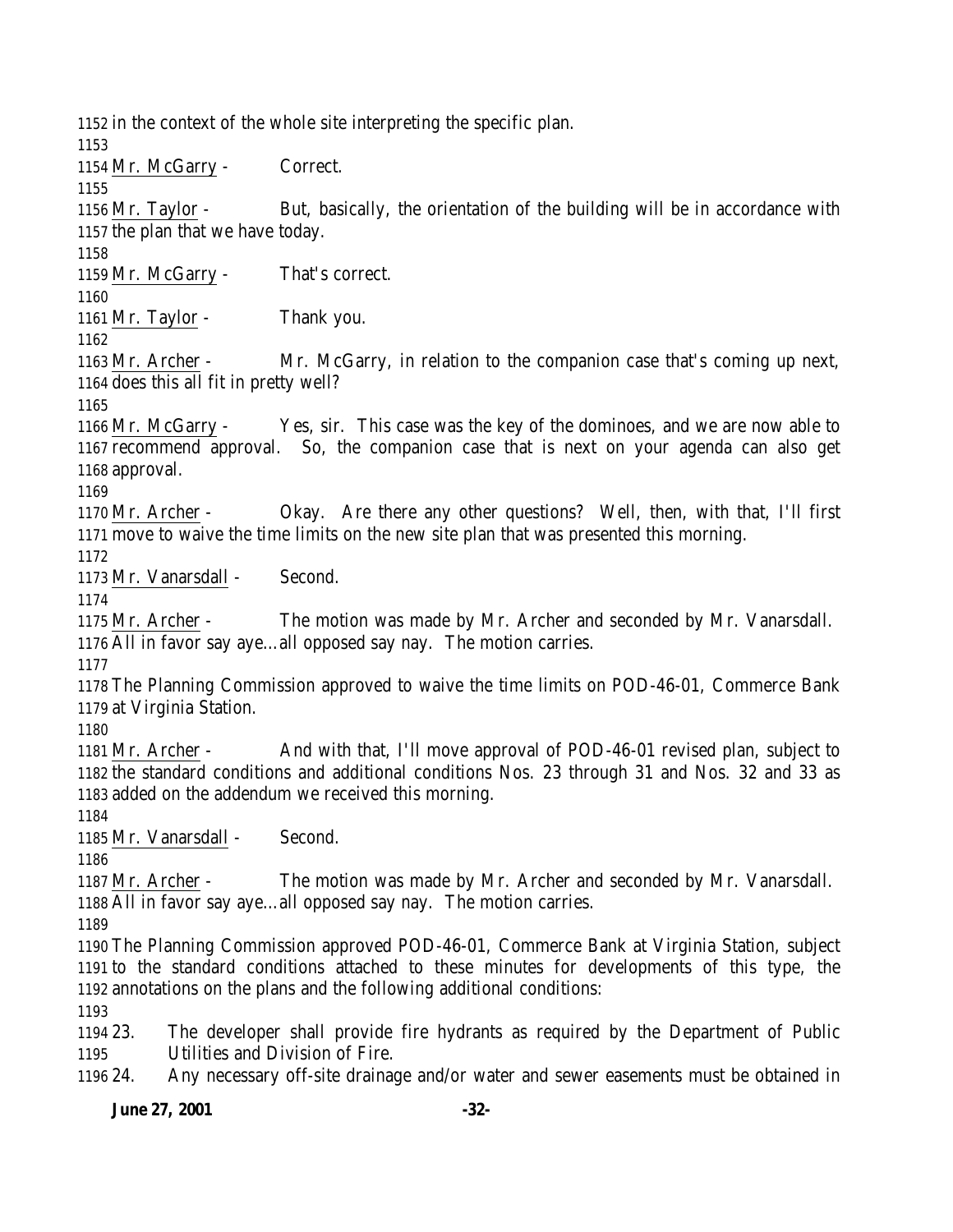a form acceptable to the County Attorney prior to final approval of the construction plans.

 25. Deviations from County standards for pavement, curb or curb and gutter design shall be approved by the County Engineer prior to final approval of the construction plans by 1201 the Department of Public Works.

 26. Insurance Services Office (ISO) calculations must be included with the plans and approved by the Department of Public Utilities prior to the issuance of a building permit.

 27. Approval of the construction plans by the Department of Public Works does not establish the curb and gutter elevations along the Henrico County maintained right-of-way. The elevations will be set by Henrico County.

 28. The proffers approved as a part of zoning case **C-40C-97** shall be incorporated in this approval.

 29. Proof of ownership of the existing 25 foot-wide private drive shall be submitted to the County Attorney and accepted prior to construction plan approval.

 30. The entrances and drainage facilities on Brook Road (U.S. Route 1) shall be approved by the Virginia Department of Transportation and the County.

 31. A notice of completion form, certifying that the requirements of the Virginia Department of Transportation entrances permit have been completed, shall be submitted to the Planning Office prior to any occupancy permits being issued.

 32. Evidence of a joint ingress/egress and maintenance agreement must be submitted to the Planning Office and approved prior to issuance of a certificate of occupancy for this development.

 33. The owner/developer shall provide either continuous all weather access on the 25-foot-wide private drive serving parcel 33-A-55 or temporary alternate all weather access.

## **PLAN OF DEVELOPMENT**

POD-44-01 Silver Finance & Retail Building - Brook Road **TIMMONS for Virginia Center Ventures, L.L.C. and Tricounty Commercial L.P.:** Request for approval of a plan of development, as required by Chapter 24, Section 24-106 of the Henrico County Code to construct a two-story, 6,628 square foot office building and a one-story, 9,800 square foot, retail building. The 1.56 acre site is located at the southeast corner of Brook Road (U.S. Route 1) and Technology Park Drive on part of parcel 33-A-58. The zoning is M-1, Light Industrial District. County water and sewer. **(Fairfield)**

 Mr. Archer - Is there anyone in opposition to POD-44-01, Silver Finance & Retail Building? No opposition. Mr. McGarry.

 Mr. McGarry - We can recommend approval of the revised site plan that is included in your packet. All of the issues have been resolved and staff can recommend approval with conditions Nos. 23 through 29 plus Nos. 30, 31 and 32 on your addendum. I'll be happy to answer any questions.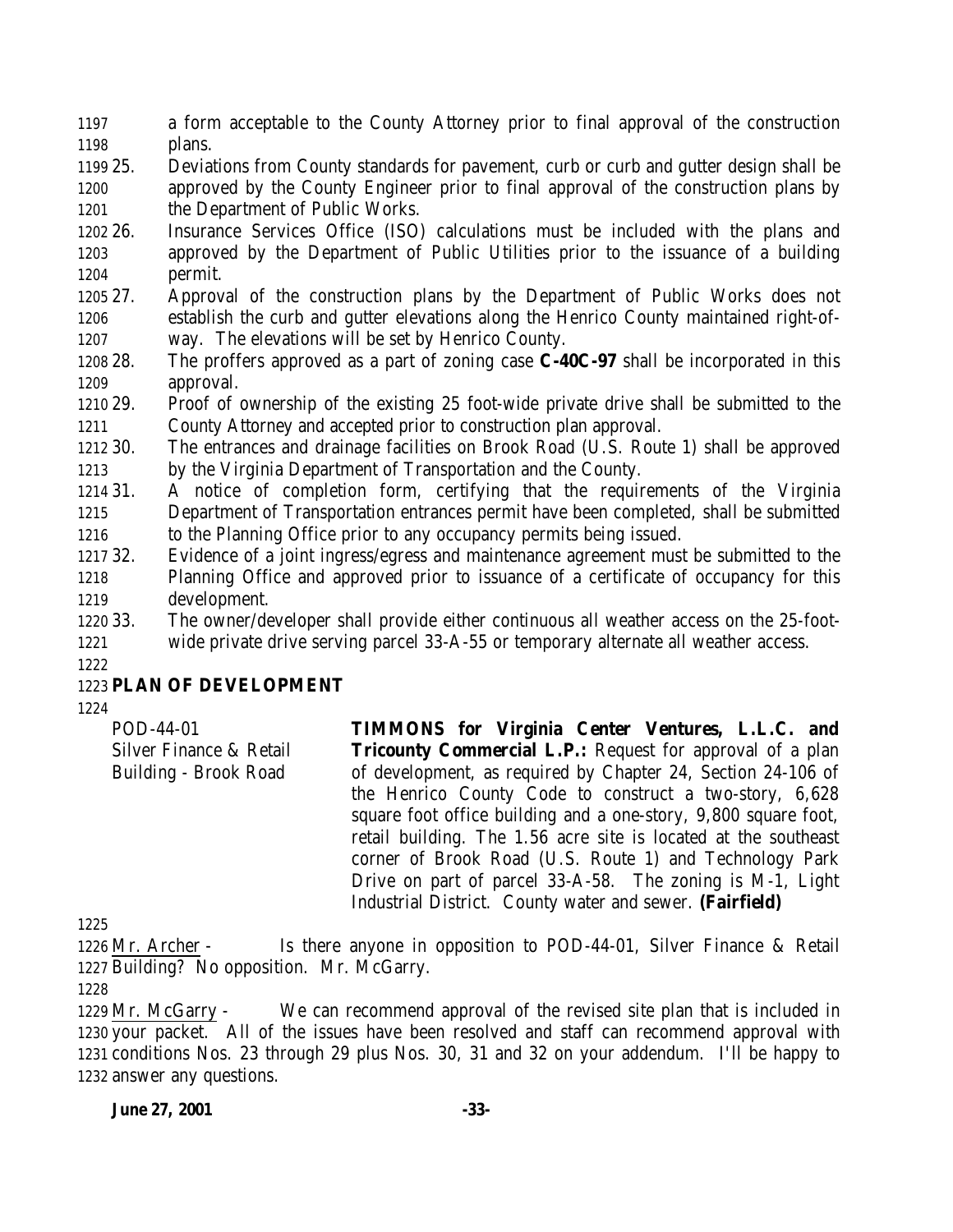1234 Mr. Archer - Are there any questions for Mr. McGarry? No questions. Mr. McGarry, would you like to just briefly explain the relationship of who goes first in terms of the infrastructure?

 Mr. McGarry - The Commerce Bank, which is the first POD that you saw, is providing all of the infrastructure for internal access roads, water and sewer as well as the BMP basin to serve the whole project. That's why the master plan is important to us. The Silver parcel is a purchase of a portion of the site, which will be handled totally independently of the Commerce Bank POD. Yet, they do need to be aware that the Silver project is getting all of its infrastructure from the plans for the Commerce Bank. And that's why condition No. 32 was added to make it clear that they can't have a divorce here.

 Mr. Archer - Thank you. I just wanted to make that clear to the rest of the Commission. All right. Are there any further questions concerning that? Mr. McGarry and I did meet with the applicant on Monday, I believe it was, and were very pleased with their willingness to be cooperative in the things that we asked of them. So with that, I will move for approval of POD-44-01 subject to the standard conditions and additional conditions Nos. 23 through 29 and 30 through 32 on the addendum.

Mr. Vanarsdall - Second.

 Mr. Archer - The motion was made by Mr. Archer and seconded by Mr. Vanarsdall. All in favor say aye…all opposed say nay. The motion is granted.

 The Planning Commission approved POD-44-01, Silver Finance & Retail Building, subject to the standard conditions attached to these minutes for developments of this type, the annotations on the plans and the following additional conditions:

 23. The developer shall provide fire hydrants as required by the Department of Public Utilities and Division of Fire.

- 24. Any necessary off-site drainage and/or water and sewer easements must be obtained in a form acceptable to the County Attorney prior to final approval of the construction plans.
- 25. Deviations from County standards for pavement, curb or curb and gutter design shall be approved by the County Engineer prior to final approval of the construction plans by the Department of Public Works.
- 26. Insurance Services Office (ISO) calculations must be included with the plans and approved by the Department of Public Utilities prior to the issuance of a building permit.
- 27. Approval of the construction plans by the Department of Public Works does not establish the curb and gutter elevations along the Henrico County maintained right-of-way. The elevations will be set by Henrico County.
- 28. The entrances and drainage facilities on Brook Road (U.S. Route 1) shall be approved by the Virginia Department of Transportation and the County.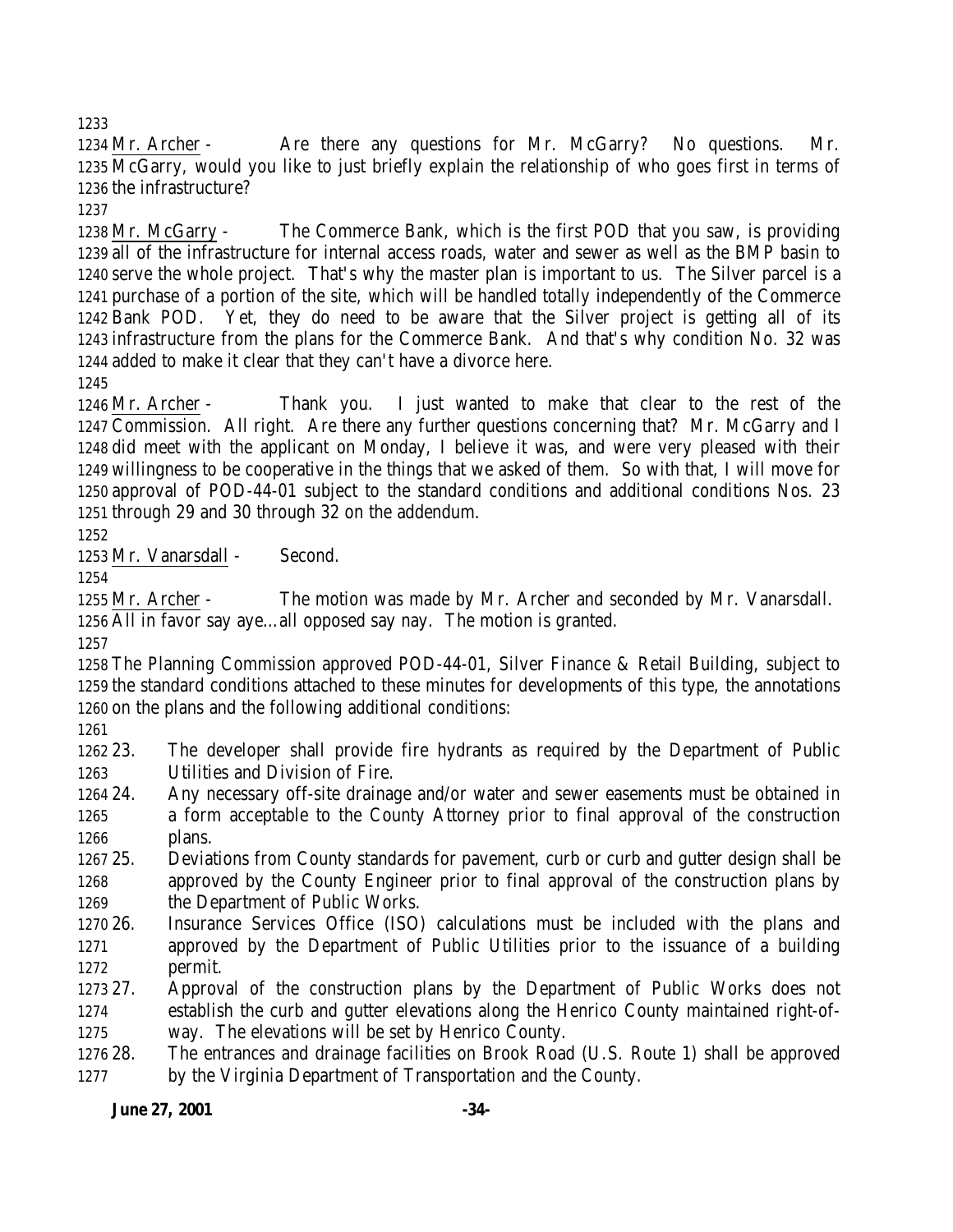29. A notice of completion form, certifying that the requirements of the Virginia Department of Transportation entrances permit have been completed, shall be submitted to the Planning Office prior to any occupancy permits being issued.

 30. Evidence of a joint ingress/egress and maintenance agreement must be submitted to the Planning Office and approved prior to issuance of a certificate of occupancy for this development.

 31. The owner/developer shall provide either continuous all weather access on the 25-foot-wide private drive serving parcel 33-A-55 or temporary alternate all weather access.

 32. Design of a BMP serving this development shall be approved prior to or concurrent with any construction plans for POD-44-01. BMP installation timing shall meet the requirements of the Department of Public Works.

### **SUBDIVISION**

Cobblestone Landing @ Twin Hickory (June 2001 Plan) **Youngblood, Tyler & Associates, P.C. for HHHunt Corporation:** The 50.97 acre site is located on the southeast side of Twin Hickory Lake Drive approximately 2,300 feet east of Pouncey Tract Road and across from Hickory Woods subdivision on part of parcels 27-A-7, 8, and 9A and part of 37-A-1, part of 2, 10, 11, 12 and part of 13. The zoning is R-5AC, General Family Residence District (Conditional), R-3AC, One-Family Residence District (Conditional) and R-2AC, One-Family Residence District (Conditional). County water and sewer **(Three Chopt) 138 Lots**

1293 Mr. Archer - Is there opposition to Cobblestone Landing @ Twin Hickory (June 2001 Plan)? No opposition. Mr. Kennedy.

 Mr. Kennedy - Thank you, Commissioners and Mr. Chairman. For the sake of clarity, I would like to present the three companion case together. So, it may pay for Mr. Marlles to read the captions for those two other cases as well. They are all adjoining subdivisions and they are all in Twin Hickory.

1301 Mr. Marlles - That's fine.

Mr. Archer - All right, Mr. Secretary.

 **AT THIS TIME MR. MARLLES CALLED THE NEXT TWO COMPANION CASES WITH THIS CASE.**

 Mr. Kennedy - The location map that best describes it in your packet is the one with Cobblestone Landing, which you will see that Cobblestone Landing is in the middle (referring to rendering on the screen). You have Waters Edge, basically, to the east and to the west you have Parsons Walk subdivision. So, all three are companion cases. I do have an overall plan for Twin Hickory, which I'll put up on the screen. What you see is Twin Hickory Lake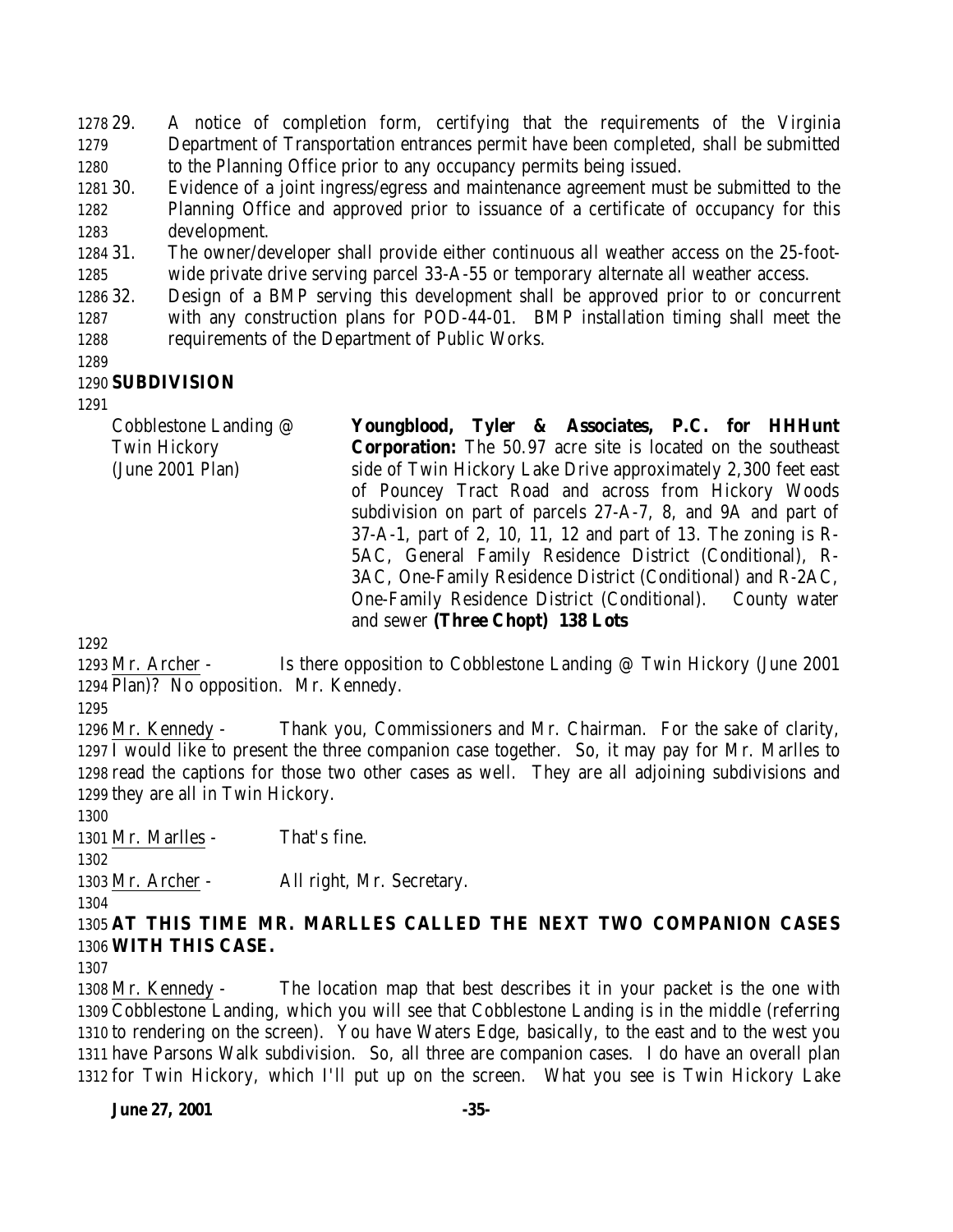Drive. Let me see if I can get this pen to work (there is a pause while he tries to get the pen to work on the screen). I'm sorry, I can't seem to get it to work today.

 Mr. Marlles - Mr. Kennedy, I know that they were having trouble with the pen the other night so you might just want to use the indicator with the mouse.

 Mr. Kennedy - All right. The mouse doesn't work either. I'll show go over to the document table and point it out from there (He's moves over to the document table to point out features on the map, away from the mike and some of the following statements will be unintelligible).

 What we have is Twin Hickory. Nuckols Road is here, Twin Hickory Road going up to Shady Grove at this location. And we have Twin Hickory Lake Drive going here. The Commission has seen various phases of Twin Hickory and has approved and have approved various phases of course or under construction or already built (unintelligible) Twin Hickory Elementary School. Belmont Park is under construction. Sadler Ridge is under construction. Park Meadows is under construction, single family homes. We have The Gardens, which are apartments at Twin Hickory, which are under construction as well. The Lake House which is near (unintelligible) which is a community center with a lake. And just beyond that at the end of Twin Hickory Road is Holly Glen Condos. Twin Hickory Lake Drive is under construction…. The plans are in review now for construction all the way to Pouncey Tract Road. Then on Pouncey Tract, which is VDOT (unintelligible). Basically, Hickory Woods was previously approved by the Planning Commission a single-family development on the north…. This is the south of Twin Hickory Lake Drive and we have these three sections of subdivisions. So, we have three subdivisions at this time. 

 (Mr. Kennedy returns to the mike at this time) The issues that concerns these subdivisions basically covers all three of them so we are going to try to cover them together. At this time, this was recently rezoned to accommodate these subdivisions. However, the zoning lines don't quite conform with the subdivision lines themselves. So, a clean-up rezoning is now scheduled to be heard before the Commission. Basically, what it would do is adjust some of the property lines to conform to the actual subdivision lines. There are a couple of reasons for adjusting the property lines to accommodate what is the purposed development as opposed to what was previously considered. As you can see, on the dark outline on the plan for Waters Edge subdivision, it kind of encroaches into the, what was previously Cobblestone Landing. There is a cul-de-sac that extends into that. Previously, the development for Waters Edge was going to go along the interstate. This is purposed as a high-in development with \$500,000.00 homes. The developer felt that to give them some more buffering from the interstate it was appropriate to arrange this subdivision to provide more buffering for those lots. So, Waters Edge, which is adjacent to the lake and farthest to the east, would be a high-end development and that's R-2. So they are changing some of the property lines for the R-2. 

 In the middle would be Cobblestone Landing. Cobblestone Landing is purposed as single- family detached homes and they are considered moderate price for this area, \$300,000.00 was the range. The alignment for this was changed partially to accommodate Waters Edge and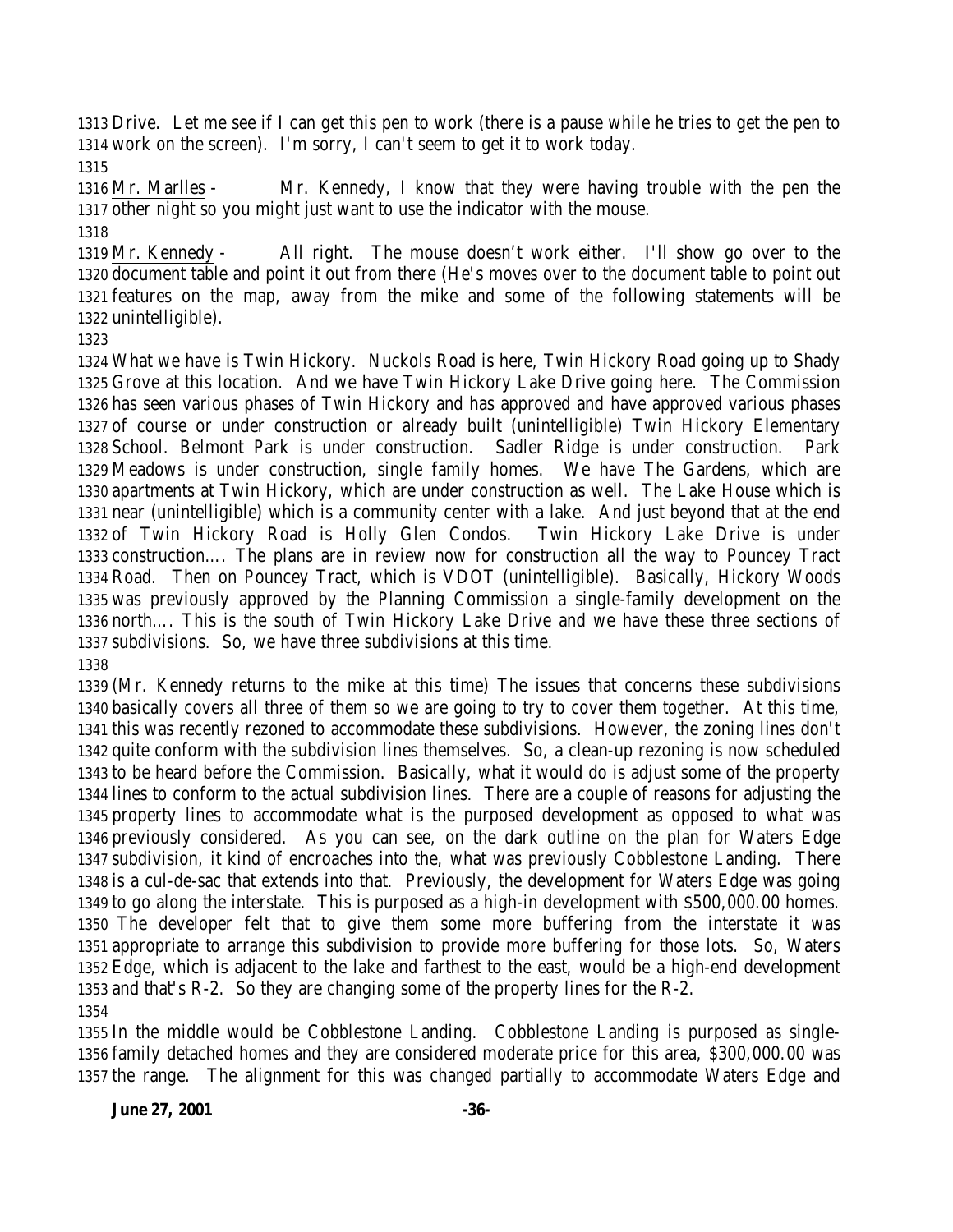partially to accommodate some wetlands that were on the site. There are some wetlands that trigger between this and the Parsons Walk subdivision. So, in order to accommodate those wetlands and not disturb them, they changed the boundary lines. And that's going forward to you and will appear at your next zoning hearing and then will follow up with the Board of Supervisors. So, this is basically clean-up rezoning. The conditions on the three subdivisions cover those issues. Should the Board of Supervisors not approve those rezonings, the subdivisions could accommodate it. I'll explain how. Basically, the property which will be used for Waters Edge, which is the high-end with larger lots, and of course you always put larger lots in lower zoning. So, it's never a conflict there. With lots from Cobblestone Landing would encroach into the Waters Edge. Should it not get approve, they will just have to build fewer lots and build larger lots. And, correspondingly, the same way between Parsons Walk and Cobblestone the same thing works. Should the rezoning not get approved, they will just have to build larger lots and lose some lots.

 Overall, from the original proposal for the zoning case and the current plan, there is actually a decrease in overall development intensity. So, they have actually reduced the overall number of lots. The object is to try to save the natural features of the land and work with the trees that are there to try to save as many natural features and wetlands as possible. This is a planned community. There will be pedestrian walks throughout the community. Sidewalks are indicated on all the major roads along Twin Hickory Lake Drive but also within the subdivisions. So, any road that has more than a single cul-de-sac off of it will have a sidewalk on at least one side so that no one would walk farther than one cul-de-sac to get to a sidewalk. There will be pedestrian passage to connect the three subdivisions so that even if you are at Parsons Walk, all the way by VDOT, you could walk throughout the development to get to the lake house so that you can get to the community center. 

 The one issue which prevents Public Works from recommending approval, which is not to say that they are recommending disapproval, but they cannot recommend approval, is the fact that within Cobblestone Landing subdivision and within Waters Edge subdivision there are two sections with more than 50 lots with a single point of access. Waters Edge has 56 lots with a single point of access and Cobblestone Landing subdivision has one long extended cul-de-sac with little cul-de-sacs off of it. It has 52 lots, which exceed our 50-lot policy limit for a number of lots off of a single point of access. In lieu of that, the applicant has provided, as a part of the construction plans, an emergency access easement between those two sections. So, although there isn't actual two physical points of access, for public safety purpose the Planning staff feels that they have addressed our concerns by providing emergency access between those two sections. There is alternative access for any section that exceeds more than 50 units from a single point of access, which is our principal concern. The emergency access will not actually show up as an emergency fire lane, it will actually show up as a pedestrian path with a grassed over fire lane. So, it wouldn't be obtrusive but at the same time it will enhance the community and will provide that pedestrian access and will be actively maintained. 

 Mr. Marlles - Mr. Kennedy, will that access be constructed so that it can support emergency vehicles? 

**June 27, 2001 -37-**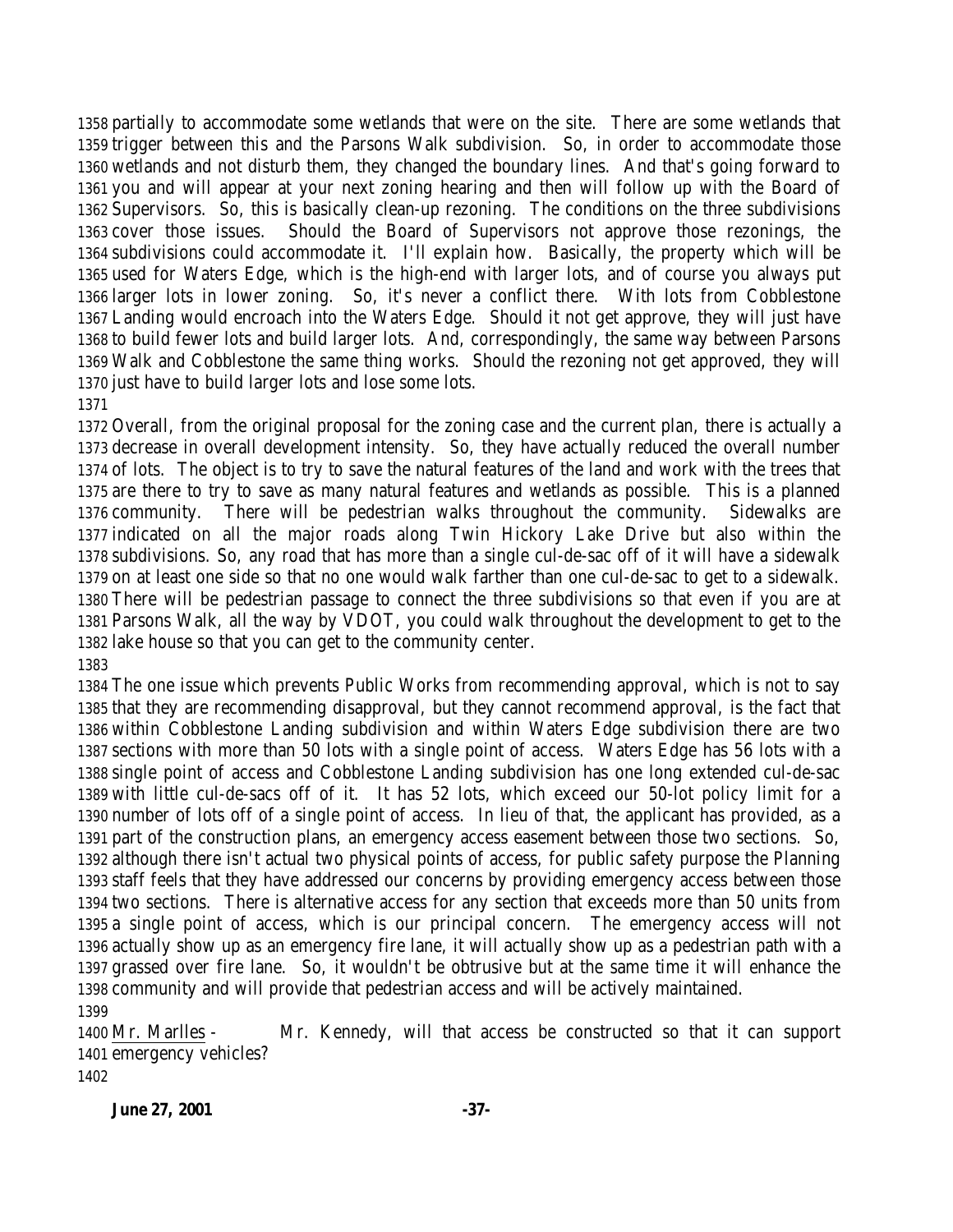Mr. Kennedy - Yes it will. It will have sufficient gravel to support a fire truck, underneath the grass. It will be gated off but the object is that it will be a pedestrian path. So cars can't drive across there and upset the neighbors but should there be the need for an emergency for access, in the case that there should be some blockage at some point, that it could be accommodated in an alternate fashion. It will be clearly identified and will clearly maintained because it will be a part of the actually access pass within the community and part of the common area. So, staff truly feels that they have accommodated us in this situation, and we have supported other cases that are similar to this. The most recent case that comes to mind would be CrossRidge where we have all of those senior citizens houses on a single point of access and we have emergency access that act as a connection between them and the adjoining single-family development. So, this is very similar to that case and we don't feel it is a policy deviation in that sense. So, with that, staff does not have any opposition to the proposal and feels that they have addressed our concerns.

 Mr. Kaechele - Can you point out the location of that emergency access? 

 Mr. Taylor - Mr. Kaechele, we actually have a depiction of this that has been provided by the developer and I'll provide this to Mr. Kennedy and then he can project it on the screen.

Mr. Kaechele - That division is only exceeded by two lots, the 50….

 Mr. Taylor - Yes, sir. And Mr. Kennedy will be able to show where that emergency access is.

 Mr. Kennedy - This section, here, is 52 lots (referring to the rendering on the screen) and this development right here is 56 lots. And here is the path between the two of them. 

Mr. Kaechele - Okay. Thanks. Does that serves, also the pathway between….

 Mr. Kennedy - Right. So any one from here (referring to rendering) can go through the pedestrian path, the black ones are actually sidewalks, the sidewalk go straight to the lake. So, even if you are here, you could walk within the development on sidewalks and get to the lake. This is a very well planned community with a well thought out pedestrian access plan and cohesive community planned. Mr. Webb Tyler, who is the engineer for the project is here should you have any questions.

 Mr. Archer - All right. Thank you, Mr. Kennedy. Are there any other questions for Mr. Kennedy from the Commission? Mr. Taylor, would you like to hear from Mr. Tyler? 

 Mr. Taylor - No, Mr. Chairman. As far as I am concerned, I think Mr. Kennedy has summed up the case very well. They represent very careful planning of this site, consistent with the history of Twin Hickory. And these three parcels really fit together very well in terms of zoning, the aesthetic principles associated with the individual sections, and I think the circulation between the three zoned parcels. So taking them one by one I think they are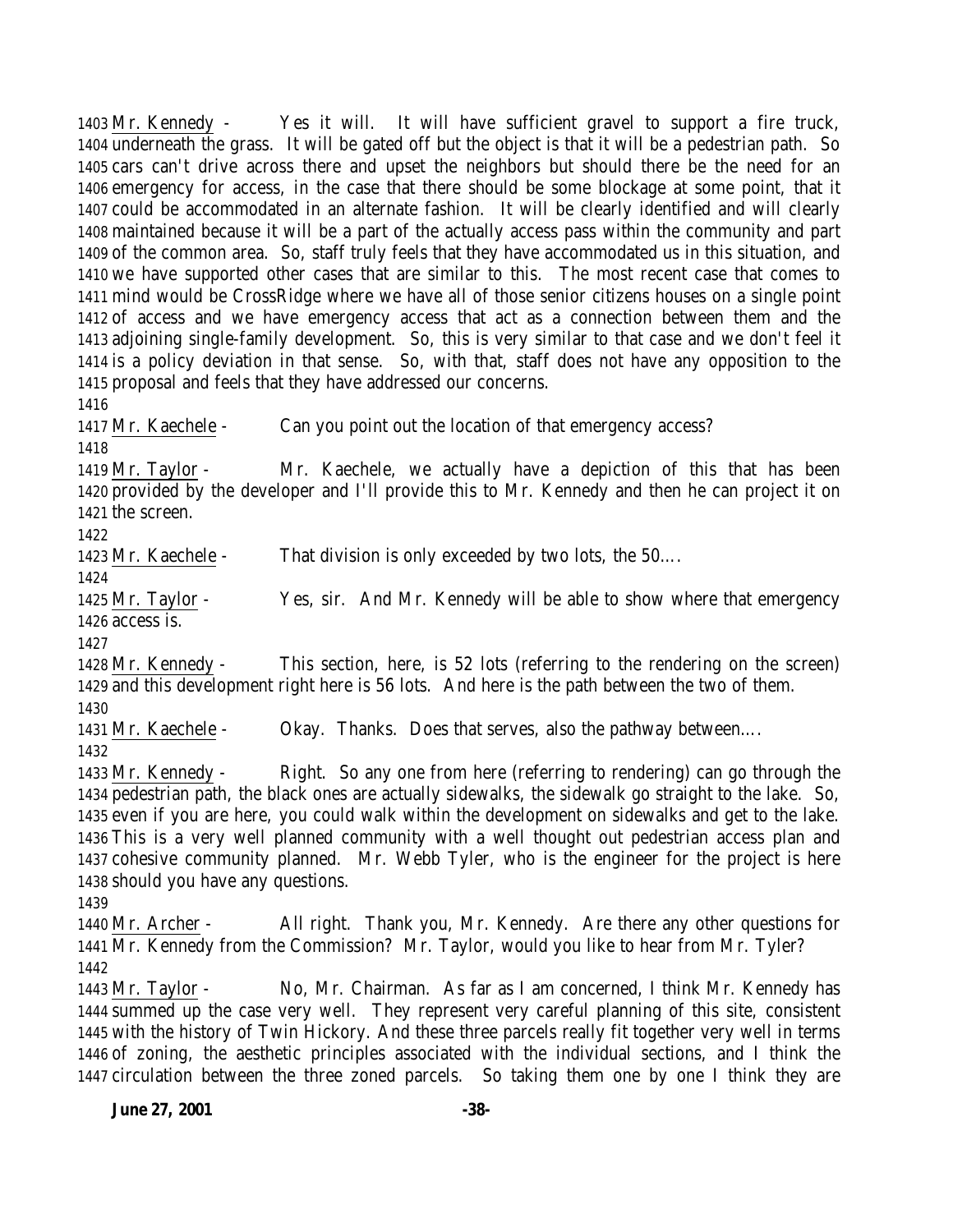**June 27, 2001 -39-** cohesive within the whole of the individual development. Taking as a whole I think they extend the fine planning that we have seen with Twin Hickory in the past. And I am satisfied that all of the different circulation and aesthetic aspects of the development have been well satisfied. So, I have no questions. Mr. Kaechele - Could we put that previous layout back up on the screen? I was a little bit confused about that orange cross hatch. Is that still a part of Waters Edge? Mr. Kennedy - The orange cross hatch is what is actually being rezoned. 1458 Mr. Kaechele - But that is still a part of.... Mr. Kennedy - It has the same zoning as Cobblestone and that would move into the Waters Edge. So, this part would be rezoned (referring to rendering) in exchange for this section to be rezoned. The lower-valued homes will be along the interstate, the upper-valued homes will have more buffering in order to protect the value. Basically, they are trying to stratify their marketing and it just helps to give them a little more buffering for the higher- valued homes. Mr. Kaechele - Okay. Mr. Taylor - And, Mr. Kaechele, we have had the opportunity to discuss this with Mr. Tyler and Mr. Kennedy. I'm fairly satisfied that it will all close together pretty well. Mr. Archer - All right, Mr. Taylor. Mr. Taylor - With that, I will start with Cobblestone Landing. I move approval of subdivision plan for Cobblestone Landing, the June 2001 Plan, subject to the standard conditions for developments of this type, conditions Nos. 12 through 14 and the annotations on the plan filed. Mr. Vanarsdall - Second. Mr. Archer - The motion was made by Mr. Taylor and seconded by Mr. Vanarsdall. All in favor say aye…all opposed nay. The motion is granted. The Planning Commission granted conditional approval to subdivision Cobblestone Landing @ Twin Hickory (June 2001 Plan) subject to the standard conditions for subdivisions served by public utilities attached to these minutes, the annotations on the plan and the following additional conditions: 12. The detailed plant list and specifications for the landscaping to be provided within the 35- foot-wide planting street easement along I-295 shall be submitted to the Planning Office for review and approval prior to recordation of the plat. 13. The proffers approved as part of zoning case **C-19C-01** shall be incorporated in this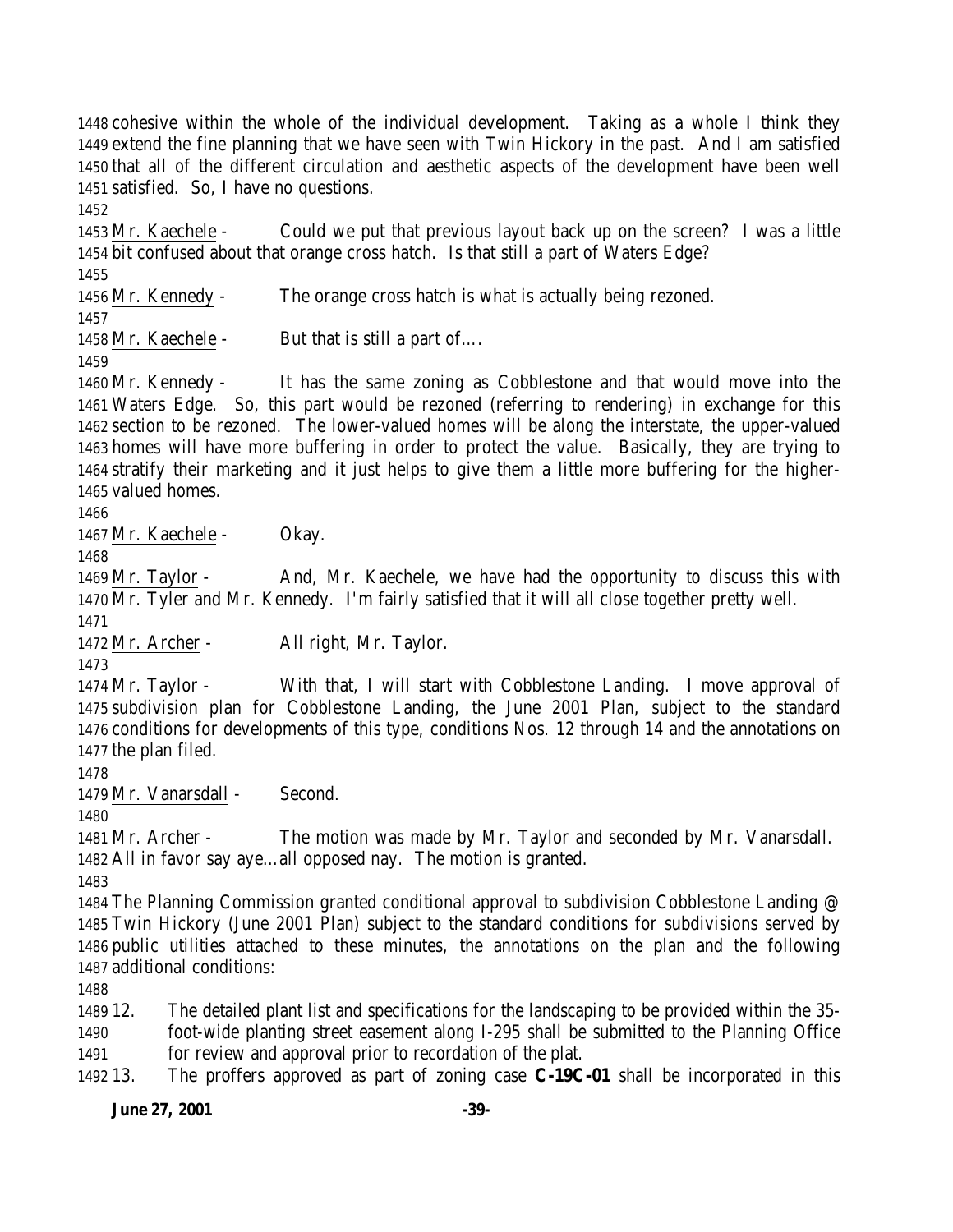approval.

 14. Prior to requesting the final approval, a draft of the covenants and deed restrictions for the maintenance of the common area by a homeowners association shall be submitted to the Planning Office for review. Such covenants and restrictions shall be in form and substance satisfactory to the County Attorney and shall be recorded prior to recordation of the subdivision plat.

 Mr. Taylor - Now, Mr. Chairman, moving to the next page, page 20, Parsons Walk @ Twin Hickory.

## **SUBDIVISION**

Parsons Walk @ Twin Hickory (June 2001 Plan)

**Youngblood, Tyler & Associates, P.C. for HHHunt Corporation:** The 28.66 acre site is located on the southeast side of Twin Hickory Lake Drive approximately 1,300 feet east of Pouncey Tract Road and across from Hickory Woods subdivision on part of parcels 37-A-1, and 37-A-2 and part of parcel 27-A-7. The zoning is R-5AC, General Family Residence District (Conditional) and R-3C, One-Family Residence District (Conditional). County water and sewer **(Three Chopt) 117 Lots**

 Mr. Taylor - Mr. Chairman, I move approval of Parsons Walk @ Twin Hickory (June 2001 Plan) subject to the standard conditions for developments of this type, conditions Nos. 12 through 14 and the annotations on the plan.

Mr. Vanarsdall - Second.

 Mr. Archer - The motion was made by Mr. Taylor and seconded by Mr. Vanarsdall. All in favor say aye…all opposed nay. The motion is granted.

 The Planning Commission granted conditional approval to subdivision Parsons Walk @ Twin Hickory (June 2001 Plan) subject to the standard conditions for subdivisions served by public utilities attached to these minutes, the annotations on the plan and the following additional conditions:

 12. The detailed plant list and specifications for the landscaping to be provided within the 35- foot-wide planting street easement along I-295 shall be submitted to the Planning Office

for review and approval prior to recordation of the plat.

 13. The proffers approved as part of zoning case **C-19C-01** shall be incorporated in this approval.

 14. Prior to requesting the final approval, a draft of the covenants and deed restrictions for the maintenance of the common area by a homeowners association shall be submitted to the Planning Office for review. Such covenants and restrictions shall be in form and substance satisfactory to the County Attorney and shall be recorded prior to recordation

**June 27, 2001 -40-**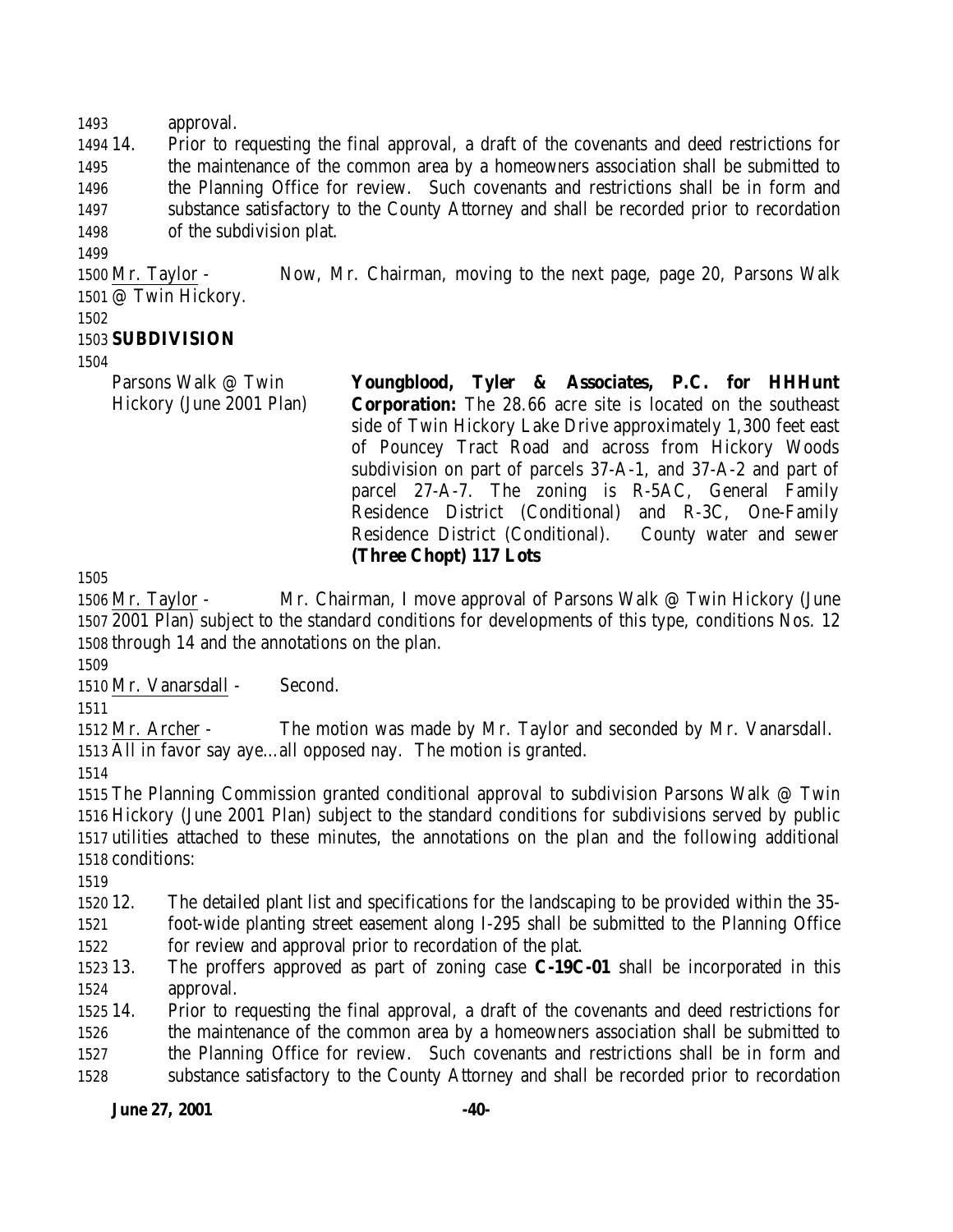of the subdivision plat.

#### **SUBDIVISION**

Waters Edge @ Twin Hickory (June 2001 Plan) **Youngblood, Tyler & Associates, P.C. for HHHunt Corporation:** The 25.52 acre site is located on the southeast side of Twin Hickory Lake Drive approximately 3,000 feet east of Pouncey Tract Road and across from Hickory Woods subdivision and next to Twin Hickory Lake on part of parcels 27-A-9A, 27-A-10, and part of 37-A-13. The zoning is R-3C, One-Family Residence District (Conditional), R-2AC, One-Family Residence District (Conditional) and C-1, Conservation District. County water and sewer **(Three Chopt) 56 Lots**

 Mr. Taylor - Mr. Chairman, now moving for the subdivision for Waters Edge, the third parcel at Twin Hickory (June 2001 Plan). I'll move approval of Waters Edge subject to the standard conditions for developments of this type, conditions Nos. 12 through 14 and the annotations on the plan.

Mr. Vanarsdall - Second.

 Mr. Archer - The motion was made by Mr. Taylor and seconded by Mr. Vanarsdall. All in favor say aye…all opposed nay. The motion is granted.

 The Planning Commission granted conditional approval to subdivision Waters Edge @ Twin Hickory (June 2001 Plan) subject to the standard conditions for subdivisions served by public utilities attached to these minutes, the annotations on the plan and the following additional conditions:

 12. The detailed plant list and specifications for the landscaping to be provided within the 35- foot-wide planting street easement along I-295 shall be submitted to the Planning Office for review and approval prior to recordation of the plat.

 13. The proffers approved as part of zoning case **C-19C-01** shall be incorporated in this approval.

 14. Prior to requesting the final approval, a draft of the covenants and deed restrictions for the maintenance of the common area by a homeowners association shall be submitted to the Planning Office for review. Such covenants and restrictions shall be in form and substance satisfactory to the County Attorney and shall be recorded prior to recordation of the subdivision plat.

 Mr. Vanarsdall - Mr. Chairman, now that is the way to get rid of them. And we didn't have to hear from Mr. Tyler at all.

Mr. Archer - And he's so disappointed.

**June 27, 2001 -41-**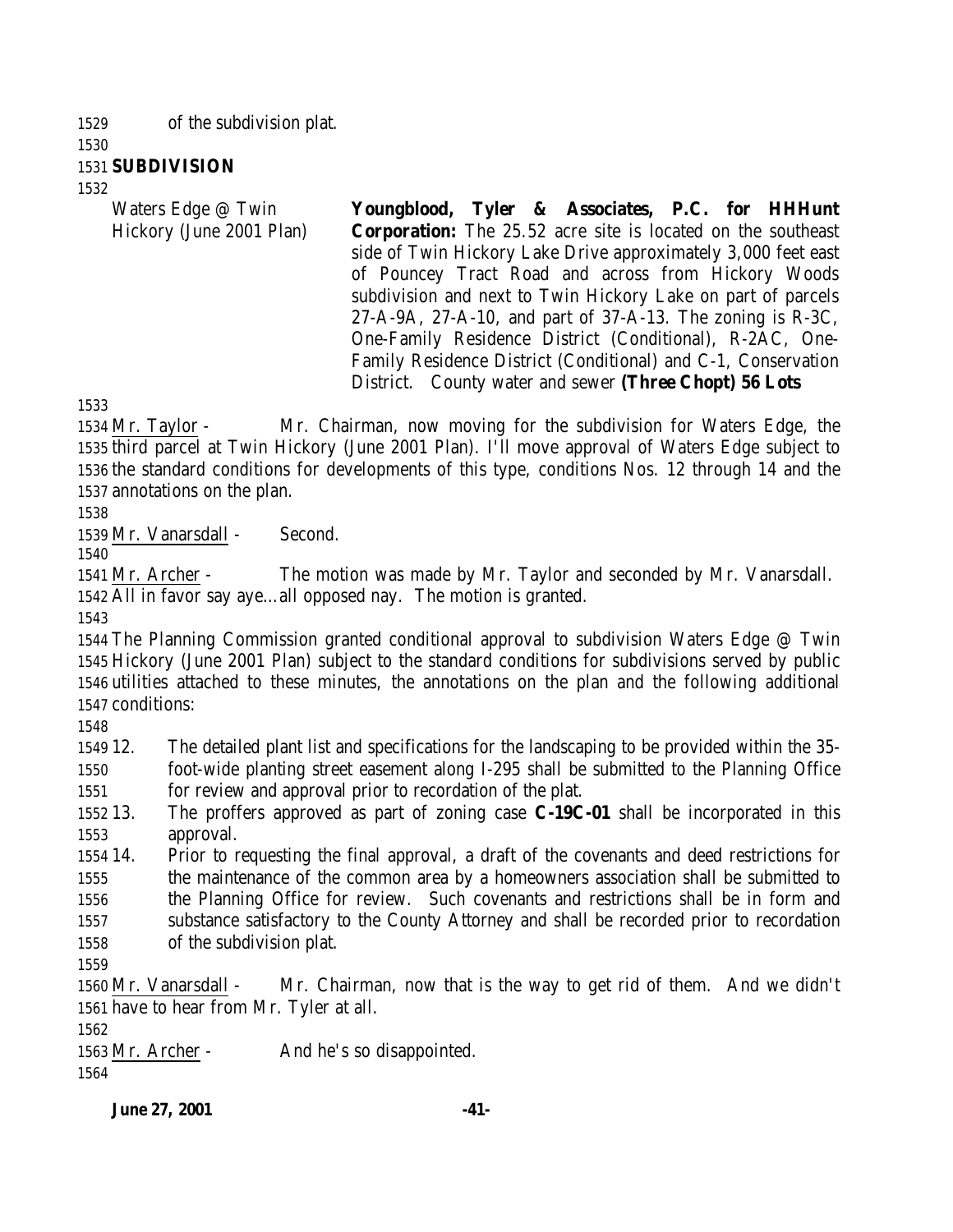Mr. Tyler - Mr. Kennedy did an excellent job.

 Mr. Archer - I like these names, they all fit together very well. The Parson can walk over to Cobblestone to the Waters Edge, I suppose.

 Mr. Taylor - Or the sailors can get off at the Waters Edge walk across the Cobblestones to the Parsons Walk. Good job, Mr. Kennedy.

### **LANDSCAPE PLAN**

LP/POD-68-00 O Charley's Restaurant - Mayland Drive **Foster & Miller P.C.:** Request for approval of a landscape plan, as required by Chapter 24, Sections 24-106 and 24.106.2 of the Henrico County Code. The 2.06 acre site is located on the southwest corner of Gaskins Road and Mayland Drive on parcel 48-A-68C. The zoning is M-1C, Light Industrial District (Conditional). **(Three Chopt)**

 Mr. Archer - All right. Is there anyone present in opposition to the landscape plan for LP/POD-68-00, O Charley's Restaurant? No opposition. Mr. Strauss.

 Mr. Strauss - Thank you, Mr. Chairman. Staff recommends approval of the plan as annotated. After visiting the site, it was determined that the landscaping has already been installed and gravel was used in the parking islands at the rear of the project site. Staff does not recommend the use of gravel as the sole landscape element in these parking islands and we have annotated the plan to indicate that and that plan is in your addendum this morning. So, with that, I guess I will point out that the staff also recognized that there was a need for two additional trees at the periphery of the site near the BMP. We stated that on the plan as an annotation and we are recommending that evergreen shrubs be planted along the edge of the BMP. I have a photograph here. I think we can improve the appearance of the back of the site by having an evergreen hedge placed in front of that guardrail and then the two trees, in addition, which were required by the ordinance. I understand from this morning that the applicant's has some additional information that he wants to make known with respect to the use of this gravel. Normally, we do not use gravel in parking lot islands for landscaping. I'll be happy to answer any questions you may have.

 Mr. Archer - Thank you, Mr. Strauss. Are there any questions of Mr. Strauss by Commission members?

1597 Mr. Kaechele - Is there a sprinkler system involved with the islands?

 Mr. Strauss - There was an irrigation plan filed but according to what I've heard from Mr. Mistr this morning, there is no irrigation in the islands.

1602 Mr. Vanarsdall - Mr. Kaechele, have you eaten out there yet?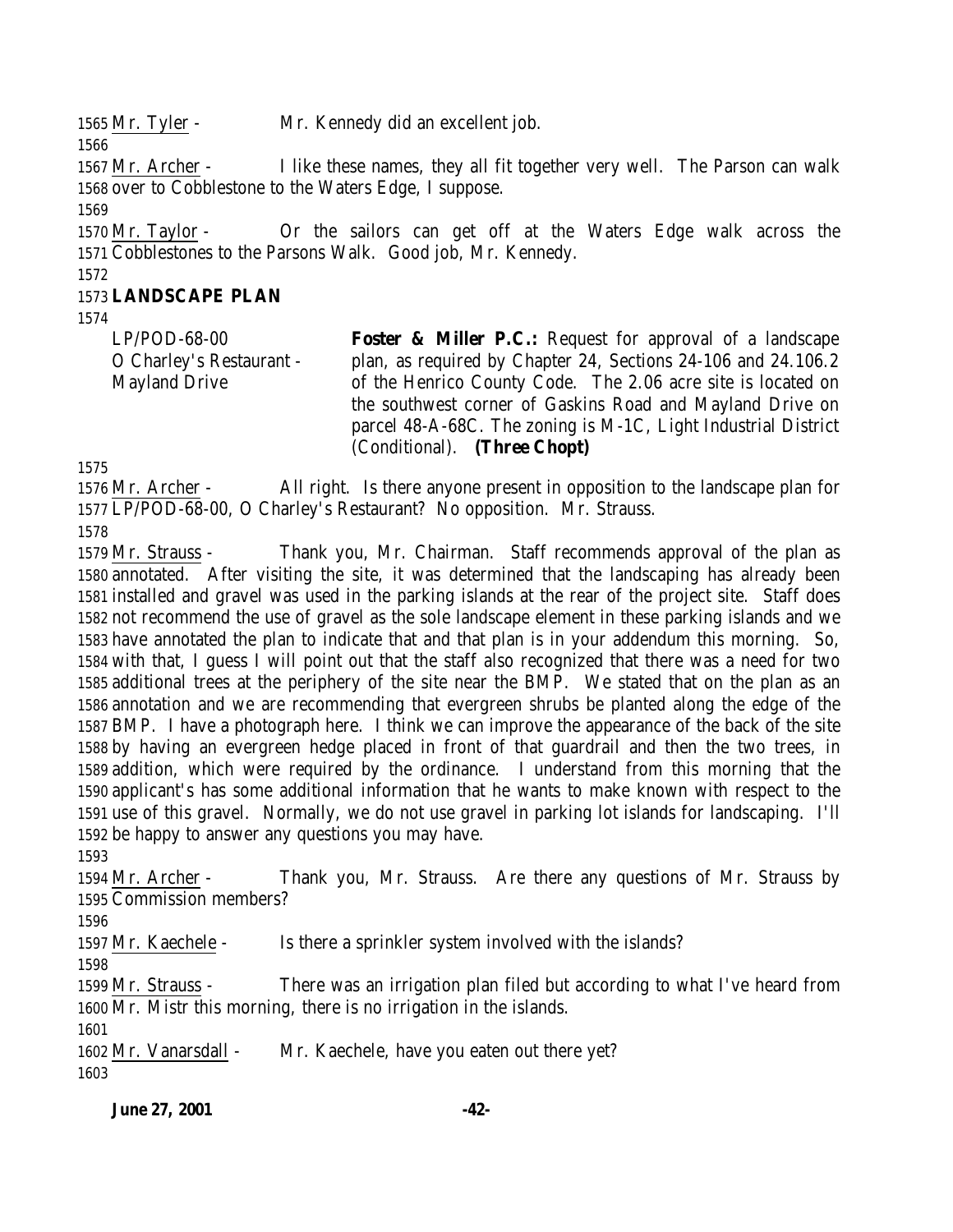Mr. Kaechele - A couple of times, yes. I had to wait in line, but that's all right.

 Mr. Vanarsdall - My wife and I were going out there last Friday, we may go this Friday.  $\overline{\text{My}}$  wife asked me "where can we go eat that we haven't eaten lately" and I said, "our kitchen." 

 Mr. Archer - Y'all know Mrs. Vanarsdall is out of town and just wait until she gets back.

Mr. Jernigan - He may be eating at the Holiday Inn, he may be staying there for awhile.

Mr. Archer - All right. Are there any other questions? Mr. Taylor.

 Mr. Taylor - Mr. Chairman, I would like to, in view of the controversy here on the landscape material, is here from the applicant in defense of the rocks in advance of approval.

 Mr. Archer - All right. Would the applicant please come forward. Mr. Mistr, how are you, sir?

 Mr. Mistr - I'm Spud Mistr with Foster & Miller. I would point out that the irrigation is perimeter irrigation around the site. There is no irrigation on these islands. And (Mr. Leslie Noise?) with O'Charley's Inc. is here to talk about what they would like to do in the islands.

Mr. Archer - Thank you, Mr. Mistr.

 Mr. Noise - Good morning, gentlemen. We are excited to be in Richmond. We have got a number of projects that we are working on and this was our first one. We kind of got off guard with your procedures so we had to go ahead and do some landscaping before we got approval through here, since the restaurant was open. Our particular landscaping is around the perimeter of our building and then around the main streets, which would be Gaskins Road and Mayland Drive. And they brought along the irrigation across the back edge of the retention pond because of the landscaping that Circuit City was doing across the rear there. Circuit City has, just this week, put in the additional trees and the evergreen. That was their responsibility to do. The island, typically, are not irrigated in our installations. They will put in trees but the ground cover is not a sod because of the maintenance issues. We have done a number of things. We have used gravel, we have used mulch, we have used ground plantings or whatever we have to do. But, at this point we just didn't know what was acceptable or what was going to be approved so we just put this in but whatever you guys recommend or would require is what we will be able to do.

 Mr. Kaechele - On those four corners of the building, those little pods, are they sodded? Mr. Noise - Yes. There is one area just outside the receiving door that is graveled because it was shown to be sodded on our drawing, and that's going to get over ran by people walking through it delivering products, washing sidewalks, going back and forth to the trash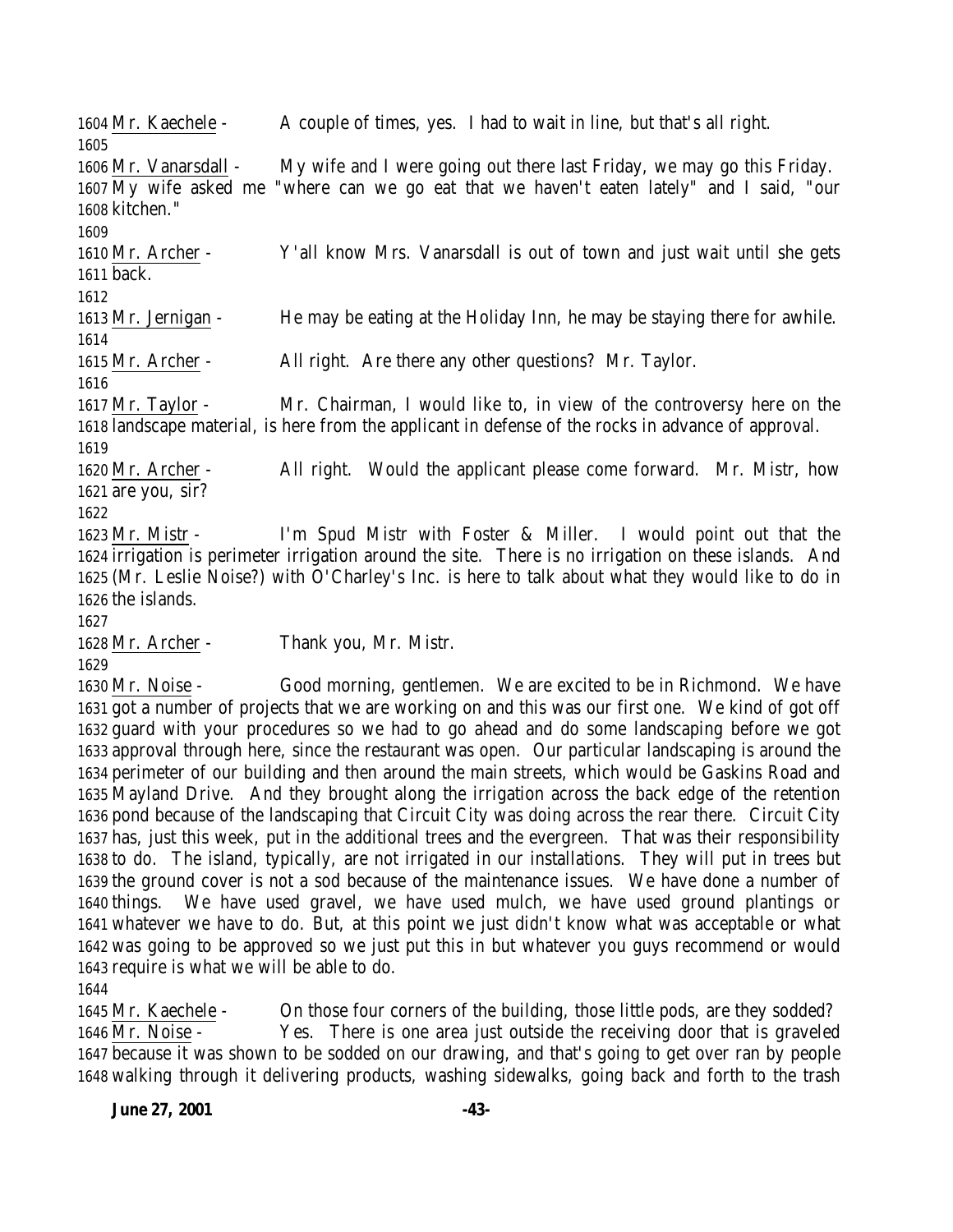receptacle. That was put in as gravel and they actually would like to concrete that but we told them we can't do anything until we hear from you. But there is an area right outside of the receiving door that has some gravel on it also. 

 Mr. Archer - All right. Are there any further questions or comments? Mr. Taylor - Is there a better drawing of the whole site that we can look at in a larger scale that gives us an idea of how many areas are pebbled? Are there four? Mr. Strauss - Mr. Taylor, if you will look at the annotated plan, the small plan. I put a crosshatching on the islands that have the gravel on them. Mr. Kaechele - Is there any landscaping in those islands? 1663 Mr. Strauss - There are trees. Mr. Taylor - My thought on the rocks is that it is a little bit hard and I would like to, rather than seeing the rocks, which tends to become disorganized at times and shattered around the site, and maybe become missile hazards in certain cases, that in those four areas the rocks would be replaced with some kind of green, low maintenance shrubs. Your offer I think is to do that, should that be our decision. Mr. Noise - That's correct. Mr. Taylor - That is my personal feeling is that I would like to see some kind of bush, shrub, cactus, whatever will grow in there to relieve the problems that I see with the rocks and gain a little aesthetic goodness to it. 1677 Mr. Noise - That's fine. 1679 Mr. Taylor - Would that be acceptable to you? 1681 Mr. Noise - Yes. Mr. Taylor - Okay, fine. Thank you, sir. We will leave you to do that. Mr. Noise - Thank you. Mr. Taylor - And, I will, Mr. Chairman, move approval of LP/POD-68-00, O Charley's Restaurant, subject to the standard conditions for developments of this type, and the annotations on the plans. Mr. Archer - Was there an addendum item on this one? Mr. Strauss - There was no addendum item, but there was a revised annotated plan

**June 27, 2001 -44-**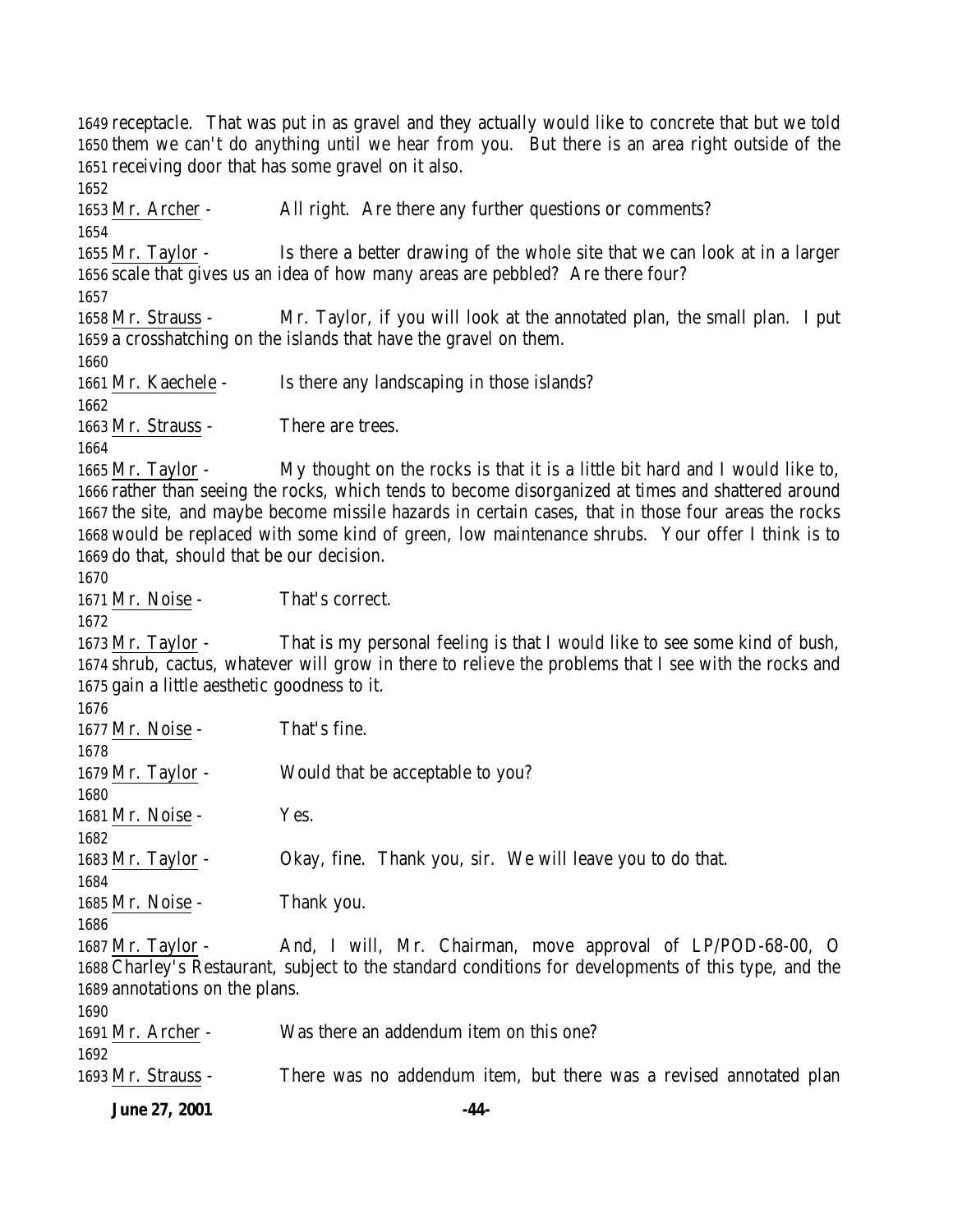handed out. Mr. Archer - All right. We have a motion, do we have a second? Mr. Jernigan - Second. Mr. Archer - The motion was made by Mr. Taylor and seconded by Mr. Jernigan. All in favor say aye…all opposed say nay. The motion is granted. The Planning Commission approved LP/POD-68-00, O Charley's Restaurant, subject to the standard conditions attached to these minutes for landscape plans and the annotations on the plans. Mr. Archer - Mr. Chairman, was that the last case? Mr. Marlles - Mr. Chairman, that was the last case on our agenda. I believe though that one of the previous applicants whose case was deferred by Mr. Vanarsdall would like a reconsideration of that action. This is POD-55-01 Ingenco, on page 31. **CONTINUED FROM PAGE 17**. **PLAN OF DEVELOPMENT** POD-55-01 Ingenco (POD-116-86 Revised) **Draper Aden Associates for Rowin Plant Properties LLC and Ingenco:** Request for approval of a revised plan of development, as required by Chapter 24, Section 24-106 of the Henrico County Code to construct a one-story, 11,250 square foot generating plant and a tank farm with 5, 50,000 gallon fuel oil tanks and 2, 22,000 gallon fuel oil tanks with maximum height of 40 feet. The 5.70 acre site is located at the intersection of Tomlin and Dabney Road on parcel 116-A-5. The zoning is M-2, General Industrial District. **(Brookland)** Mr. Vanarsdall - Mr. Chairman, I'm going to change the motion, at the applicant's

 request, the applicant refuse to defer the case and so I have no choice but to defer it. It's by no means that this case is ready to be heard. So, I will change my motion that POD-55-01, that I recommend deferment to July 25 and that's by the Commission. That's the freebie I talked about before.

1724 Mr. Taylor - Second.

 Mr. Archer - The motion was made by Mr. Vanarsdall and seconded by Mr. Taylor. All in favor say aye…all opposed say nay. The motion is granted. 

The Planning Commission deferred POD-55-01, Ingenco (POD-116-86 Revised) to the July

**June 27, 2001 -45-**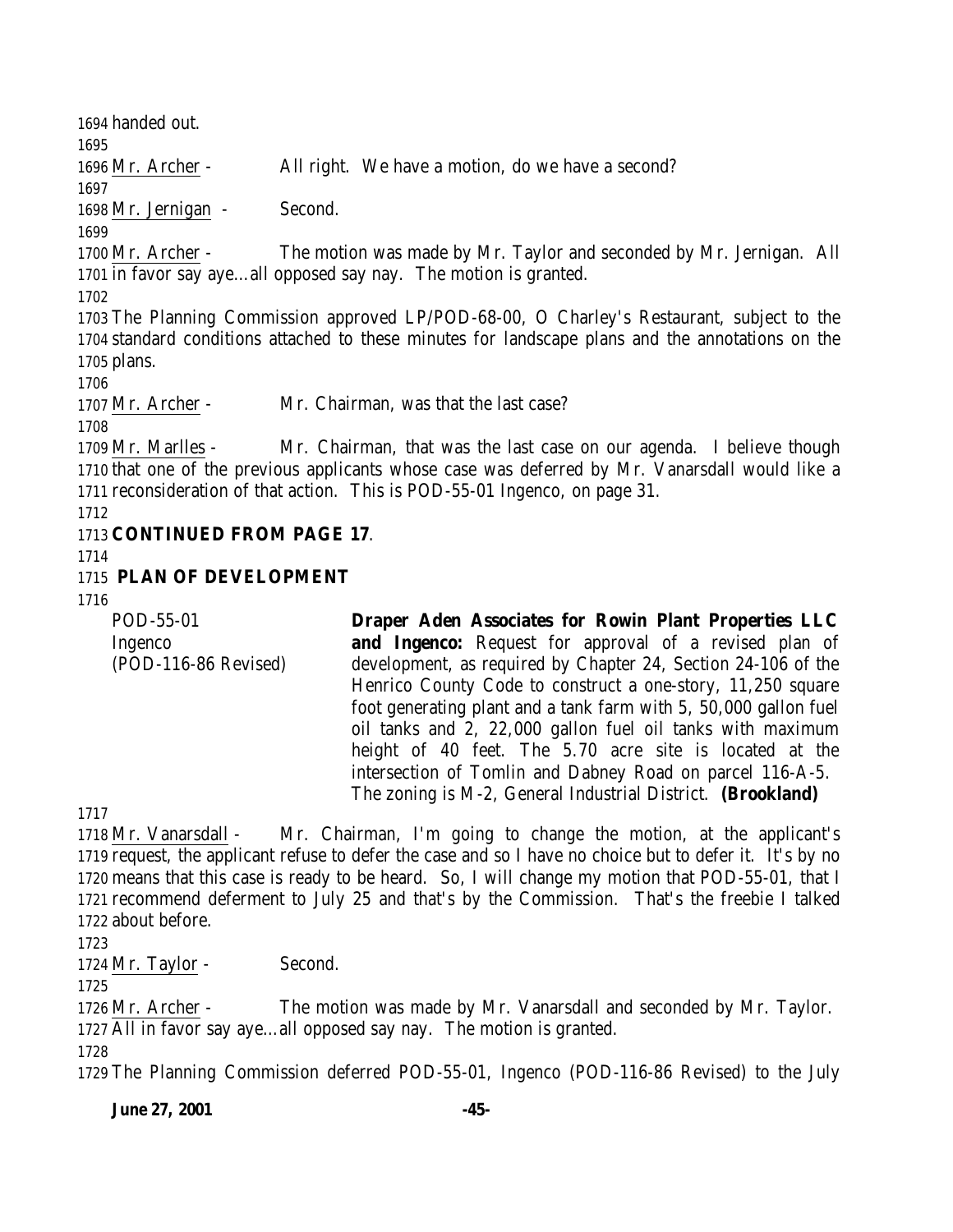25, 2001, meeting. Mr. Vanarsdall - Mr. Hurte, we will contact you and in addition we will meet with Mr. Kennedy, the Supervisor, Mr. Glover, the Deputy County Manager, Mr. Harvey Hinson, and maybe the Manager, I don't know who else but we will get together at a convenient time for you. Mr. Archer - All right, Mr. Secretary, I believe we have minutes to approve, do we not? Mr. Marlles - Yes, sir. We have approval of minutes for the April 25, 2001, meeting. Mr. Archer - I have one correction that I noted on page 1, line 33. I think I said this is the April 25, 2001 "edition" not "addition." All right. Do we have a motion for approval? Mr. Vanarsdall - I move a motion to approve, as changed, the April 25, 2001, minutes. 1747 Mr. Archer - Is there a second? 1749 Mr. Taylor - Actually, I have another correction. Mr. Archer - All right, go ahead. Mr. Taylor - First. On page 33, line 1308, the word "aspect" should be spelled "expect." On page 52, line 2143, the word "greatly meliorated, should be "ameliorated." 1756 Mr. Archer - How about the motion. Mr. Vanarsdall - I still move that the minutes of April 25, 2001, be approved with the noted changes. 1761 Mr. Taylor - And I'll second that motion. Mr. Archer - The motion was made by Mr. Vanarsdall and seconded by Mr. Taylor. All in favor say aye…all opposed say nay. The motion is granted. There being no further business, do we have a motion for adjournment? Mr. Marlles - Mr. Chairman, I know that all of the Commission members are aware of this, but just for the official records of the Commission I did want to note the passing of Judy Thomas a long term employee of the Planning Office with over 30 years of service through the County. Judy was of great assistance to the Planning Commission and Planning Staff during that time. And I just want to note it for the record. And I know I am speaking for the staff and the Commission that she will be deeply missed. 

Mr. Archer - That is absolutely so, Mr. Secretary.

**June 27, 2001 -46-**